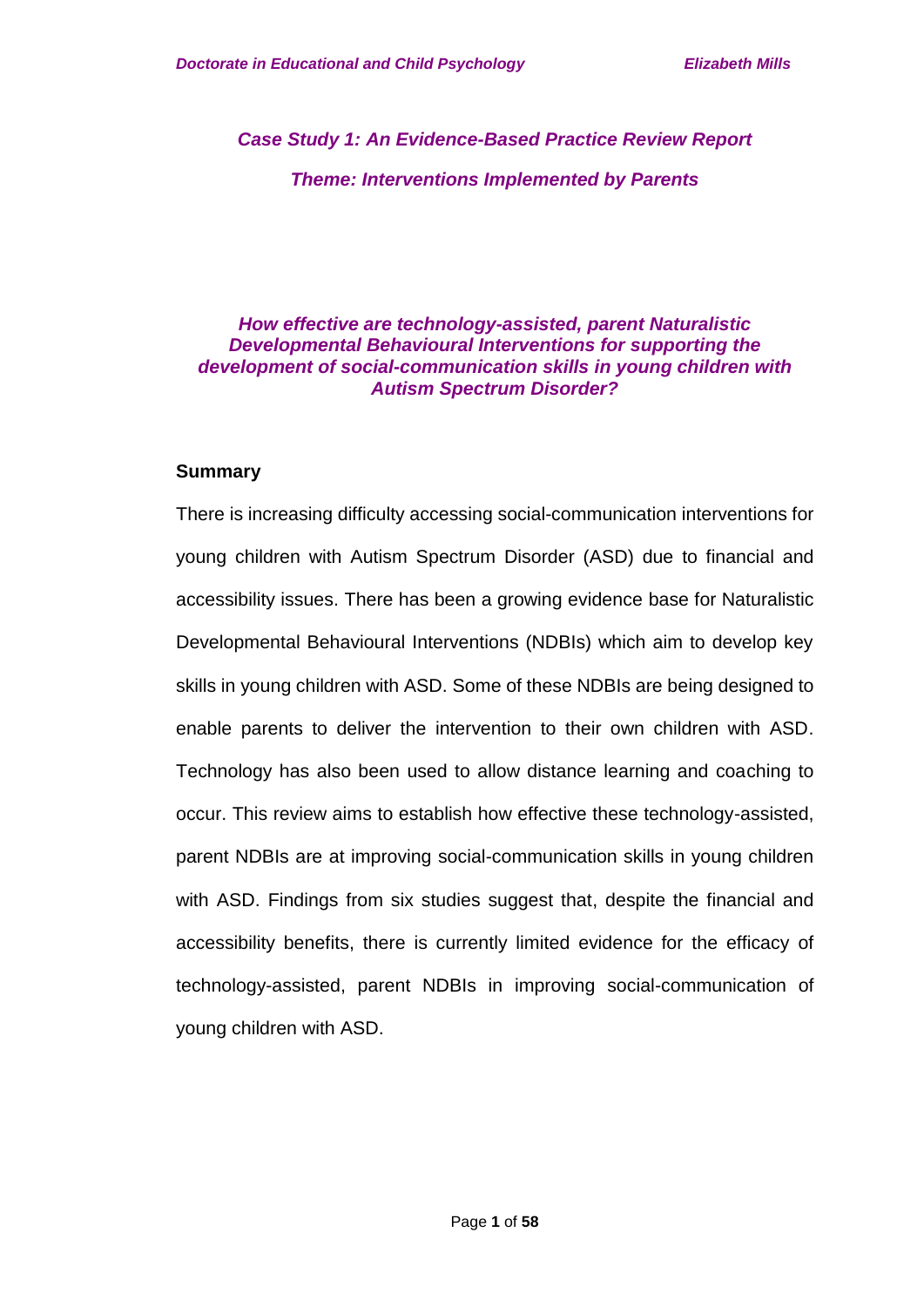#### **Introduction**

Autism Spectrum Disorder (ASD) is a pervasive, neurodevelopmental condition that emerges in early childhood. ASD affects individuals in different ways but it is characterised by difficulties in social communication and social interaction (American Psychiatric Association, 2013). Children with ASD often have difficulties with various aspects of social communication such as limited speech and difficulties with joint attention (Arciuli & Brock, 2014). These difficulties are often apparent in early childhood and can be the first symptoms of ASD noticed by parents (Stahmer et al., 2017). Early, intensive interventions are recommended to support the development of children with ASD (National Research Council, 2001).

Historically, behavioural interventions, such as Applied Behaviour Analysis (ABA) have dominated ASD literature and practice. These interventions employed behaviourist theories, such as operant conditioning (Skinner, 1938). This theory postulates that changes in skills occur as a result of positive reinforcement that helps to promote wanted behaviour. Initially, these interventions seemed to be effective in teaching new skills, however, this theory does not encapsulate the complexity of child development. Within interventions, children with ASD often struggled to generalise their new skills to different contexts, were over-reliant on prompts and often displayed avoidance behaviour (Schreibman et al., 2015). Developmental theories provide some understanding of these complexities. Various models of child development, such as Piaget's Stages of Development (1936), emphasised that children develop key skills through various stages and the importance of the child being an active learner (as cited in, Halpenny & Pettersen, 2013, p.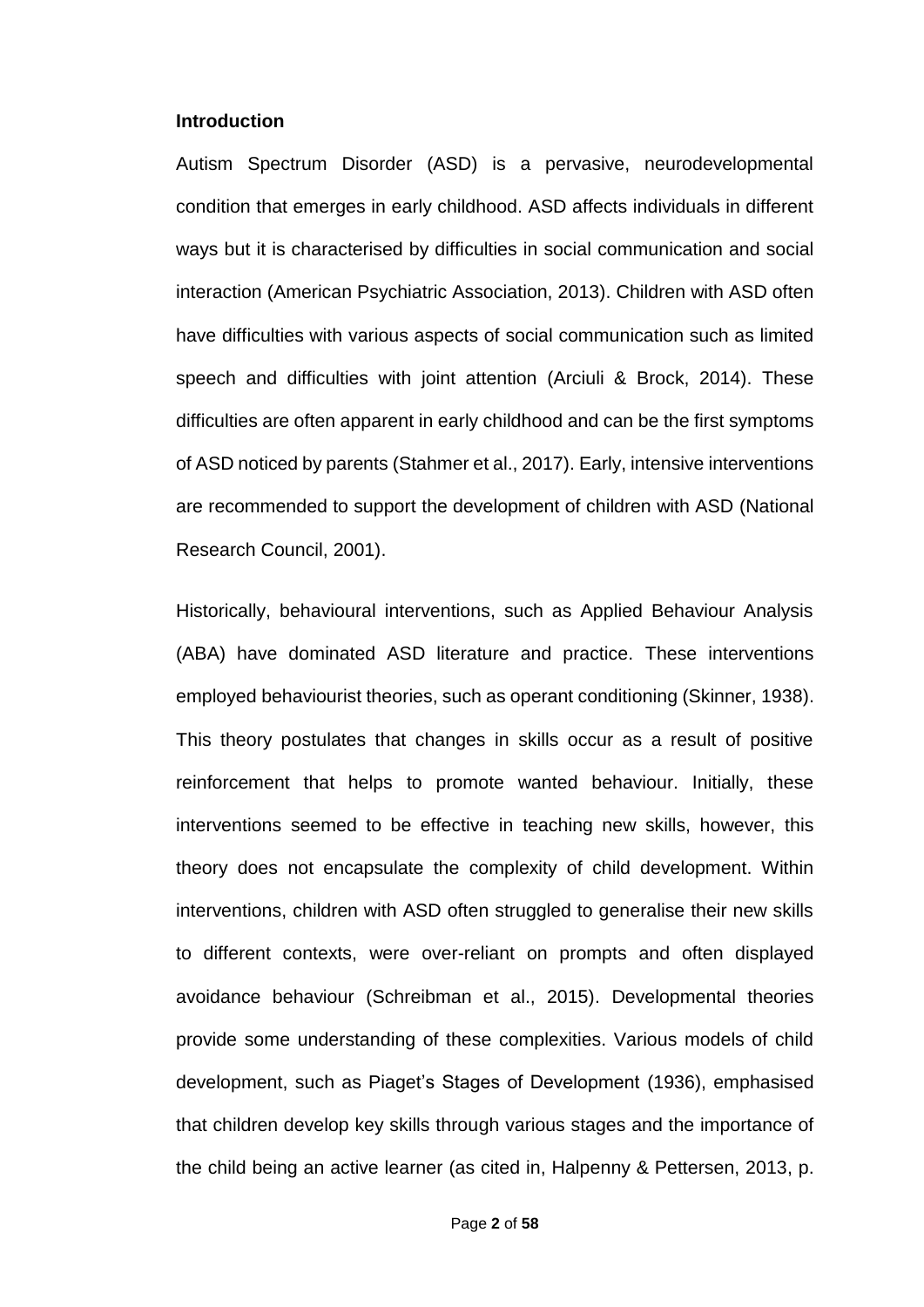123). Thus, developmental interventions began to target precursors to language, such as joint attention and imitation through active participation. Other developmental theorists, such as Vygotsky (1987) highlighted the importance of social interactions for learning, therefore reciprocal exchanges were incorporated into interventions.

Recently, there has been an increasing amount of research suggesting the efficacy of Naturalistic Developmental Behavioural Interventions (NDBIs) aimed at improving key developmental skills, such as social-communication, in young children with ASD (Frost, 2018). NDBIs are based on the principles of behaviourism and developmental theories and consider the environment and experience of the learner.

There are a range of different NDBIs, each has a different theoretical emphasis but they all share several core components. Firstly, they are manualised and aimed at supporting young children with ASD develop key skills. NDBIs are all completed in natural settings as this helps develop skills that are pervasive across contexts (Schreibman et al., 2015). The environmental arrangement is manipulated so the child must interact in order to achieve a desired outcome. Activities are child-centred and are integrated into their typical daily routines, such as play (Frost, 2018). Child-initiated teaching episodes are also used, where the child's interests are utilised. Parents are involved to varying degrees, to focus on developing key skills via modelling, scaffolding and prompting (Schreibman et al., 2015).

The literature supporting NDBIs is developing, several studies have found they are effective in improving a range of social-communication skills in young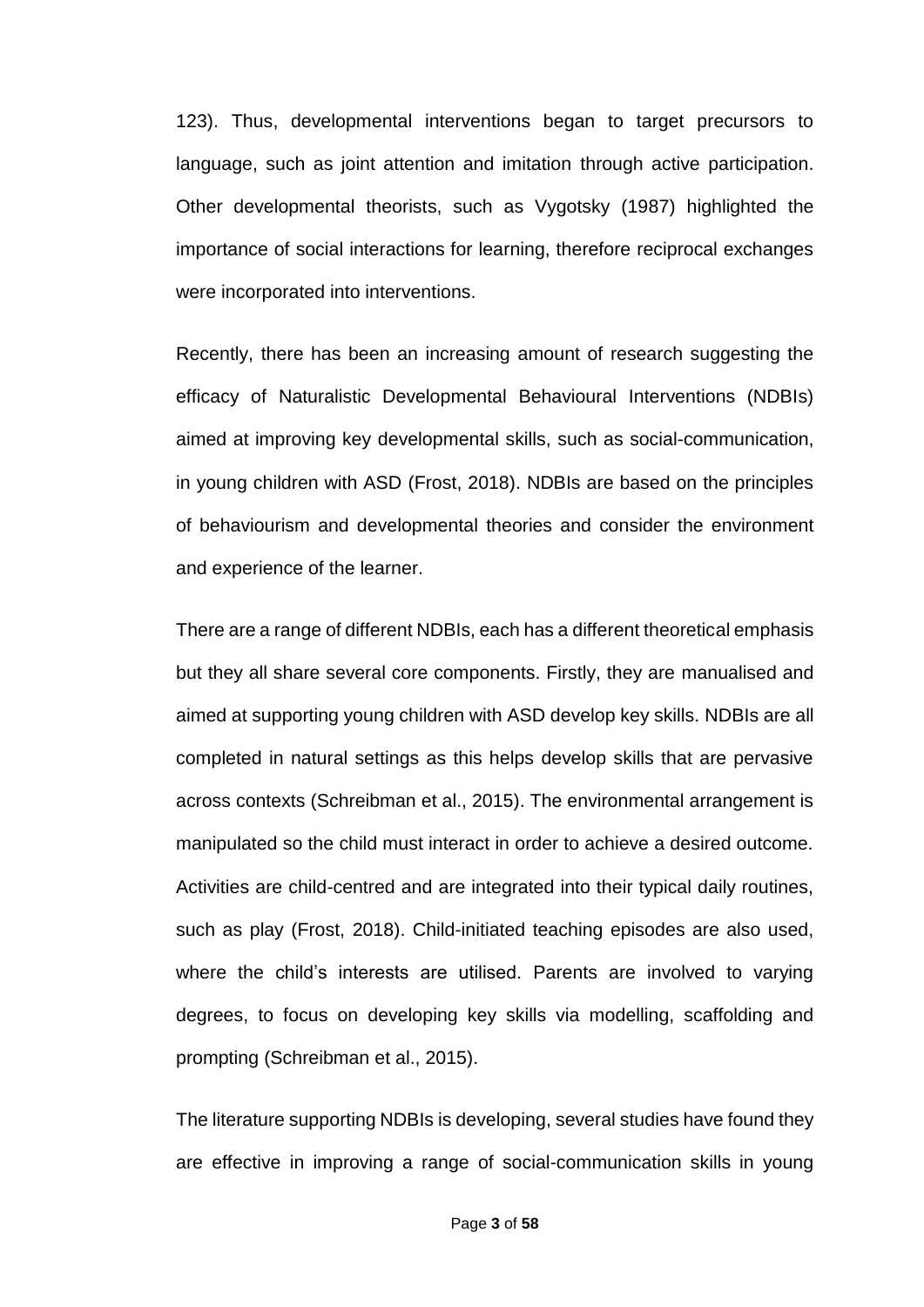children with ASD including language (Dawson et al., 2010; Ingersoll, Meyer, Bonter, & Jelinek, 2012), joint attention (Lawton & Kasari, 2012) and imitation (Krupicz, 2014). However it is currently unclear what element of the intervention is effective, what dosage or timeframe is needed and for whom (Frost, 2018).

Several NDBIs have been developed or adapted to teach parents to deliver the intervention to their children, such as the parent version of the Early Start Denver Model (P-EDSM). Parental involvement can help improve child-parent interactions and can impact every day of a child's life (Oono, Honey, & McConachie, 2013). These parent NDBIs have had some promising results in improving key developmental skills, including social communication (Waddington, van der Meer, & Sigafoos, 2016). However, the evidence for these parent NDBIs is mixed and several studies investigating their efficacy lacked methodological quality.

Following the increasing availability of technology in everyday life, there has been an increased focus on providing technology-assisted interventions (Meadan, Meyer, Snodgrass, & Halle, 2013). In the last few years, there has been an increasing number of parent NDBIs being provided through technology, such as computers and tablets, in order to maximise the availability of interventions. Some of these parent NDBIs focused on providing self-directed resources, (e.g. Therapy Outcomes For You; TOBY) and others incorporated distance coaching from a trained therapist via video calls (e.g. ImPACT Online). There has been some evidence for their efficacy but research is in its infancy.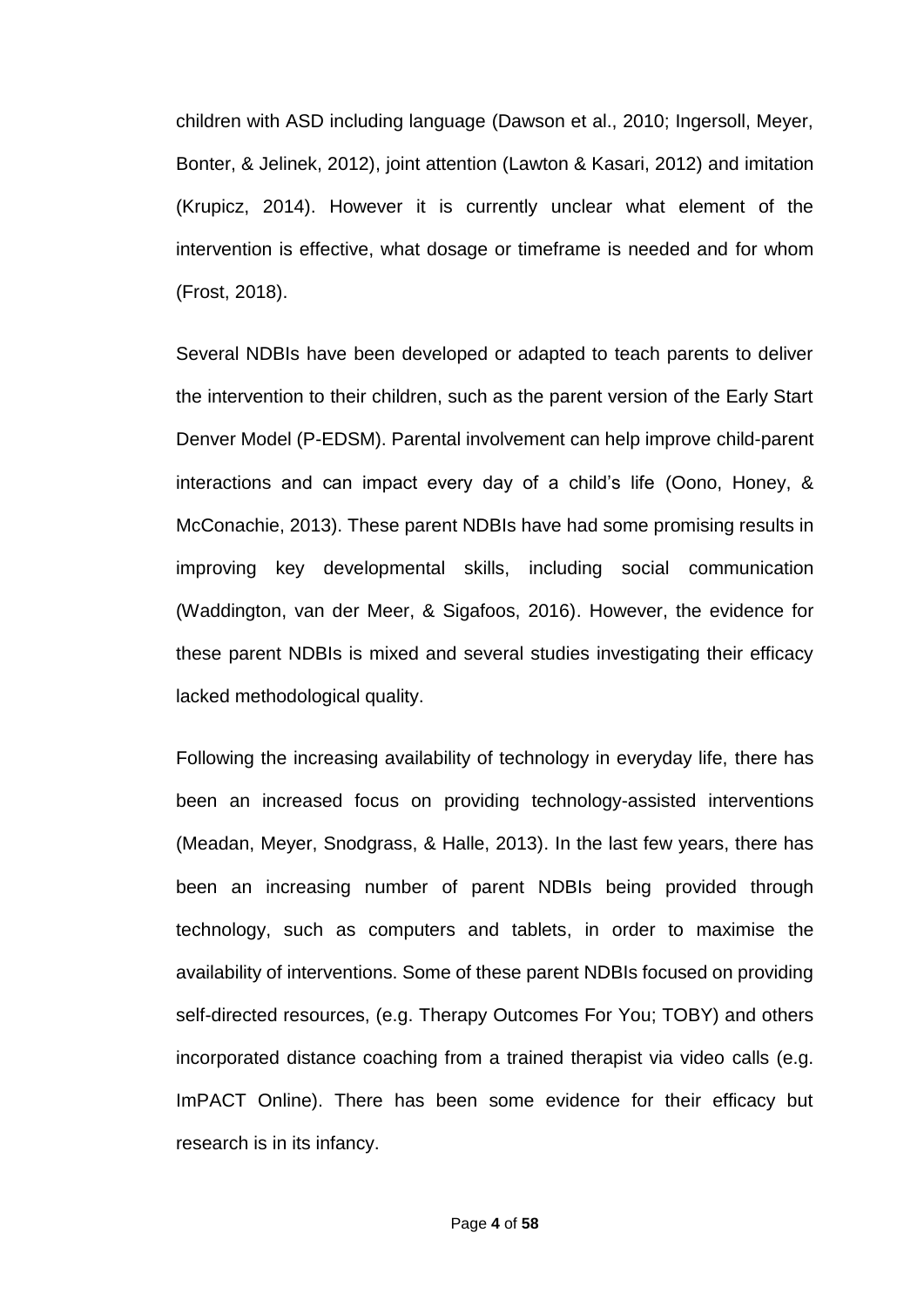#### **Rationale**

Social-communication skills are vital for a range of functions and these have a huge impact on a child's life (Poon, Watson, Baranek, & Poe, 2012). They influence their ability to express themselves, learn and develop social relationships. Targeted social-communication interventions can have a longterm developmental effect on these skills (Gulsrud, Hellemann, Freeman, & Kasari, 2014). However, there is a shortage of available interventions for children with ASD, due to lack of funding and available services (Kogan et al., 2008).

Providing interventions that help parents develop their child's socialcommunication skills could be cost-effective and an ecologically valid way to increase access to ASD interventions. Furthermore, technology has the potential to provide portable, accessible and affordable interventions that can educate parents, enabling them to develop the social-communication skills of their children with ASD (Fletcher-Watson et al., 2016).

There is evidence emerging for the efficacy of technology-assisted, parent NDBIs but further understanding is required. It is essential that educational psychologists can support children with ASD and their families by recommending accessible, evidenced-based interventions that will support their needs. As a result of this, the following question will be addressed in this review:

How effective are technology-assisted, parent Naturalistic Developmental

Behavioural Interventions for supporting the development of socialcommunication skills in young children with Autism Spectrum Disorder?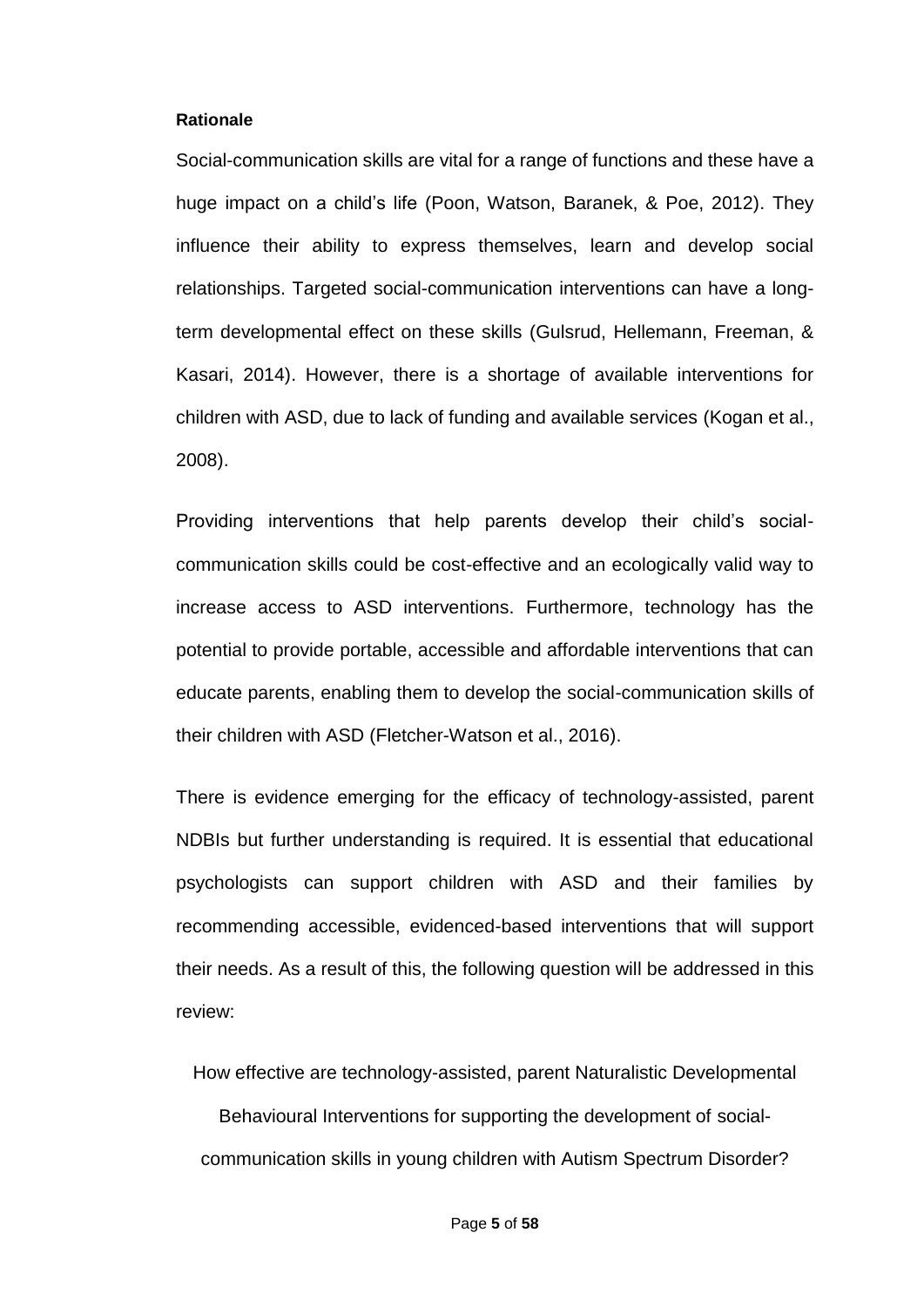# **Critical Review of the Evidence**

### **Systematic Literature Search**

To establish the evidence base for technology-assisted, parent NDBIs a systematic literature search was completed in December 2018. The PsycINFO, ERIC and Medline databases were searched. Table 1 outlines the search terms used.

Table 1

### *Search Terms used in Databases*

|            | <b>Terms Used</b>                                                                                                             | Field                       |
|------------|-------------------------------------------------------------------------------------------------------------------------------|-----------------------------|
| <b>AND</b> | technolog* OR computer OR app* OR iPad OR<br>online OR tablet OR Internet OR web* OR<br>telehealth OR teleconference OR email | In title                    |
| AND        | parent* OR carer* OR guardian* OR mother* OR<br>father*                                                                       | Title, abstract or<br>topic |
| AND.       | communic* OR interact* OR "social skills"                                                                                     | Title, abstract or<br>topic |
|            | AND ASD OR autis* OR "spectrum disorder" OR<br>asperger*                                                                      | Title, abstract or<br>topic |

*Note*. \*Allows any ending of the word to be included e.g. technolog\* would include technology, technologies, technological

This produced 224 records, 92 were removed as duplicates leaving 132 records. These were screened using predefined inclusion and exclusion criteria (Table 2). Based on their titles and abstracts, a further 103 were removed. The remaining 29 articles were reviewed for eligibility and 23 were excluded (Appendix A). The remaining six studies were used within this review (Table 3). Figure 1 documents the selection process using a flow diagram.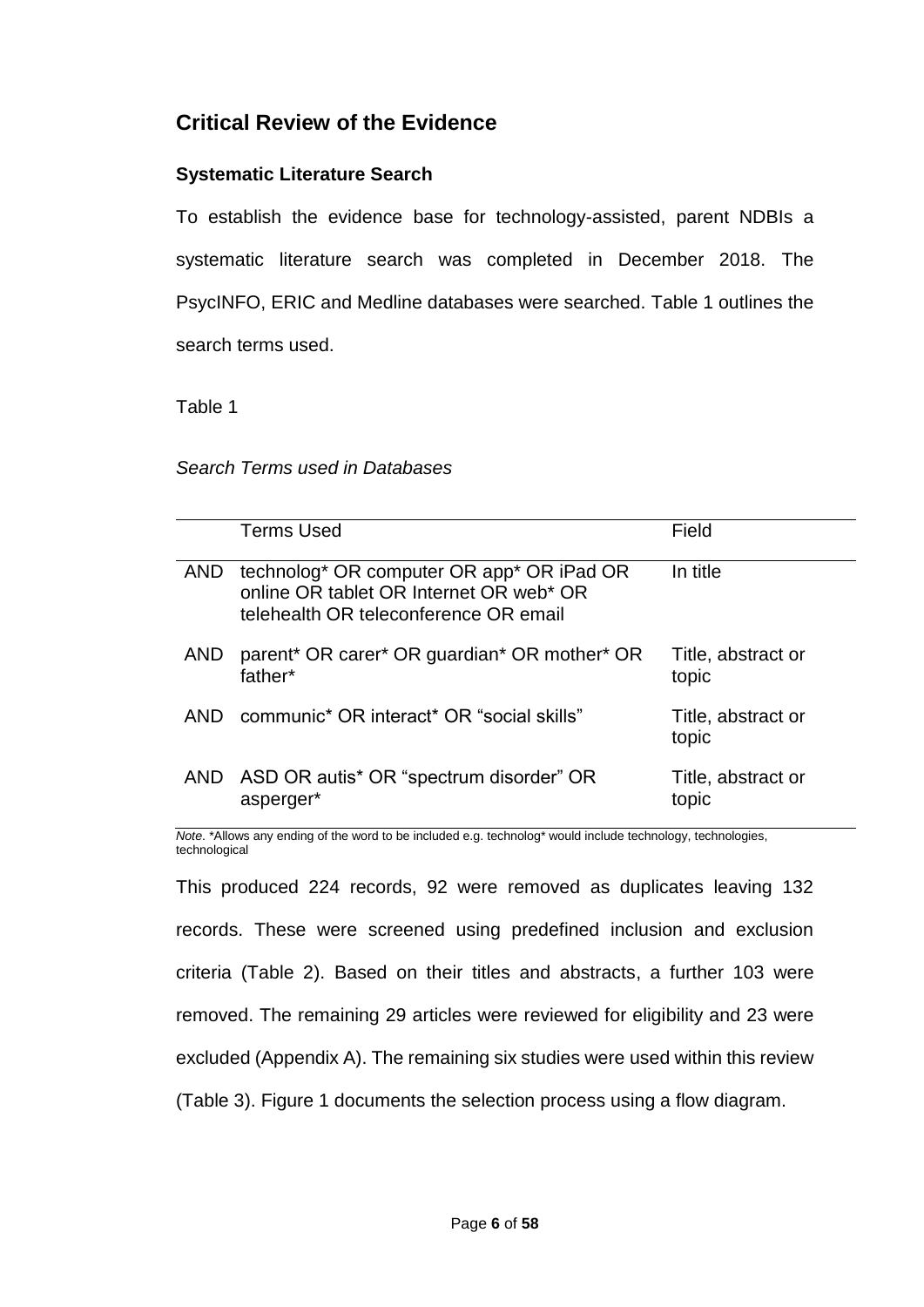|                | Factor       | Inclusion<br>Criteria                                                 | Exclusion<br>Criteria                                                               | Rationale                                                                                                                                                                        |
|----------------|--------------|-----------------------------------------------------------------------|-------------------------------------------------------------------------------------|----------------------------------------------------------------------------------------------------------------------------------------------------------------------------------|
| 1              | Participants | Aged between<br>$0 - 7$ years                                         | Aged over 7<br>years                                                                | The intervention<br>primarily focuses on<br>early intervention and<br>are targeted at young<br>children                                                                          |
| 2              | Participants | Diagnosis of<br><b>ASD</b>                                            | No diagnosis of<br><b>ASD</b>                                                       | The review question<br>focuses on children<br>with ASD, children<br>with comorbid<br>condition alongside<br>ASD will also be<br>included                                         |
| 3              | Intervention | Technology-<br>assisted                                               | Not using<br>technology                                                             | The review question is<br>specifically looking at<br>technology-assisted<br>interventions                                                                                        |
| $\overline{4}$ | Intervention | Parent/carer<br>involvement                                           | No parent/carer<br>involvement                                                      | The review question<br>focuses on parent<br>interventions                                                                                                                        |
| 5              | Intervention | Focuses on<br>improving<br>social-<br>communication<br>skills         | Does not focus<br>on improving<br>social-<br>communication<br>skills                | The review question<br>focuses on<br>interventions designed<br>to improve social-<br>communication skills                                                                        |
| 6              | Intervention | A Naturalistic<br>Developmental<br><b>Behavioural</b><br>Intervention | Not a<br><b>Naturalistic</b><br>Developmental<br><b>Behavioural</b><br>Intervention | The review question<br>focuses on Naturalistic<br>Developmental<br><b>Behavioural</b><br>Interventions                                                                           |
| 7              | Outcomes     | <b>Measures</b><br>social-<br>communication<br>skills                 | Does not<br>measure social-<br>communication<br>skills                              | The review is looking<br>at interventions that<br>impact social-<br>communication skills,<br>studies that include<br>other outcome<br>measures alongside<br>this can be included |

## *Inclusion and Exclusion Criteria*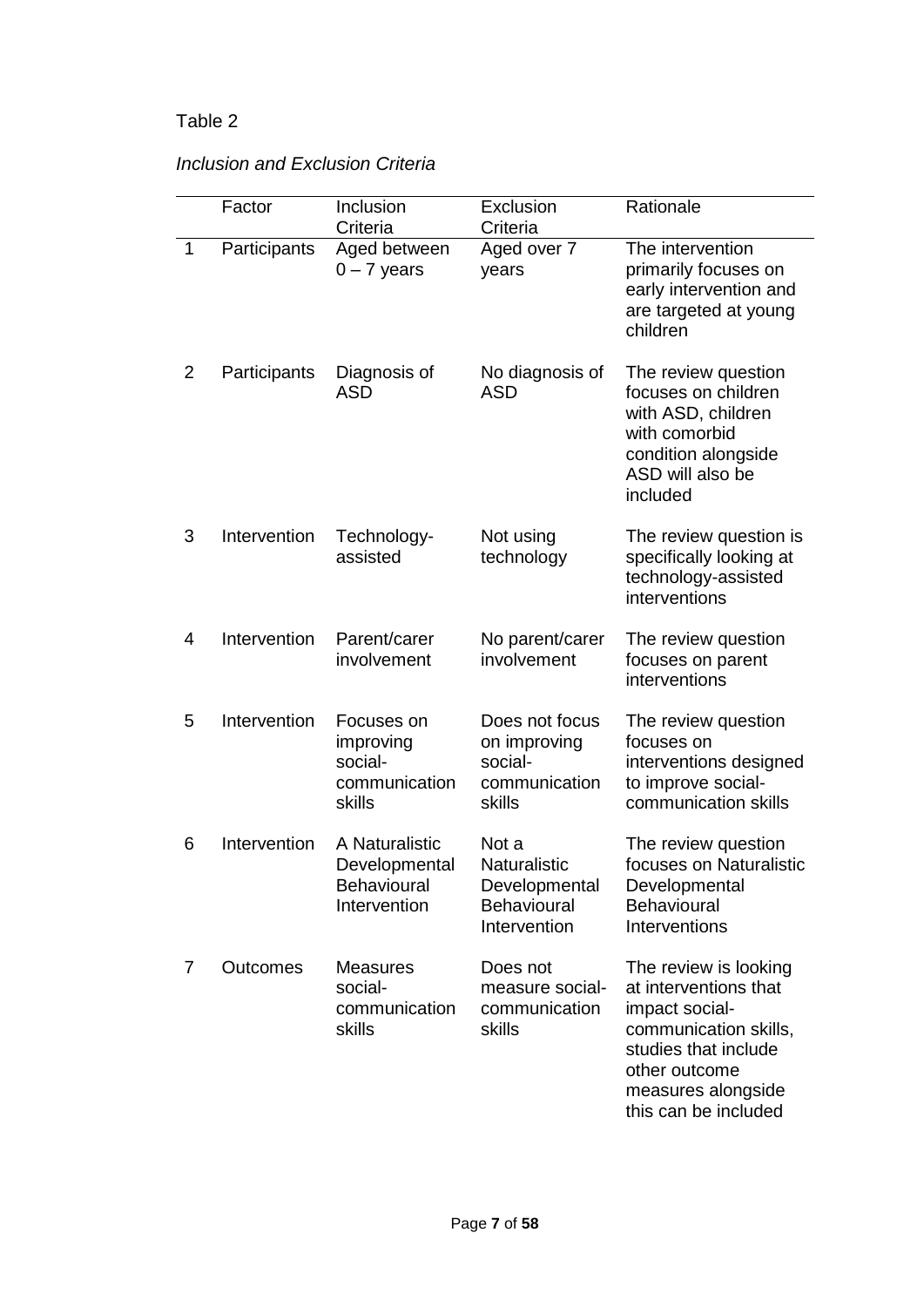|    | Factor                 | Inclusion<br>Criteria                                                                                   | Exclusion<br>Criteria                                      | Rationale                                                                                                                                                                                                      |
|----|------------------------|---------------------------------------------------------------------------------------------------------|------------------------------------------------------------|----------------------------------------------------------------------------------------------------------------------------------------------------------------------------------------------------------------|
| 8  | Setting                | Conducted in a<br>naturalistic<br>setting                                                               | Delivered in a<br>clinical setting                         | The review question is<br>specifically exploring<br>the use of remote<br>parent interventions in<br>naturalistic settings                                                                                      |
| 9  | Location               | Conducted in<br>an Organisation<br>for Economic<br>Co-Operation<br>and<br>Development<br>(OECD) country | Conducted in a<br>country that is<br>not an OECD<br>member | <b>OECD</b> countries have<br>similar democratic and<br>economics features<br>and similar<br>educational systems<br>to the UK therefore<br>the findings would be<br>more generalisable to<br>the UK population |
| 10 | Study<br>design        | Quantitative<br>studies                                                                                 | Qualitative<br>studies                                     | This will allow a<br>measure of the<br>effectiveness of the<br>interventions and<br>enable comparisons<br>between studies,<br>studies that include<br>mixed methods can be<br>included                         |
| 11 | Study<br>design        | The study<br>contains<br>primary<br>empirical data                                                      | The study does<br>not contain<br>primary<br>empirical data | This review is<br>examining primary<br>evidence, secondary<br>data will not be used                                                                                                                            |
| 12 | Date of<br>publication | <b>Published since</b><br>2014                                                                          | Any studies<br>published in or<br>before 2014              | As technology<br>changes quickly, it is<br>important to<br>investigate recent<br>developments i.e. in<br>the last five years                                                                                   |
| 13 | Type of<br>publication | Peer-reviewed<br>journal articles                                                                       | Literature that is<br>published in<br>any other<br>format  | These studies have<br>been evaluated by<br>experts and have met<br>quality standards                                                                                                                           |
| 14 | Language               | Written in<br>English                                                                                   | Not written in<br>English                                  | The researcher is<br>monolingual and the<br>cost and time<br>constraints prevent<br>translation                                                                                                                |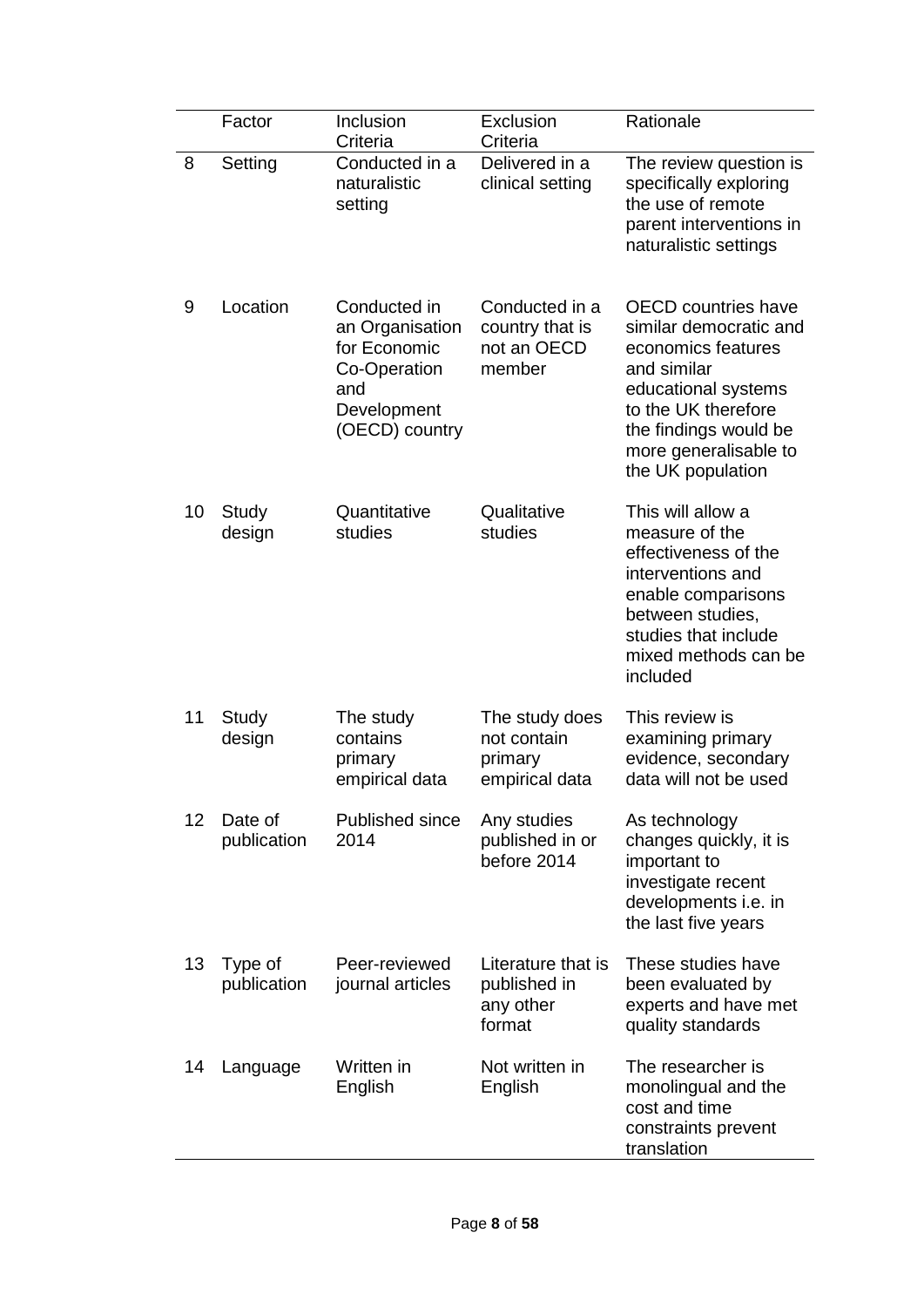

*Figure 1*. Flow diagram of the selection process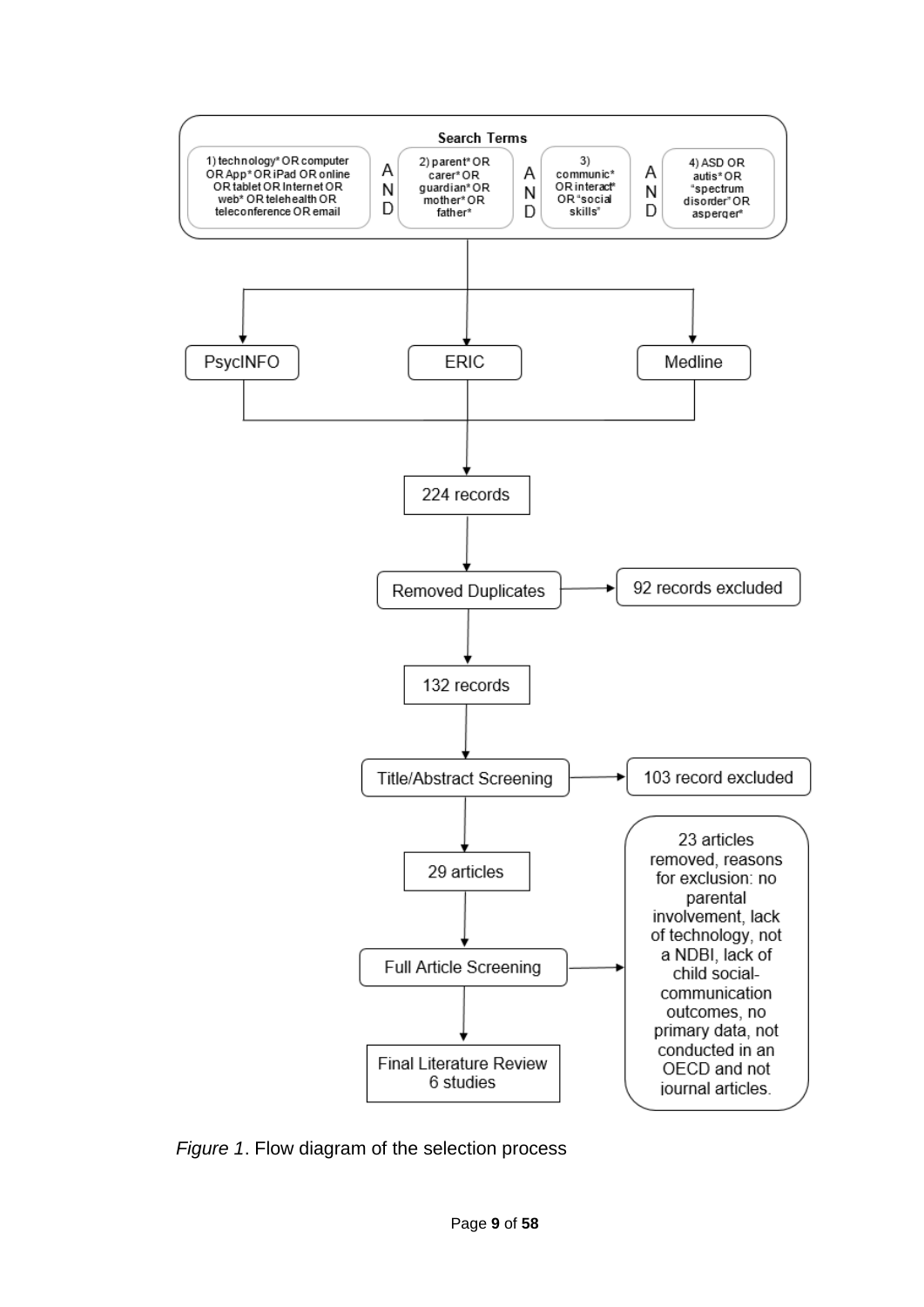*Full References of Included studies* 

Full reference

Ingersoll, B., Wainer, A. L., Berger, N. I., Pickard, K. E., & Bonter, N. (2016). Comparison of a Self-Directed and Therapist-Assisted Telehealth Parent-Mediated Intervention for Children with ASD: A Pilot RCT. *Journal of Autism and Developmental Disorders*, *46*(7), 2275–2284.

Parsons, D., Cordier, R., Vaz, S., & Lee, H. C. (2018). Parent-Mediated Intervention Training Delivered Remotely for Children With Autism Spectrum Disorder Living Outside of Urban Areas: Systematic Review. *Journal of Medical Internet Research*, *19*(8), e198.

Vismara, L. A., McCormick, C. E. B., Wagner, A. L., Monlux, K., Nadhan, A., & Young, G. S. (2018). Telehealth Parent Training in the Early Start Denver Model: Results from a Randomized Controlled Study. *Focus on Autism and Other Developmental Disabilities*, *33*(2), 67–79.

Vismara, L. A., McCormick, C., Young, G. S., Nadhan, A., & Monlux, K. (2013). Preliminary Findings of a Telehealth Approach to Parent Training in Autism. *Journal of Autism and Developmental Disorders*, *43*(12), 2953– 2969.

Wainer, A. L., & Ingersoll, B. (2015). Increasing access to an ASD imitation intervention via a telehealth parent training program. *Journal of Autism and Developmental Disorders*, *45*(12), 3877–3890.

Whitehouse, A. J. O., Granich, J., Alvares, G., Busacca, M., Cooper, M. N., Dass, A., … Anderson, A. (2017). A randomised controlled trial of an iPadbased application to complement early behavioural intervention in Autism Spectrum Disorder. *Journal of Child Psychology and Psychiatry, and Allied Disciplines*, *58*(9), 1042-1052.

## Mapping the Field

Six studies were identified within the systematic literature search that met the

inclusion criteria. The key features of each study have been outlined in Table

4.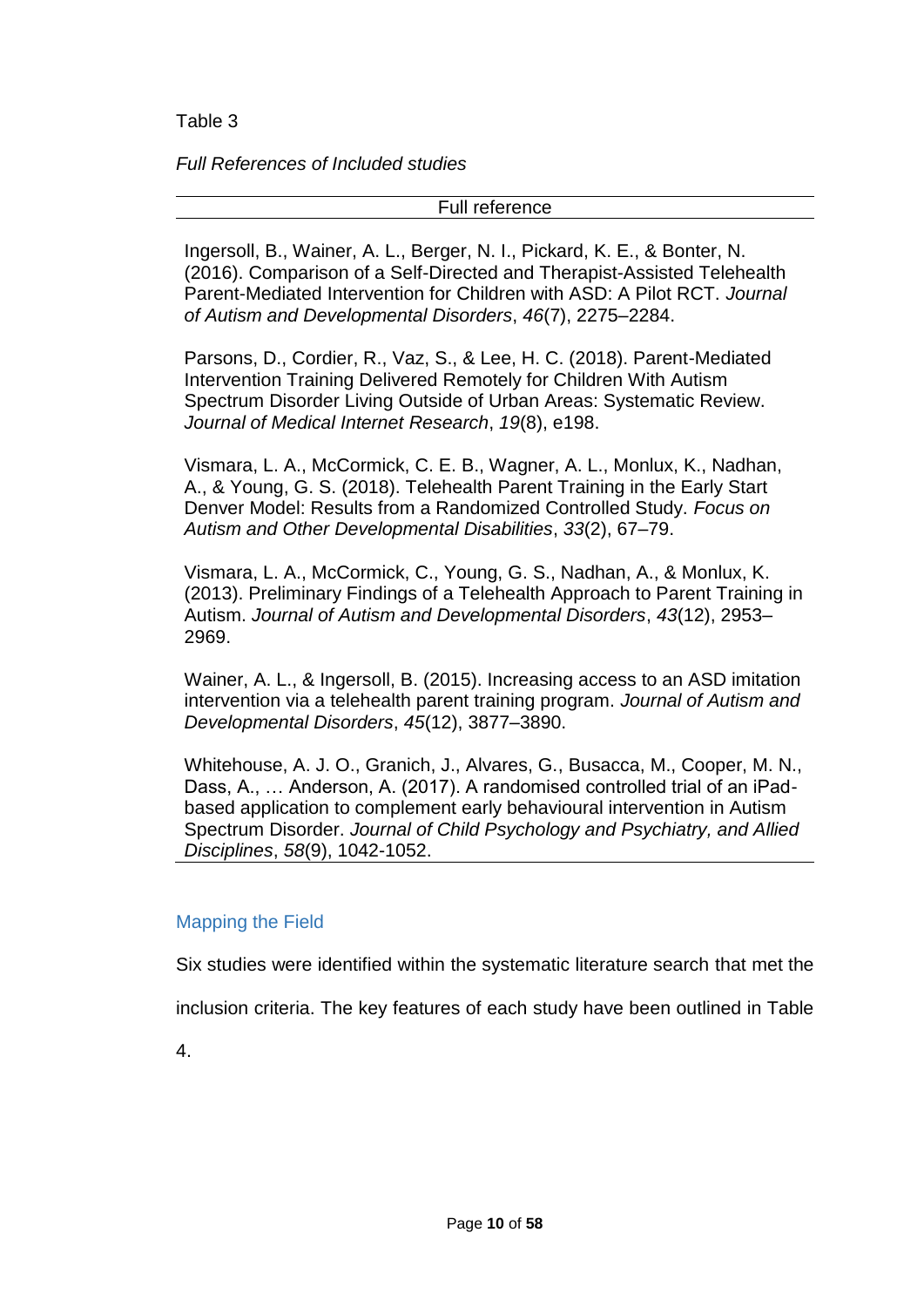# *Summary of Included Studies: Mapping the Field*

| Author                   | Country            | Sample                                                          | Design                                                                                                  | Control<br>Group                         | <b>Communication Measures</b>                                                                                                                                                                                                                                    | Intervention                                                                                        | Delivery Method                                                                                       | Technology                                                                                                                                   |
|--------------------------|--------------------|-----------------------------------------------------------------|---------------------------------------------------------------------------------------------------------|------------------------------------------|------------------------------------------------------------------------------------------------------------------------------------------------------------------------------------------------------------------------------------------------------------------|-----------------------------------------------------------------------------------------------------|-------------------------------------------------------------------------------------------------------|----------------------------------------------------------------------------------------------------------------------------------------------|
| Ingersoll et<br>al, 2016 | <b>USA</b>         | 28<br>children<br>with ASD<br>between<br>19-73<br>months        | Small scale<br>randomised<br>control trial<br>6 months<br>intervention<br>with follow up<br>at 3 months | Self-Directed<br>used of<br>intervention | Parent-reported:<br><b>MacArthur-Bates Communicative</b><br>a)<br>Development Inventory (CDI)<br>b)<br>Vineland Adaptive Behavior Scale<br>(VABS-II)<br>Observed:<br>Language Targets<br>a)                                                                      | <b>ImPACT</b><br>Online with<br>therapist-<br>assistance                                            | Therapist-<br>assisted via<br>video-<br>conferencing<br>24 x 30 min<br>coaching<br>sessions           | <b>Materials</b><br>accessed via a<br>password-<br>protected<br>website<br>Video-<br>conferencing<br>delivered via<br>Skype                  |
| Parsons et<br>al., 2018  | Rural<br>Australia | 60<br>children<br>with ASD<br>between<br>24 and<br>70<br>months | Randomised<br>control trial<br>3 months<br>intervention<br>with follow up<br>at 3 & 6<br>months         | Waitlisted<br>therapy-as-<br>usual       | Parent-reported:<br>Communication and Symbolic<br>a)<br><b>Behaviour Scales Developmental</b><br>Profile Caregiver Questionnaire<br>(CSBS)<br>Observed:<br>Mullen Scale of Early Learning<br>a)<br>(MSEL)<br>b)<br><b>Pragmatic Observation Measure</b><br>(POM) | Therapeutic<br><b>Outcomes</b><br>By You<br>(TOBY)                                                  | Self-directed<br>20 minutes<br>once-per-day<br>recommended                                            | Mobile<br>application<br>accessed via<br>iPad                                                                                                |
| Vismara et<br>al., 2018  | <b>USA</b>         | 24<br>children<br>with ASD<br>between<br>18-48<br>months        | Small scale<br>randomised<br>control trial<br>3 months<br>intervention<br>with follow up<br>at 3 months | Active                                   | Observed:<br>a)<br>Spontaneous utterances<br>b)<br>Imitative functional<br>Unprompted non-verbal joint<br>C)<br>attention                                                                                                                                        | Parents in<br>the Early<br><b>Start Denver</b><br>Model parent<br>coaching<br>programme<br>(P-ESDM) | Therapist-<br>assisted via<br>video-<br>conferencing<br>$12 \times 90$ minute<br>coaching<br>sessions | Materials and<br>program features<br>accessed via a<br>password-<br>protected<br>website<br>Video-<br>conferencing<br>delivered via<br>Skype |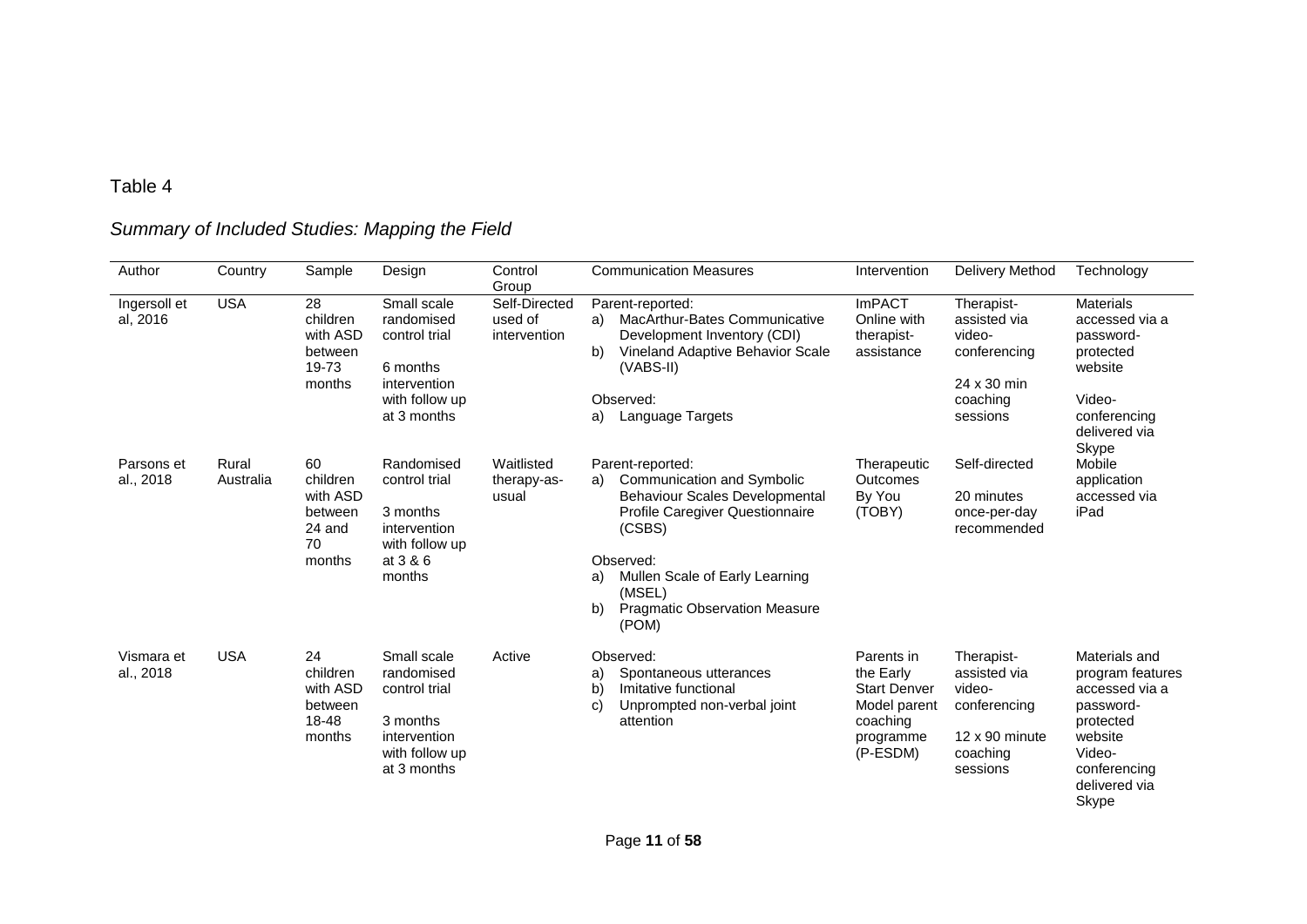| Author                         | Country    | Sample                                                                        | Design                                                                                                            | Control<br>Group                   | <b>Communication Measures</b>                                                                                                                                                                                                                                                                                                                                                                                 | Intervention                                                                                        | Delivery Method                                                                                     | Technology                                                                                                         |
|--------------------------------|------------|-------------------------------------------------------------------------------|-------------------------------------------------------------------------------------------------------------------|------------------------------------|---------------------------------------------------------------------------------------------------------------------------------------------------------------------------------------------------------------------------------------------------------------------------------------------------------------------------------------------------------------------------------------------------------------|-----------------------------------------------------------------------------------------------------|-----------------------------------------------------------------------------------------------------|--------------------------------------------------------------------------------------------------------------------|
| Vismara et<br>al., 2013        | <b>USA</b> | 8<br>children<br>with ASD<br>between<br>18-45<br>months                       | Small N<br>multiple<br>baseline<br>3 months<br>intervention<br>with 3 follow<br>up sessions                       | N/A                                | Parent-reported:<br>MacArthur-Bates Communicative<br>a)<br>Development Inventory (CDI)<br>Observed:<br>Verbal utterances<br>a)<br>b)<br>Non-verbal joint attention                                                                                                                                                                                                                                            | Parents in<br>the Early<br><b>Start Denver</b><br>Model parent<br>coaching<br>programme<br>(P-ESDM) | Therapist-<br>assisted via<br>video-<br>conferencing<br>12 x 90 minute<br>coaching<br>sessions      | Materials and<br>program features<br>accessed via a<br>password-<br>protected<br>website<br>Video-<br>conferencing |
| Wainer &<br>Ingersoll,<br>2015 | <b>USA</b> | 5<br>children<br>with ASD<br>between<br>24-75<br>months                       | Small N<br>multiple<br>baseline<br>Two treatment<br>conditions with<br>3 follow up<br>sessions at 1<br>& 3 months | N/A                                | Observed:<br>Spontaneous imitation<br>a)                                                                                                                                                                                                                                                                                                                                                                      | Reciprocal<br>imitation<br>training (RIT)                                                           | Self-directed<br>condition<br>Coaching<br>condition<br>$3 \times 30$ minute<br>coaching<br>sessions | Self-directed<br>condition<br>completed via a<br>secure website<br>Coaching via<br>video calling<br>software       |
| Whitehouse<br>et al., 2017     | Australia  | 80<br>children<br>with ASD<br>with an<br>average<br>age of<br>40.56<br>months | Randomised<br>control trial<br>6 months<br>intervention<br>with no follow<br><b>up</b>                            | Waitlisted<br>therapy-as-<br>usual | Parent-reported:<br><b>Autism Treatment Evaluation</b><br>a)<br>Checklist (ATEC)<br>Vineland Adaptive Behavior Scale<br>b)<br>(VABS-II)<br><b>MacArthur-Bates Communicative</b><br>C)<br>Development Inventory (CDI)<br>Communication and Symbolic<br>d)<br><b>Behaviour Scales Developmental</b><br>Profile Caregiver Questionnaire<br>(CSBS)<br>Observed:<br>Mullen Scale of Early Learning<br>a)<br>(MSEL) | Therapeutic<br><b>Outcomes</b><br>By You<br>(TOBY)                                                  | Self-directed<br>20 minutes<br>once-per-day<br>recommended                                          | Mobile<br>application<br>accessed via<br>iPad                                                                      |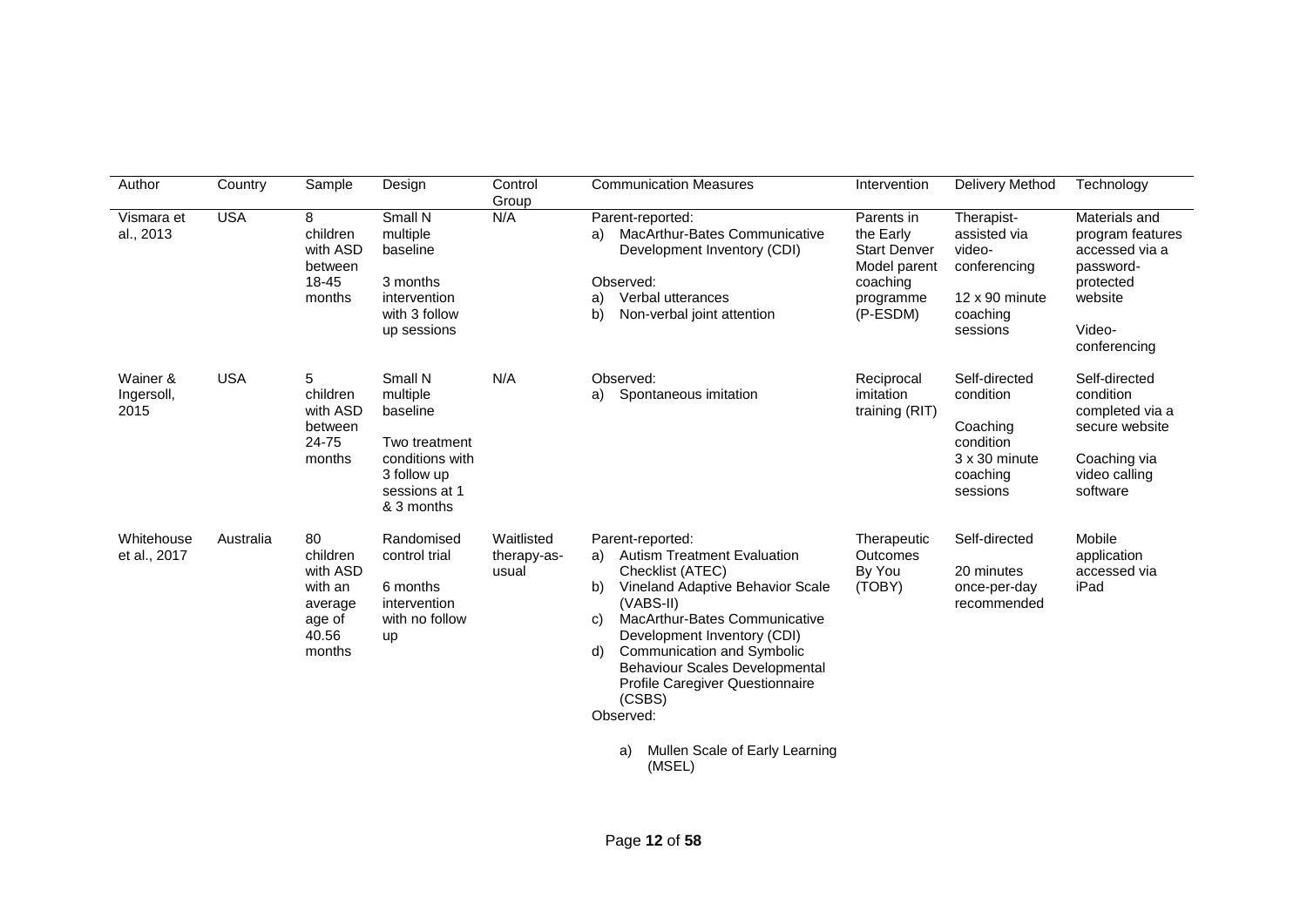### Weight of Evidence

Gough's Weight of Evidence (WoE) framework (2007) was used to appraise the studies. Three sets of criteria were used: (1) methodological quality (WoE A), (2) methodological relevance to the review question (WOE B) and (3) topic relevance (WoE C). An average of these ratings provided an overall WoE rating (WoE D).

Within this review, four studies used group designs and two used a small N design, consequently, two different protocols were used to assess WoE A. For group designs, the Kratochwill protocol (2003) and for small N designs the Horner et al., (2005) coding protocol was used (Appendix B). For the purpose of this review, ratings of less than 1.9 were considered 'low', ratings between 1.9 – 2.4 'medium' and ratings above 2.4 'high'. Table 5 documents the WoE ratings for each criterion.

#### Table 5

#### *Weight of Evidence Ratings*

| Authors                                                  | WoE A            | WoE B          | WoE C         | WoE D            |
|----------------------------------------------------------|------------------|----------------|---------------|------------------|
|                                                          | Methodological   | Methodological | Topic         | Overall          |
|                                                          | Quality          | Relevance      | Relevance     | Score            |
| Ingersoll, Wainer, Berger,                               | 1.83             | 3.00           | 2.67          | 2.50             |
| Pickard & Bonter (2016)                                  | (Low)            | (High)         | (High)        | (High)           |
| Parsons, Cordier, Vaz &                                  | 1.83             | 3.00           | 2.00          | 2.28             |
| Lee (2018)                                               | (Low)            | (High)         | (Medium)      | (Medium)         |
| Vismara, McCormick,<br>Wagner, Monlux &<br>Nadhan (2018) | 1.67<br>(Low)    | 3.00<br>(High) | 1.50<br>(Low) | 2.06<br>(Medium) |
| Vismara, McCormick,<br>Young, Nadhan & Monlux<br>(2013)  | 2.14<br>(Medium) | 1.00<br>(Low)  | 1.17<br>(Low) | 1.44<br>(Low)    |
| Wainer & Ingersoll (2015)                                | 2.14             | 1.00           | 1.83          | 1.66             |
|                                                          | (Medium)         | (Low)          | (Low)         | (Low)            |
| Whitehouse et al., (2018)                                | 1.66             | 3.00           | 2.00          | 2.22             |
|                                                          | (Low)            | (High)         | (Medium)      | (Medium)         |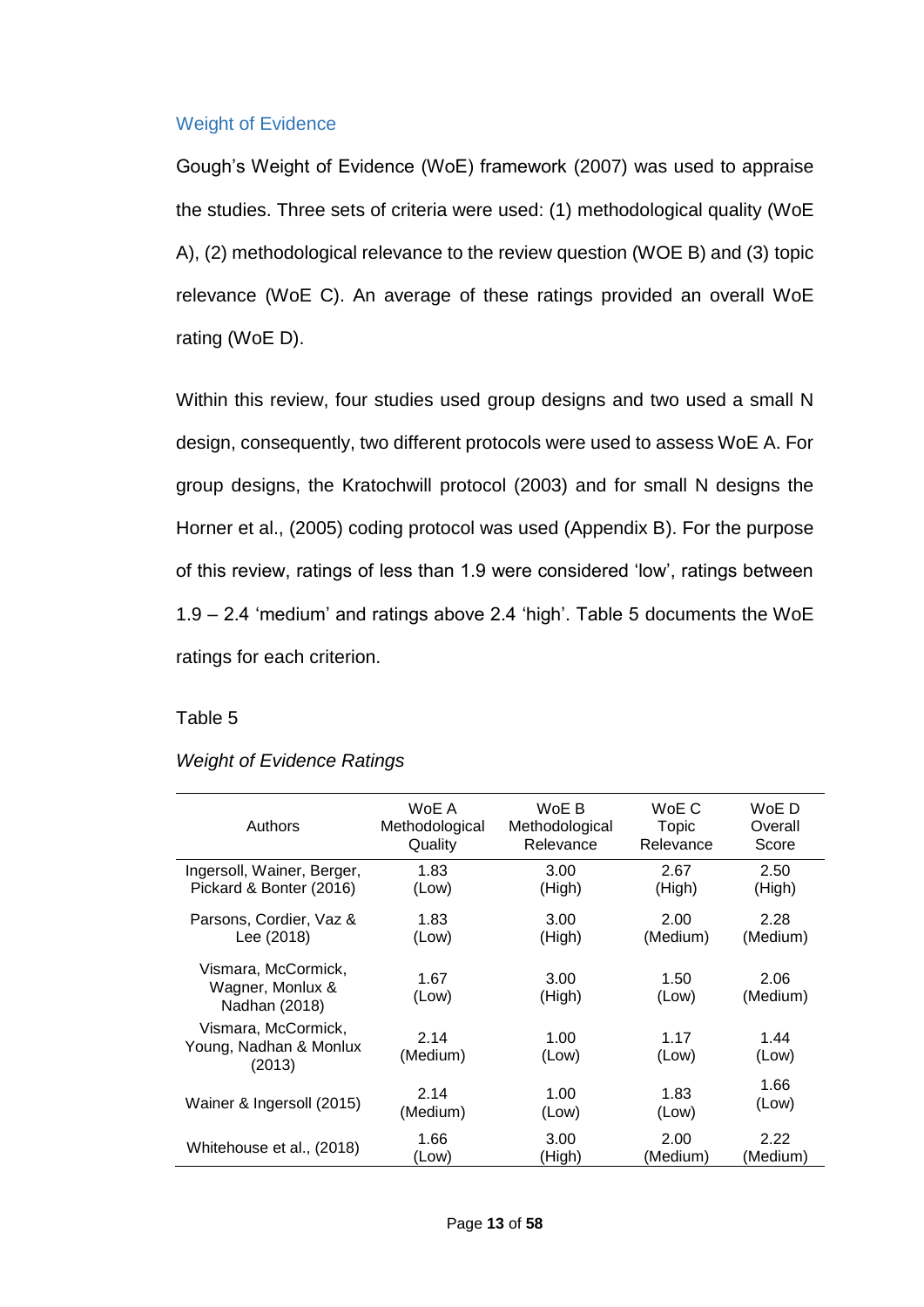#### **Participants**

In this review, there were 205 participants, 112 were involved in a NDBI and 93 of these were controls. The child participants were between 19 – 75 months and had a clinical diagnosis of ASD, one study only reported mean age (Whitehouse et al., 2018).

Most of the studies included both males and females, however only one had a gender ratio similar to that documented in the DSM-5 for children with ASD of four males to one female (Vismara et al., 2018). Two studies did not report this statistic (Vismara et al., 2013; Wainer & Ingersoll, 2015) and the remaining studies had a higher proportion of males. This has an impact on the generalisability of the studies' findings as the samples are not representative of the wider ASD population, therefore this has been reflected in the WoE C ratings.

Four studies were completed in the USA (Ingersoll et al., 2016; Vismara et al., 2013; 2018; Wainer & Ingersoll, 2015) and two in Australia (Parsons et al., 2018; Whitehouse et al., 2018). None of the studies were completed in the UK, which may limit generalisability to the UK population, however this is minimised as the USA and Australia are members of the Organisation of Economic Co-Operation and Development (OECD), which suggests these countries have a similar democratic and economic features and similar education systems. As all the studies were completed outside of the UK and in OECD countries, this factor did not impact on WoE.

The majority of the studies used convenience sampling to recruit participants. Some participants were recruited from websites (Vismara et al., 2013; 2018;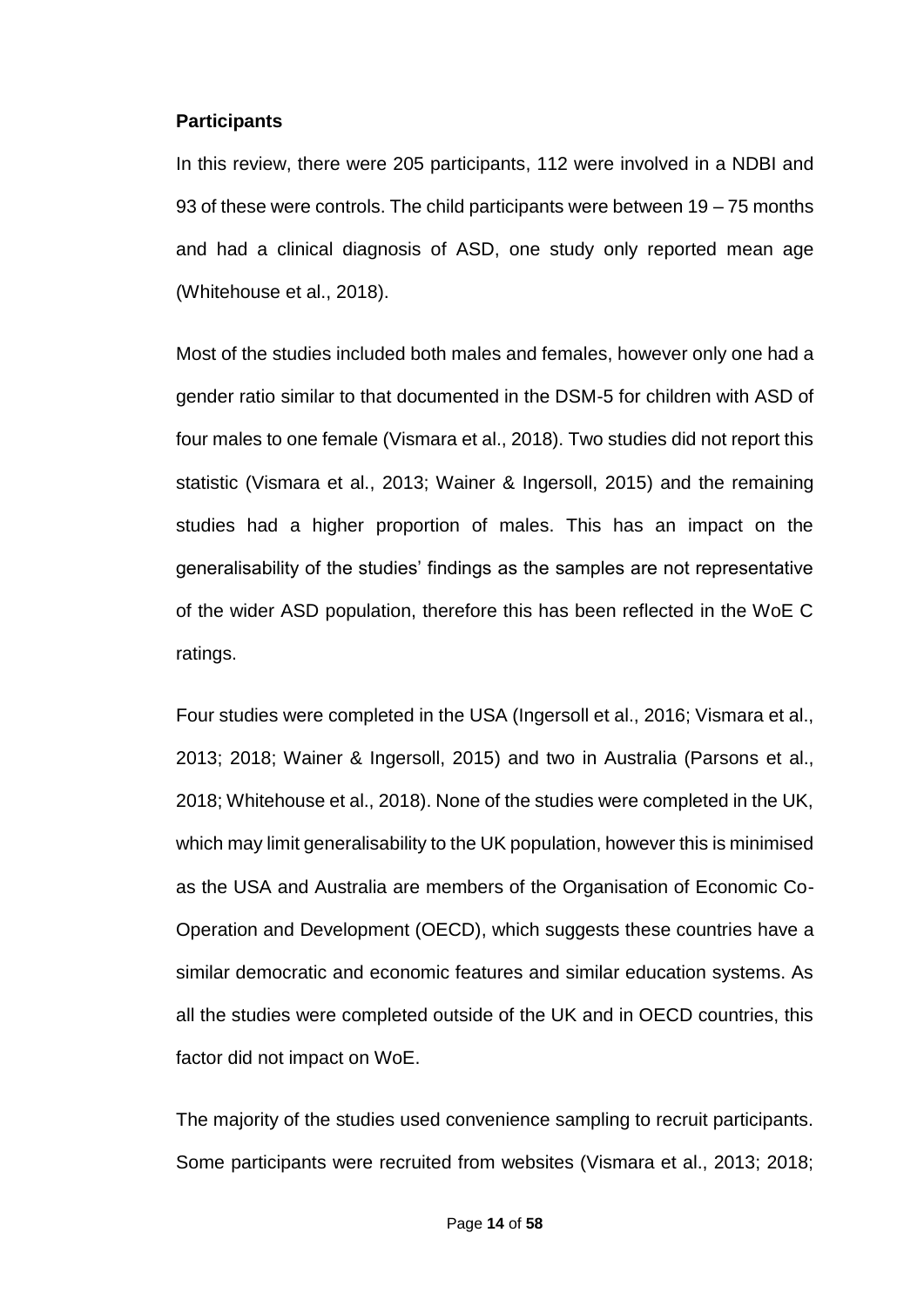Whitehouse et al., 2018), local intervention centres (Vismara et al., 2013; 2018; Whitehouse et al., 2018), referrals from diagnosing professionals or from previous involvement in research trials (Whitehouse et al., 2018). This type of sampling limits the generalisability of the findings as the participants may not be representative of the population (Barker, Pistrang, & Elliott, 2016). One study used snowballing to recruit their sample (Parsons et al., 2018), this also has implications for generalisability as the participants may be unusually similar to each other and therefore not representative of the wider population (Barker at al., 2016).

Social-communication difficulties were part of the inclusion criteria for two studies and some information regarding these needs was provided (Ingersoll et al., 2016; Wainer & Ingersoll, 2015). The remaining studies may have assumed these needs were present based on their ASD diagnosis. Failing to include this information makes it difficult to establish for whom the interventions will be most effective (Frost, 2018). Consequently, the studies that included information about their participants' social-communication needs received higher WoE C ratings.

In addition, two of the first authors (Vismara & Ingersoll) were involved in the development of the interventions used in their studies (ImPACT Online and P-ESDM). They also receive royalties from the sale of the materials linked to their interventions, this is a conflict of interest and could create an element of bias within their research, to promote the sale of their interventions for personal gain. However, these conflicts of interest were declared within the articles and other researchers were involved in the studies, which may mediate any bias.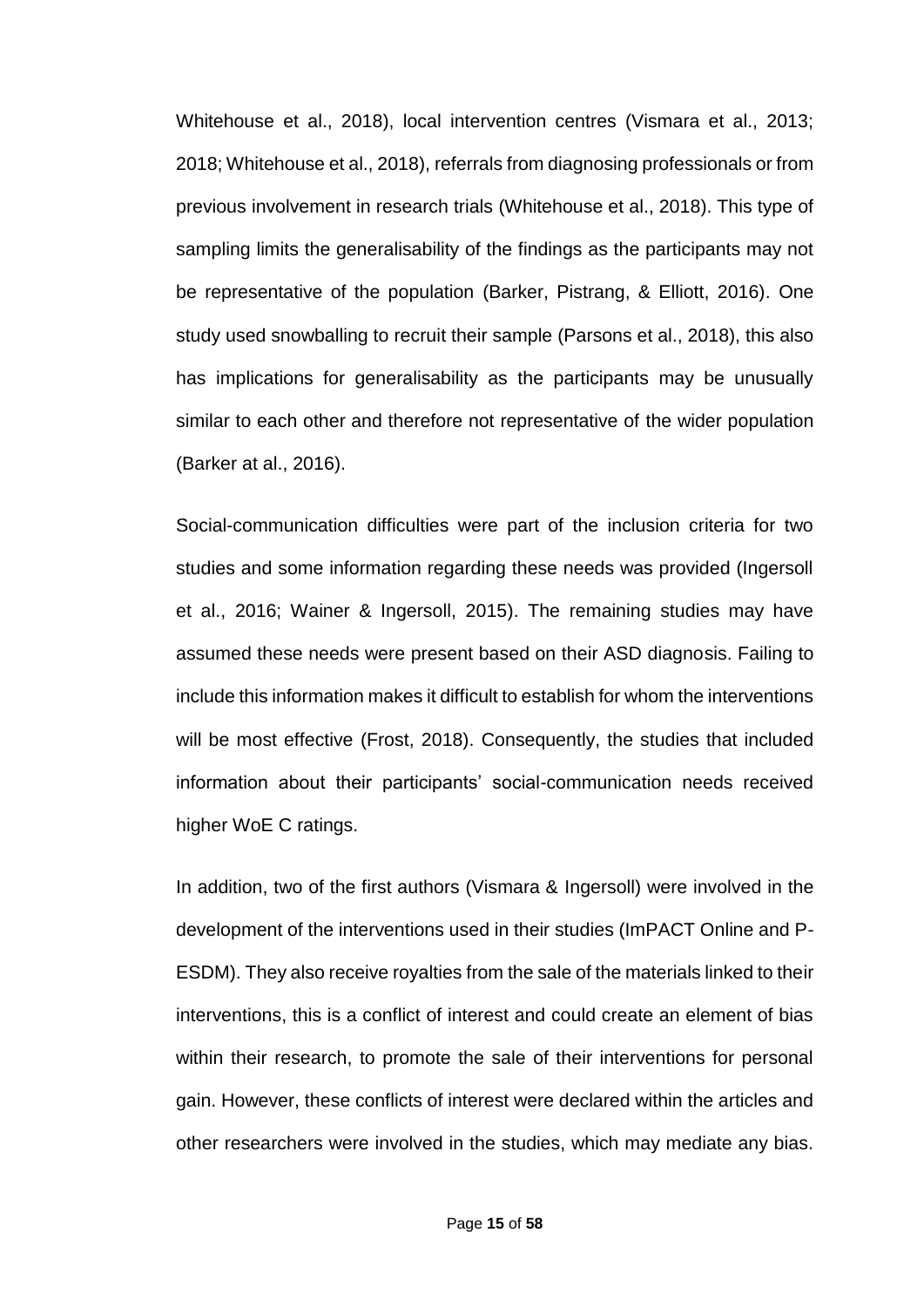It was also unclear whether both studies by Vismara and colleagues used the same data (2013; 2018). The first study stated the participants included in the study were part of a larger randomised control trial (RCT), the author was contacted to confirm this information but it remains inconclusive. Duplicate publication can produce bias within a review, especially if the results are positive (Fairfield, Harrison, & Wigmore, 2017). However, as the results from these studies differ, both were analysed, but should be treated with caution.

#### **Design**

There was some variation in the designs employed in these studies. Four studies were RCTs (Ingersoll et al., 2016; Parsons et al., 2018; Vismara et al., 2018; Whitehouse et al., 2018). Three of these studies compared a NDBI with a control group and one compared self-directed parental use of the NDBI with therapist-assisted parental use of NDBI (Ingersoll et al., 2016). One study used an 'active' control group, where the participants received video conferencing and access to online content without the NDBI elements (Vismara et al., 2018). This type of control group is more acceptable ethically and the findings indicate whether any effects are a result of the NDBI elements, this was given a higher WoE A rating.

Cohen (1992) recommended that power analyses should be completed to determine an appropriate sample size for group intervention studies. Two of the studies reported completing a power analysis to establish how many participants were needed for their studies (Parsons et al., 2018; Whitehouse et al., 2018). Both studies had sufficient participants to achieve a medium effect size. However, the remaining two studies did not report completing a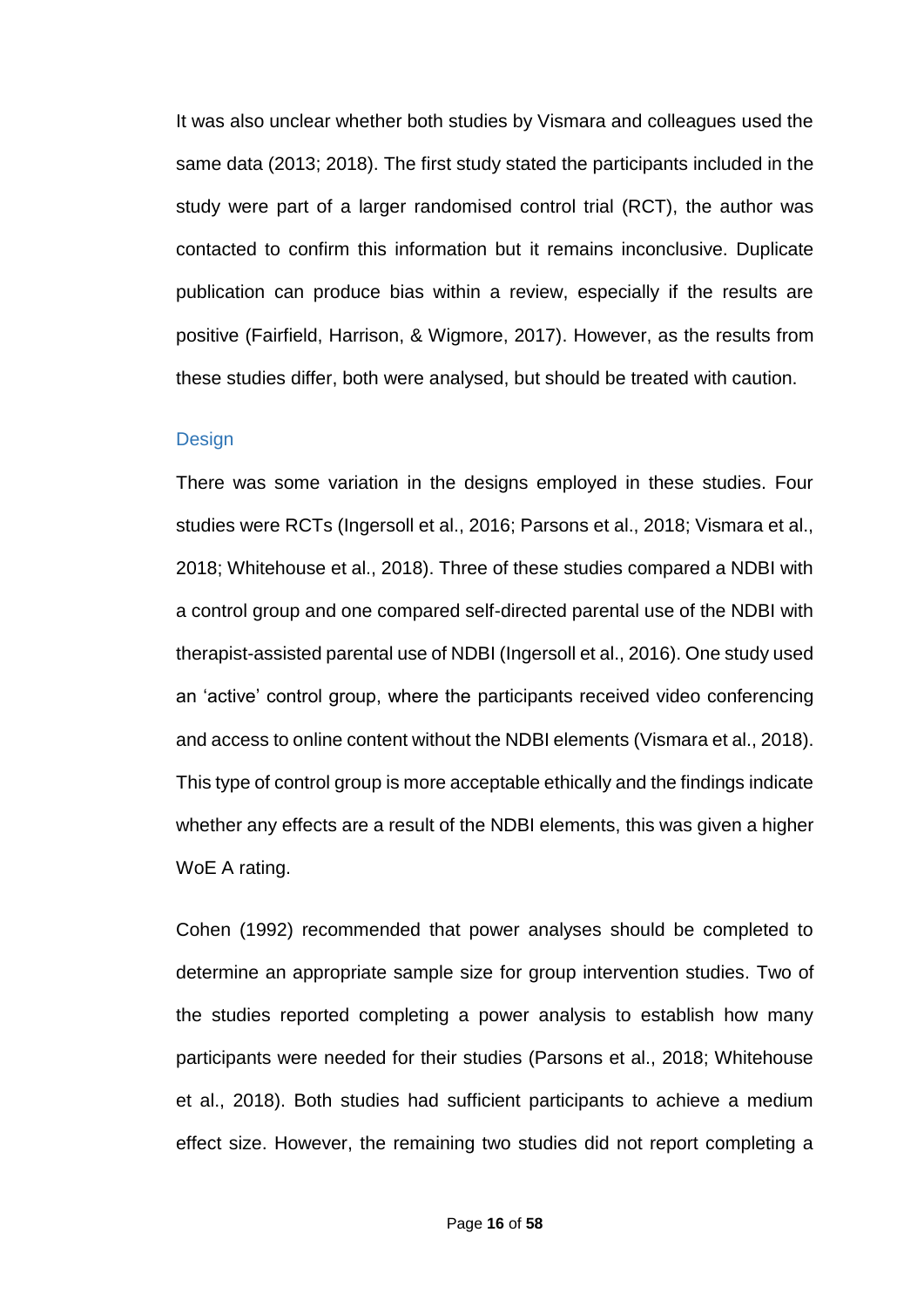power analysis (Ingersoll et al., 2016; Vismara et al., 2018). Post-hoc power analyses based on a medium effect size revealed that they were underpowered. One of these studies did not find a significant effect, as it was underpowered this may have resulted in a Type II error, where no effect is report when one does exist (Field, 2013).

Two studies used multiple baseline designs with a small number of participants (Vismara et al. 2013; Wainer & Ingersoll, 2015). Small N research designs, such as multiple baseline, are considered rigorous, scientific methodology and useful for educational research (Horner et al., 2005). However, they lack generalisability due to their small samples and it is more difficult to establish whether any effects are due to the intervention as they do not use a control group. Furthermore, Petticrew and Roberts (2003) argue that when investigating the efficacy of an intervention (as in this review) RCTs provide more useful evidence. This, therefore, was reflected in WoE B, RCTs received a rating of 3, whereas, small N designs received a rating of 1.

Five of the studies included a follow up procedure after the intervention had finished, these varied between studies. Two studies completed one at three months (Ingersoll et al., 2016; Vismara et al., 2018), one completed two follow ups at three and six months (Parsons et al., 2018) and the small N designs both had three follow up sessions (Vismara et al., 2013; Wainer & Ingersoll, 2015). Completing a follow up procedure provides information about the longer-term effects of the intervention. One study did not include a follow up, this contributed to the lower WoE A rating given (Whitehouse et al., 2018).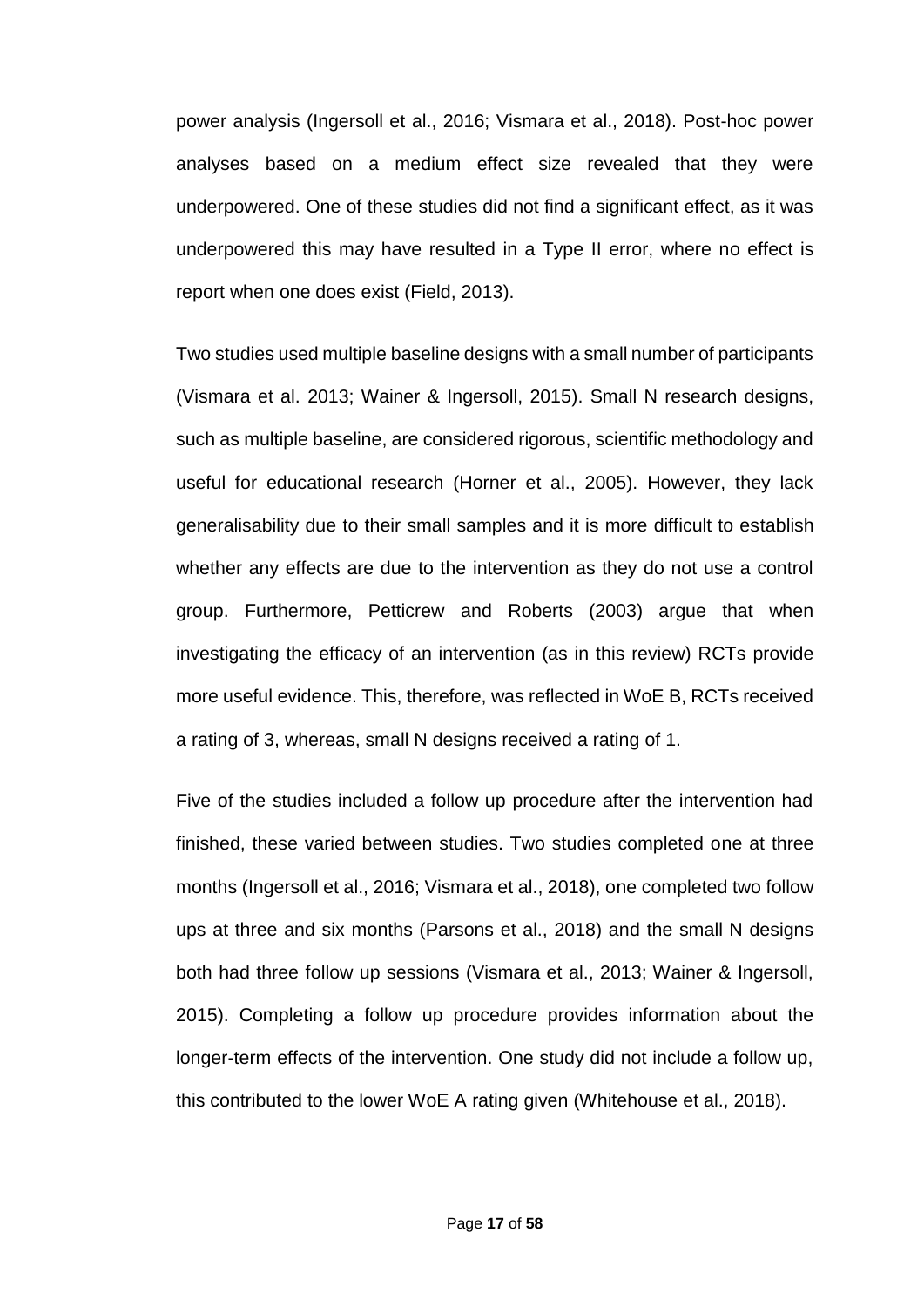#### **Intervention**

Four different NDBIs were used in the studies in the review, with a range of focuses, delivery modes and technology. Two studies used P-EDSM which focuses on improving a range of key skills including social-communication (Vismara et al., 2013; 2018). As the intervention focuses on a range of key skills, it will be more difficult to establish the active ingredients responsible for change in social-communication skills. This has been reflected in WoE C ratings. The interventions in the remaining studies were all focused on improving social-communication skills.

The mode of delivery also varied, two studies provided parents with selfdirected learning materials to enable parents to deliver the NDBI independently (Parsons et al., 2018; Whitehouse et al., 2018). As this would allow the intervention to be more widely accessed and at a lower cost, these were rated more highly in WoE C. However, both studies produced only minimal or small effects on social-communication skills, which may indicate therapist support is necessary for parents to implement NDBI effectively.

The remaining studies had therapist input in addition to self-directed materials, the findings of these studies were mixed. One comparing the difference between self-directed participants and therapist-assisted participants found both groups of children made gains in their social-communication skills but the therapist-assisted group made greater improvements, particularly on a measure of social skills (Ingersoll et al., 2018). These results suggest that a self-directed NDBI can improve social-communication skills but therapist support provides greater gains. Wainer and Ingersoll (2015) used two phases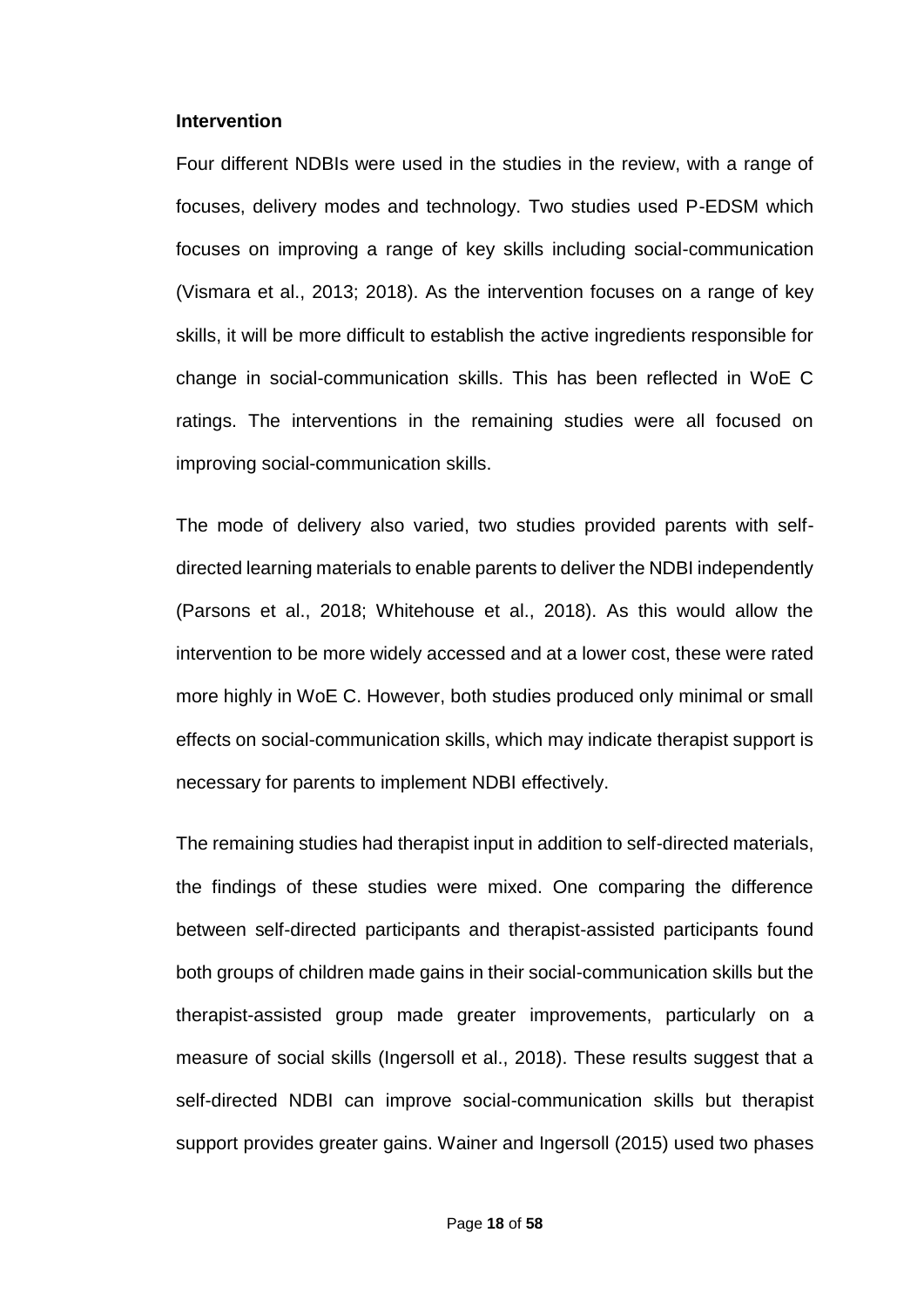of intervention, first a self-directed condition followed by therapist coaching, this study found great variability in the effects of the intervention and no clear pattern of improvement was found after either condition. The interventions in the remaining two studies incorporated therapist coaching via videoconferencing alongside self-directed materials throughout the intervention phases. One revealed no significant difference between the intervention and the control group (Vismara et al., 2018). One showed a small effect on verbal utterances and small-medium effect on parent reported social-communication measures (Vismara et al., 2018). This variability in findings suggests that it unclear whether therapist involvement mediates the effects of NDBIs.

The interventions also used a range of technology, four studies used a securewebsite accessed via computer and two studies used mobile applications assessed via tablets. The software also had variable features as some included email functions, forums for communication with parents and interactive games for the child. As both the hardware and software differed, this creates a lack of consistency between the studies which may have influenced effects of the NDBIs and makes it difficult to draw firm conclusions across the studies.

Fidelity within the studies was also variable; as this review focuses on parent NBDIs, both therapist fidelity and parent fidelity were considered. All the studies that incorporated therapist coaching within the intervention phases reported high levels of therapist fidelity using inter-observer agreement. However, there was considerable difference between parent fidelity. Two studies measured fidelity to dosage by analysing time spent on the intervention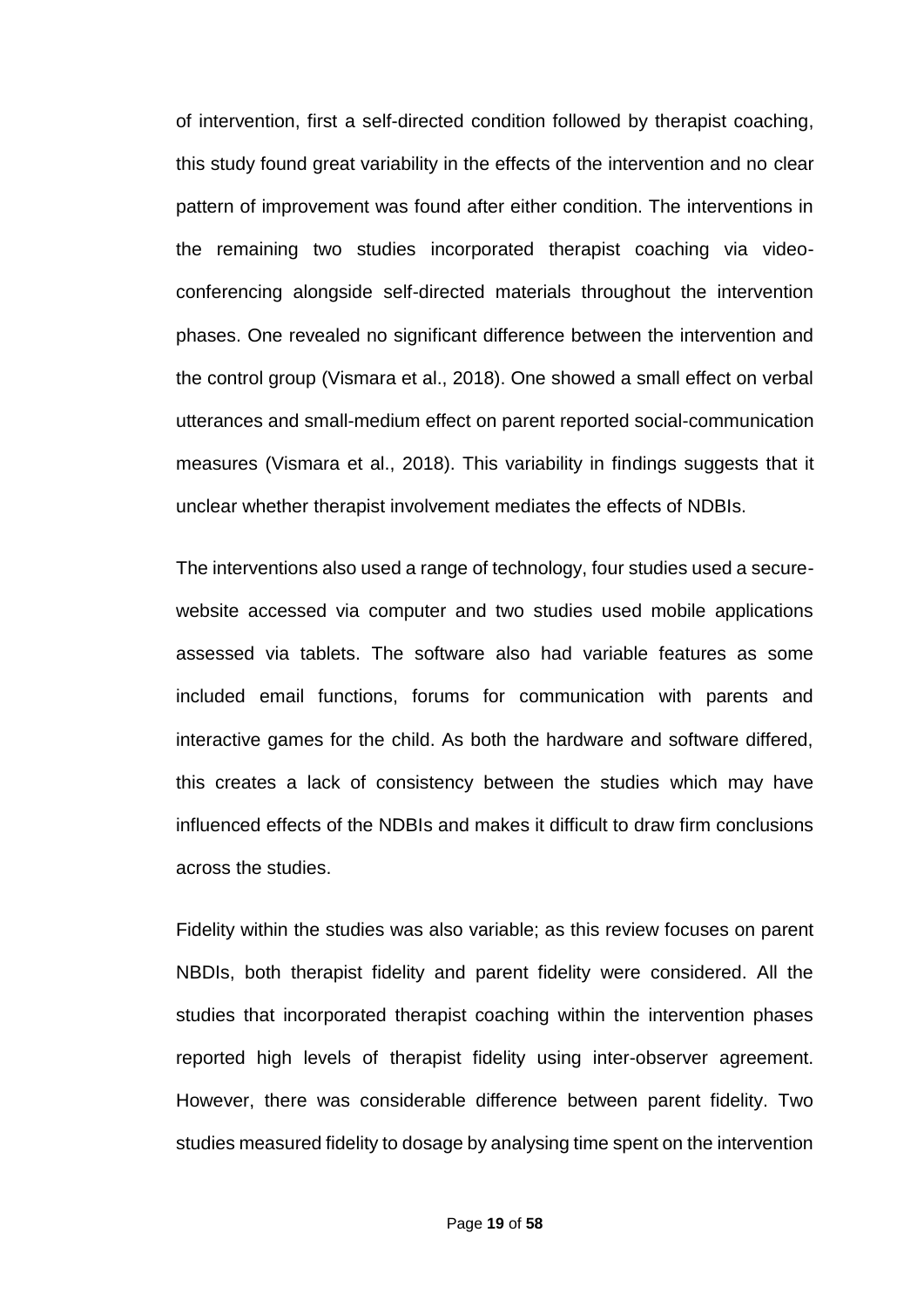platform and found dosage was considerably below what was recommended (Parsons et al., 2018; Whitehouse et al., 2018). These studies received a lower WoE C rating as this does not consider the implementation of NDBIs methods by parents. The remaining studies the researchers coded videos of parentchild interactions to establish parental implementation fidelity. Fidelity within these studies was still problematic, in one study the majority of parents did not reach a level accurate of implementation post-intervention and in the small N studies, only 80-88% of parents met fidelity at some point in the intervention (Vismara et al., 2013; Wainer & Ingersoll, 2015). One study found that all parents in the self-direct and therapist-assisted groups made improvements in fidelity (Ingersoll et al., 2016). However, the therapist-assisted group was significantly higher post-intervention but there was no difference between the groups at the follow up.

Interestingly, studies that included therapist coaching showed lower rates of drop out. Drop outs were also higher in the control groups within these studies, whereas, drop out was higher in the treatment group within self-directed interventions. This suggests that therapist involvement helped both fidelity and attrition.

### **Outcome Measures & Findings**

A range of outcome measures were used within the studies, including various parent self-report questionnaires, assessments completed by the researchers and observational assessments.

Four different standardised parent-report questionnaires pertaining to communication were used: (1) the MacArthur-Bates Communicative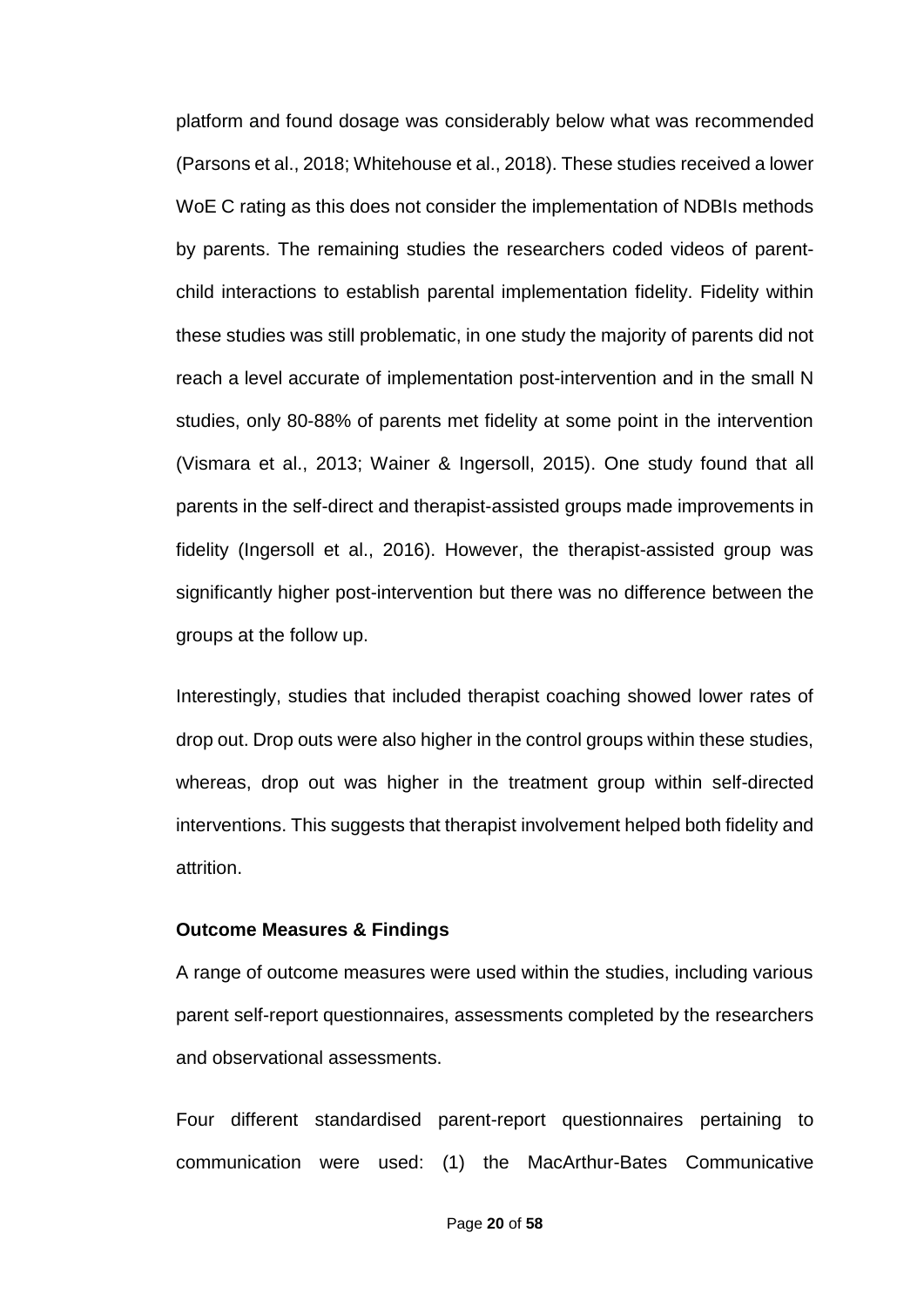Development Inventory, (2) the Vineland Adaptive Behavior Scale, (3) the Autism Treatment Evaluation Checklist and (4) the Communication and Symbolic Behavior Scales Developmental Profile Caregiver Questionnaire. All these measures are considered to have an acceptable reliability (Barker et al., 2016). The Mullen Scale of Early Learning was used by two studies, which allowed researchers to assess various cognitive abilities including expressive and receptive language. This has high inter-observer reliability and it is considered a valid measure for assessing developmental skills in children with ASD (Akshoomoff, 2006). Four studies used quantifiable behavioural observations to evaluate social-communication skills. Each study measured reliability and reported high inter-observer agreements.

Four studies included at least two assessments from different sources, which allowed for triangulation of the data, this was considered in their WoE A ratings (Ingersoll et al., 2016; Parsons et al., 2018; Vismara et al., 2013; Whitehouse et al., 2018).

To establish the efficacy of an intervention, it is important to calculate effect sizes to analyse the magnitude of the effects. One study reported partial-eta squared effect sizes, these were converted into Cohen's *d* for comparison and have been reported in Table 6 (Ingersoll et al., 2016). The Cohen's standardised mean difference (SMD) was calculated using pre- and postintervention scores for two RCTs (Parsons et al., 2018; Whitehouse et al., 2018). A within-person change over time pre- and post-intervention (Becker, 1988) was calculated for one of the multiple baseline, small N study (Vismara et al., 2013). These effect sizes are reported in Table 7 and Table 8. It was not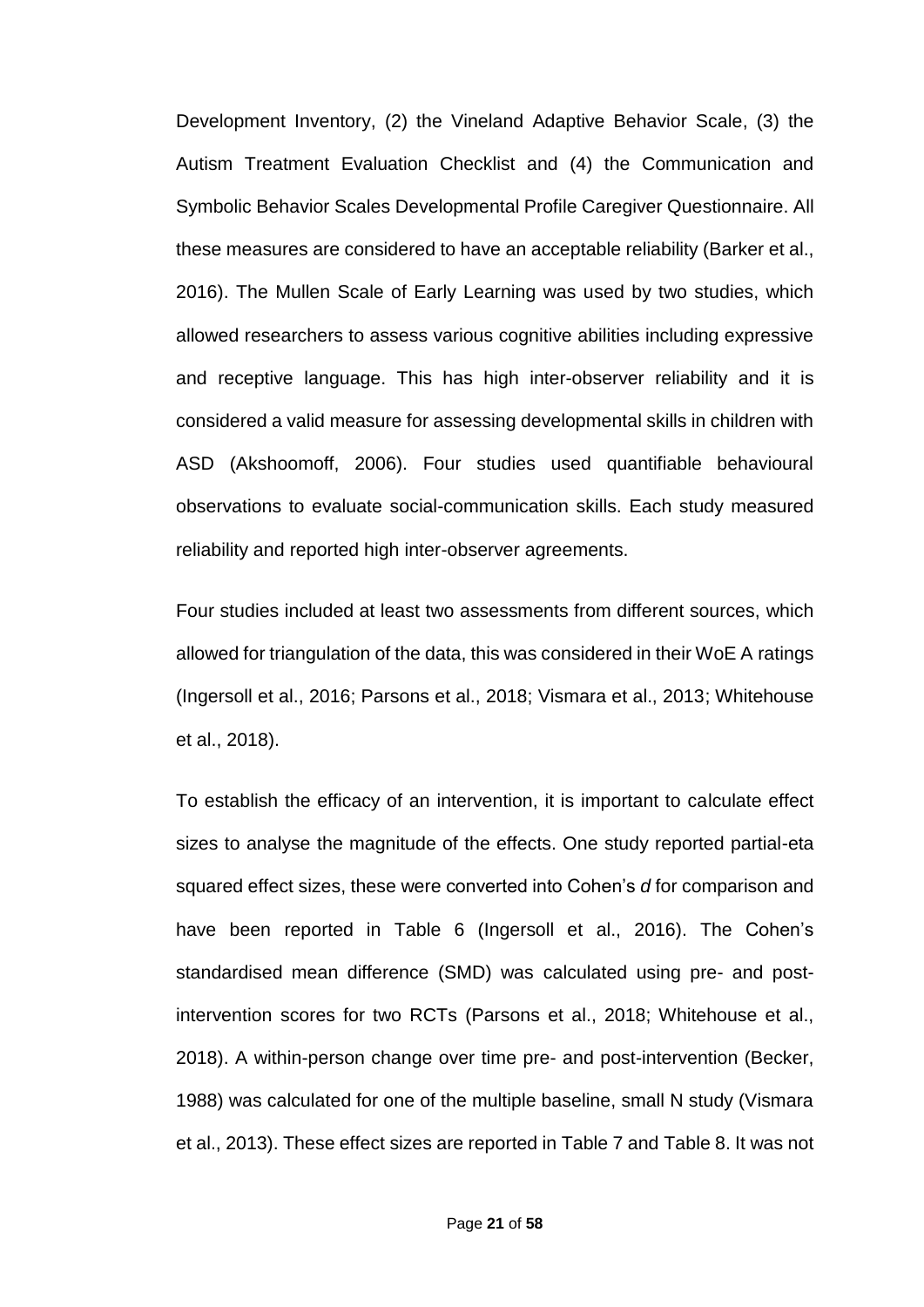possible to calculate effect sizes for the remaining two studies as they did not report post intervention scores for their social communication measures, this was reflected in their WoE C rating (Vismara et al., 2018; Wainer & Ingersoll, 2015).

To interpret these effect sizes, Cohen's *d* interpretations were used where 0.2 is considered a 'small effect', 0.5 'medium' and 0.8 represents a 'large effect'. The findings from the studies are variable, only one study found one large effect and one medium effect showing increases in individual language targets and social skills following ImPACT Online (Ingersoll et al., 2016). This study also received the highest overall WoE rating so these findings should be given more weighting. One study also found medium effects at follow up after completion of Reciprocal Imitation Training (RIT), suggesting there may be a delayed impact on vocabulary production and comprehension (Wainer & Ingersoll, 2015). However, this study received the lowest overall WoE rating due to its limited methodological and topic relevance and the findings should be considered with caution. Furthermore, the remaining studies revealed small or minimal effects on all social-communication measures, suggesting there is limited impact of these technology-assisted, parent NDBIs.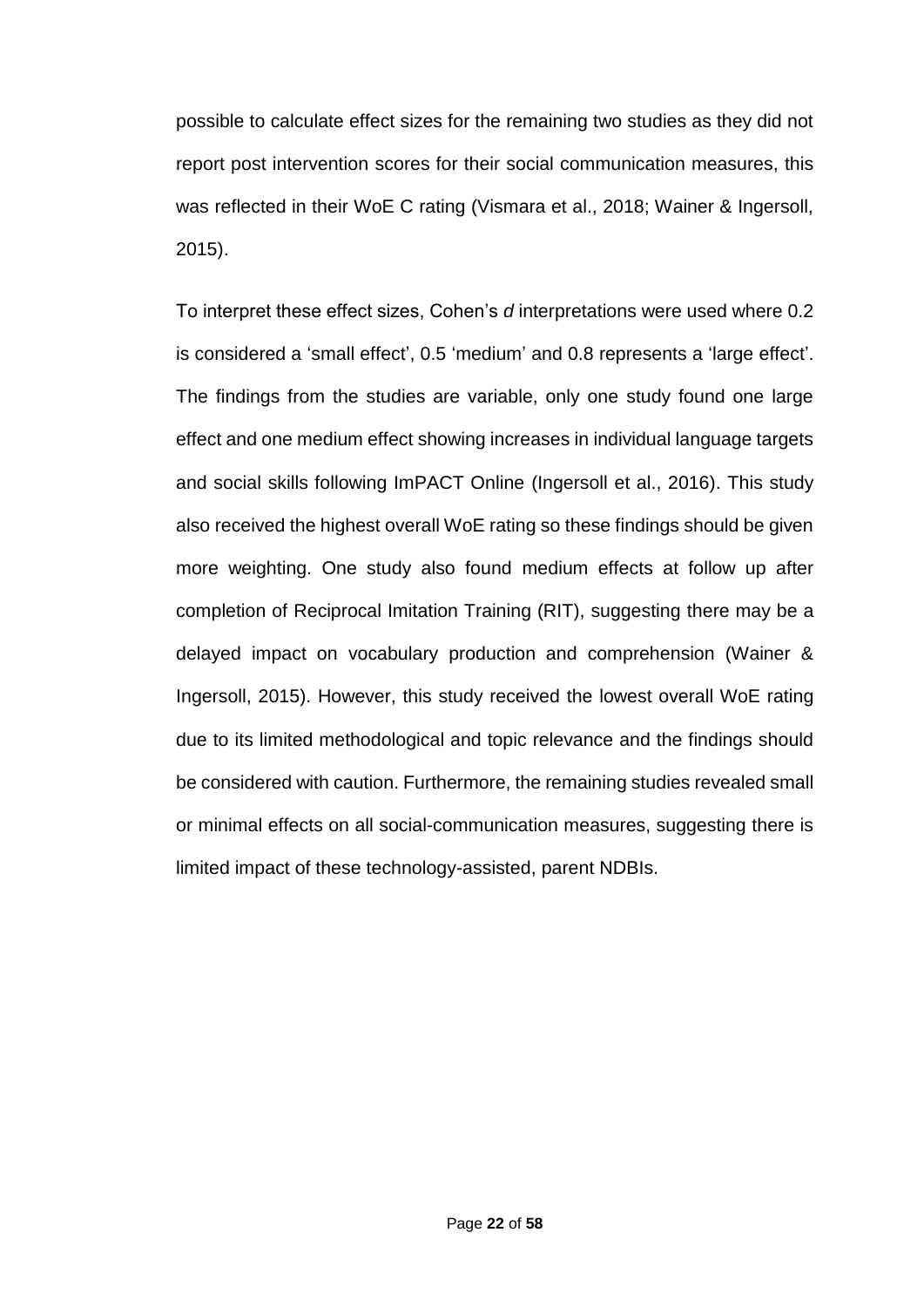### *Effect Size for Social-Communication Skills for RCTs with an Intervention + Therapist and Self-Directed Intervention*

| Author               | <b>Measures</b>                                                                                                                                                                                                                                                                                                                                        |    | Intervention + Therapist |                    |    | Self-Directed Intervention |                    |      | Effect size   |                |      |               | WoE D |
|----------------------|--------------------------------------------------------------------------------------------------------------------------------------------------------------------------------------------------------------------------------------------------------------------------------------------------------------------------------------------------------|----|--------------------------|--------------------|----|----------------------------|--------------------|------|---------------|----------------|------|---------------|-------|
|                      |                                                                                                                                                                                                                                                                                                                                                        | N  | Pre M<br>(SD)            | Post M<br>(SD)     | N  | Pre M (SD)                 | Post M<br>(SD)     |      | D             | n <sub>p</sub> | a    | Descripto     |       |
| Ingersoll et al.,    | Language Targets                                                                                                                                                                                                                                                                                                                                       | 13 | .65(.52)                 | 1.80 (1.00)        | 14 | .36(1.53)                  | 1.95 (1.08)        | 2.84 | .10           | 0.10           | 0.68 | <b>Medium</b> | 2.67  |
| 2016<br>Intervention | <b>CDI Vocabulary</b>                                                                                                                                                                                                                                                                                                                                  |    | 185.114<br>(202.17)      | 243.64<br>(237.94) |    | 144.69<br>(146.21)         | 210.38<br>(187.46) | 1.17 | 5.0           | 0.05           | 0.43 | Small         |       |
|                      | <b>VABS</b><br>Communication                                                                                                                                                                                                                                                                                                                           |    | 70.29 (11.28)            | 77.36 (13.79)      |    | 71.50<br>(15.57)           | 75.33<br>(12.40)   | 0.68 | > 0           | 0.30           | 0.33 | Small         |       |
|                      | <b>VABS Social Skills</b><br>$\mathcal{L}^{(n)}$ is the set of $\mathcal{L}^{(n)}$ in $\mathcal{L}^{(n)}$ in $\mathcal{L}^{(n)}$ in $\mathcal{L}^{(n)}$ in $\mathcal{L}^{(n)}$ in $\mathcal{L}^{(n)}$ in $\mathcal{L}^{(n)}$ in $\mathcal{L}^{(n)}$ in $\mathcal{L}^{(n)}$ in $\mathcal{L}^{(n)}$ in $\mathcal{L}^{(n)}$ in $\mathcal{L}^{(n)}$ in $\$ |    | 70.00 (6.96)             | 75.71 (9.07)       |    | 71.00 (8.05)               | 70.00<br>(7.56)    | 4.94 | $\epsilon$ .0 | 0.17           | 0.89 | Large         |       |

Vineland Adaptive Behaviour Scales 2<sup>nd</sup> edition (VABS) MacArthur-Bates Communicative Development Inventory (CDI)

#### Table 7

### *Effect Size for Social-Communication Skills for Small N designs*

| Author                 | Measure                                |   |                    | Mean               |                          |                 |            | <b>Effect Size</b>             |                          | WoE D |
|------------------------|----------------------------------------|---|--------------------|--------------------|--------------------------|-----------------|------------|--------------------------------|--------------------------|-------|
|                        |                                        | N | Pre<br>(SD)        | Post<br>(SD)       | Follow Up                | <b>SMD Post</b> | Descriptor | <b>SMD Follow</b><br><b>up</b> | Descriptor               |       |
| Vismara at al.<br>2013 | <b>Functional Verbal</b><br>Utterances | 8 | 2.97(1.83)         | 3.50(2.51)         | -                        | 0.29            | Small      | $\overline{\phantom{0}}$       |                          | 1.49  |
|                        | Joint Attention<br><b>Initiations</b>  |   | 1.67 (1.07)        | 1.67 (1.21)        | $\overline{\phantom{0}}$ |                 | No effect  | $\overline{\phantom{0}}$       | $\overline{\phantom{a}}$ |       |
|                        | <b>CDI Vocabulary</b>                  |   | 111.87<br>(156.03) | 163.88<br>(156.03) | 213.88<br>(155.08)       | 0.33            | Small      | 0.65                           | Medium                   |       |
|                        | <b>CDI Comprehension</b>               |   | 224.37<br>(133.25) | 284.88<br>(141.53) | 314.88<br>(94.16)        | 0.45            | Small      | 0.68                           | Medium                   |       |

MacArthur-Bates Communicative Development Inventory (CDI)

Within-person change was used to work out effect size (Becker, 1988)

- No data available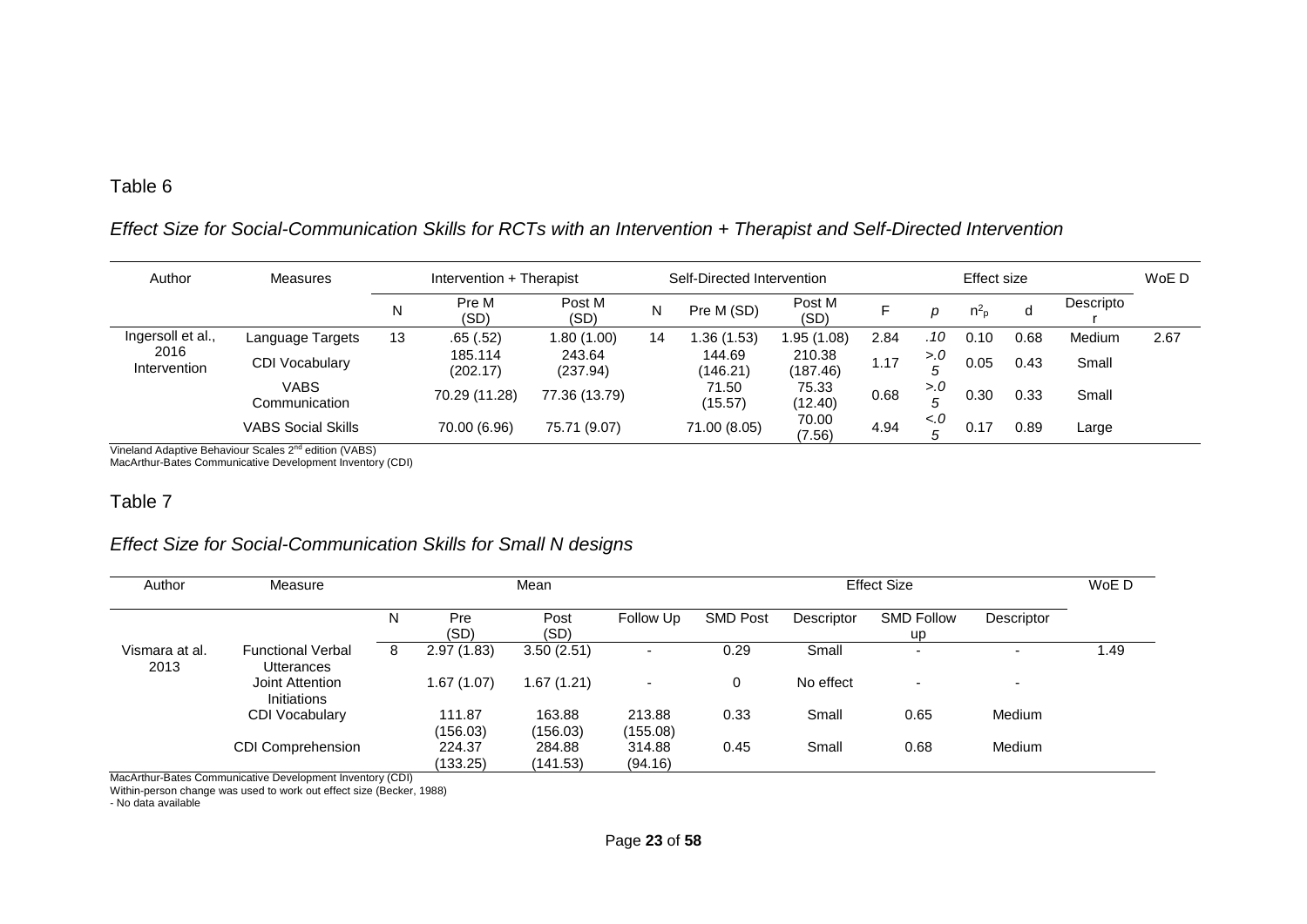### *Effect Size for Social-Communication Skills for RTCs with an Intervention and Waitlist Control*

| Author                     | <b>Measures</b>                           |    | Intervention    |                 | Control |                 |                 |      | <b>Effect size</b> |                               | WoE D |
|----------------------------|-------------------------------------------|----|-----------------|-----------------|---------|-----------------|-----------------|------|--------------------|-------------------------------|-------|
|                            |                                           | N  | Pre M<br>(SD)   | Post M<br>(SD)  | N       | Pre M (SD)      | Post M (SD)     | p    | d                  | Descriptor                    |       |
| Parsons al.,<br>2018       | <b>MSEL Receptive</b><br>Language         | 21 | 68.1 (26.00)    | 72.1 (32.84)    | 27      | 64.9 (23.75)    | 71.6 (26.98)    | 0.56 | 0.17               | Minimal effect                | 2.00  |
|                            | <b>MSEL Expressive</b><br>Language        |    | 56.5 (22.03)    | 70.9 (27.97)    |         | 63.1 (22.28)    | 67.5 (22.75)    | 0.33 | 0.29               | Small                         |       |
|                            | <b>CSBC</b><br>Social Domain              |    | 33.7 (6.79)     | 36.2 (7.07)     |         | 28.1 (9.20)     | 31.0(8.40)      | 0.39 | 0.25               | Small                         |       |
|                            | <b>CSBC</b><br>Speech Domain              |    | 32.5(8.61)      | 32.3 (10.67)    |         | 30.8(8.61)      | 32.4 (10.76)    | 0.66 | 0.12               | Minimal effect                |       |
| Whitehouse<br>et al., 2018 | <b>ATEC</b><br>Communication <sup>a</sup> | 39 | 14.31 (8.47)    | 10.15 (8.58)    | 36      | 16.00 (6.78)    | 9.31(6.86)      | 0.01 | 0.11               | Minimal effect                | 2.00  |
|                            | <b>MSEL Receptive</b><br>Language         |    | 25.00 (15.82)   | 34.11 (18.19)   |         | 25.13 (12.99)   | 32.75 (15.42)   | 0.89 | 0.08               | Minimal effect                |       |
|                            | <b>MSEL Expressive</b><br>Language        |    | 26.76 (15.56)   | 31.68 (17.41)   |         | 26.26 (12.30)   | 31.00 (16.20)   | 0.53 | 0.04               | Minimal effect                |       |
|                            | <b>VABS</b><br>Communication              | 38 | 75.38 (18.73)   | 83.43 (19.46)   | 35      | 72.31 (14.60)   | 76.25 (13.36)   | 0.00 | 0.43               | Small                         |       |
|                            | <b>CDI Vocabulary</b>                     |    | 174.03 (150.63) | 263.76 (153.75) |         | 176.12 (148.38) | 244.10 (140.67) | 0.90 | 0.13               | Minimal effect                |       |
|                            | CDI<br>Comprehension                      |    | 231.13 (141.27) | 303.48 (115.16) |         | 246.97 (136.40) | 287.83 (128.32) | 0.97 | 0.13               | Minimal effect                |       |
|                            | <b>CDI Total</b><br>Gestures              |    | 37.58 (13.69)   | 48.04 (9.25)    |         | 35.62 (13.25)   | 42.10 (14.60)   | 0.88 | 0.49               | Small                         |       |
|                            | <b>CSBS Social</b><br>Domain              |    | 13.28 (4.69)    | 15.25 (5.19)    |         | 13.75 (5.44)    | 16.04 (5.65)    | 0.45 | $-0.14$            | Minimal<br>negative<br>effect |       |
|                            | <b>CSBS</b> Speech<br>Domain              |    | 10.10 (3.45)    | 11.69 (3.30)    |         | 9.97(4.09)      | 11.54 (3.68)    | 0.46 | 0.04               | Minimal effect                |       |

Mullen Scale of Early Learning (MSEL)

Communication and Symbolic Behavior Scales Developmental Profile Caregiver Questionnaire (CSBC)

MacArthur-Bates Communicative Development Inventory (CDI)

Autism Treatment Evaluation checklist (ATEC)

<sup>a</sup> higher score indicates greater level of difficulty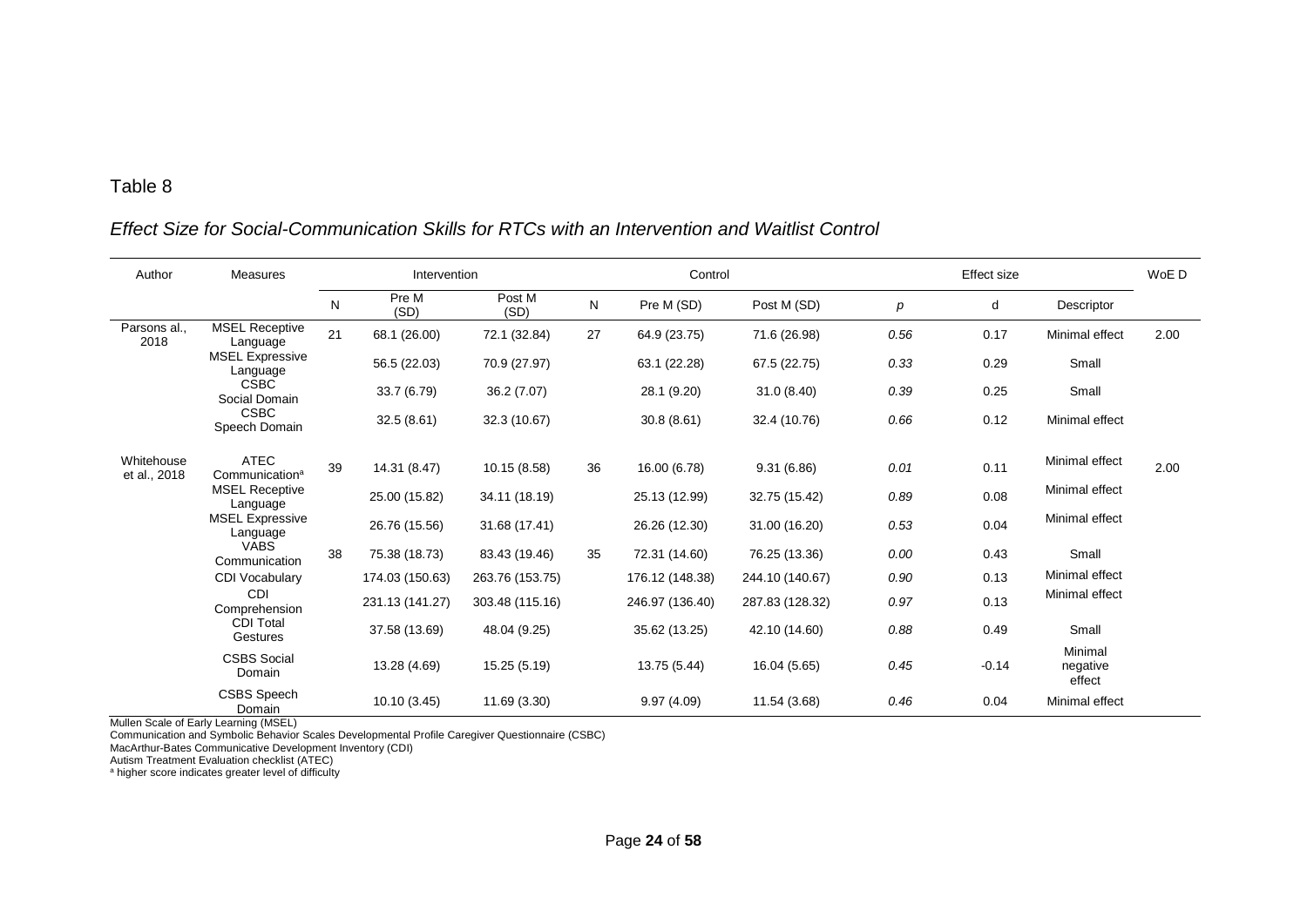#### **Conclusion and Recommendations**

Currently, the evidence for the effectiveness of technology-assisted, parent NDBIs for improving social-communication skills in young children with ASD is limited. Only one large effect was found in social skills and two medium effects were found for language and vocabulary (Ingersoll et al., 2016; Vismara et al., 2013). However, the remaining studies found small or minimal effects across all social-communication measures and two studies did not report enough data to calculate effect size (Vismara et al., 2018; Wainer & Ingersoll, 2015).

The heterogeneity of the studies made synthesising the findings difficult as the intervention focus, delivery, technology and outcome measures varied considerably across the studies, therefore it is difficult to establish any reasons for these mixed findings. One study showed that a NDBI with therapist coaching was more effective than self-directed intervention (Ingersoll et al., 2016). Some support for this is provided by Vismara and colleagues (2013), as a medium effect was found after a NDBI with therapist coaching. These findings were not replicated in all studies with therapist coaching but lower attrition rates and increased fidelity were found, suggesting therapist-assisted NDBIs may be more effective than self-directed NDBIs for supporting children with ASD.

There were several limitations highlighted within these studies. Firstly, none of the studies were completed within the UK and the samples used were small, reducing the generalisability of the findings and limiting power to detect an effect (Field, 2013). Due to nature of the sampling, participants were often not representative of the wider population (e.g. demographics and education).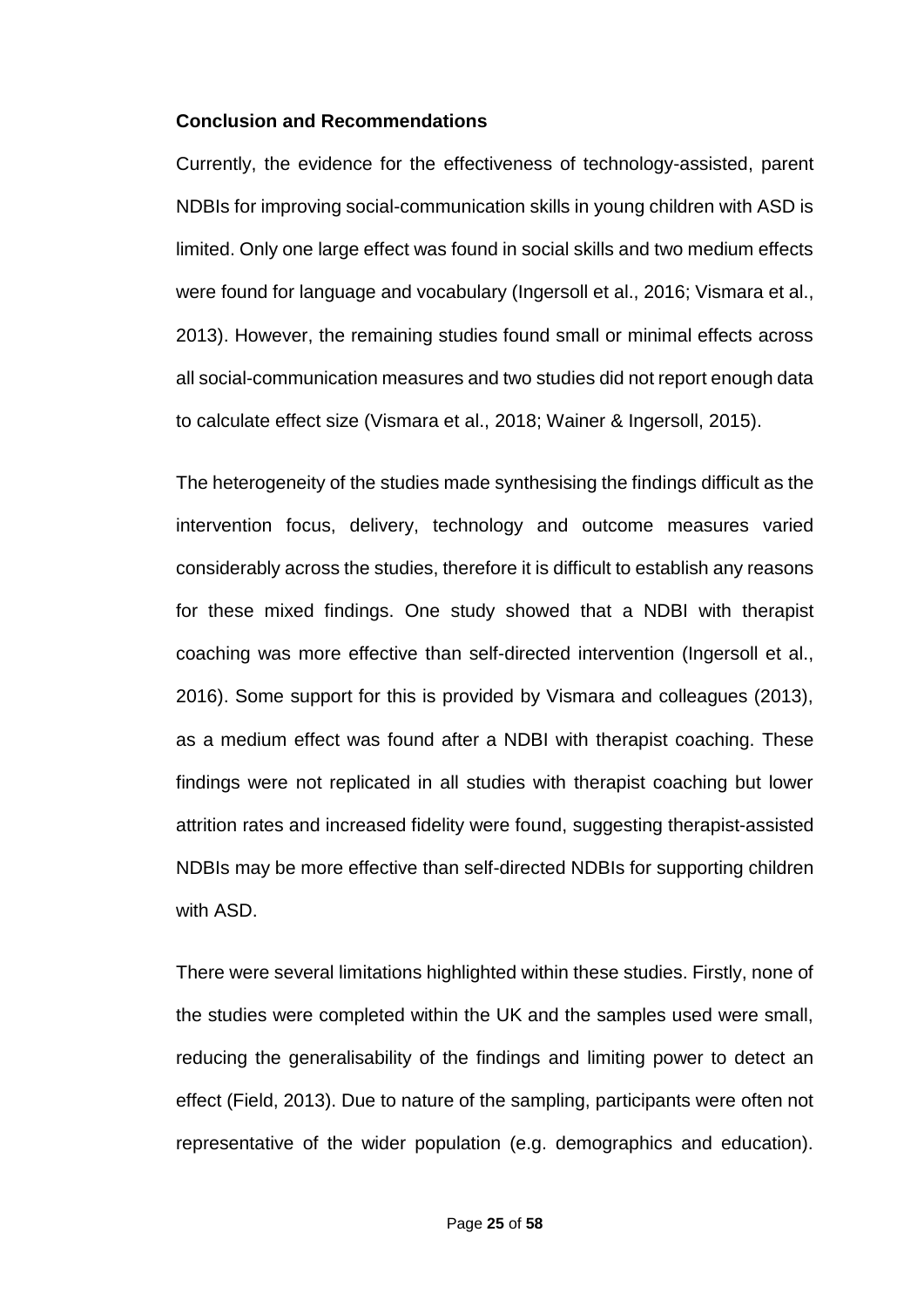Also, parental fidelity was low in several of the studies, which may have limited the effectiveness of the intervention. Two studies investigated this relationship and found a correlation between parent fidelity and improvements in child social-communication outcomes. This suggests parental fidelity to intervention implementation is important to improve child social-communication outcomes. Finally, two authors involved in four of the studies, had a conflict of interest, which may have influenced their findings.

Despite the variable findings and methodological issues, technology-assisted, parent NDBIs do have some benefits. Several of the studies, reported parental benefits such as reduced stress and that parents responses suggested the interventions have strong social validity. The use of these interventions could have the potential to increase therapeutic provision for children with ASD. Educational psychologists should however note the limited evidence base for technology-assisted, parent NDBIs when recommending interventions for young children with ASD.

Further research should aim to avoid the methodological issues highlighted above. Firstly, larger RCTs, with more representative samples should be completed, this will allow more generalisability and the possible mediators and moderators of the effects could be investigated. This may help establish the active ingredients within the intervention and decipher who benefits the most from NDBIs. It is important to conduct further studies in the UK to establish whether results can be generalised. Future research should report all outcome data and focus on developing greater unification regarding outcome measures as this will help to compare the effects of NDBIs more easily. Within the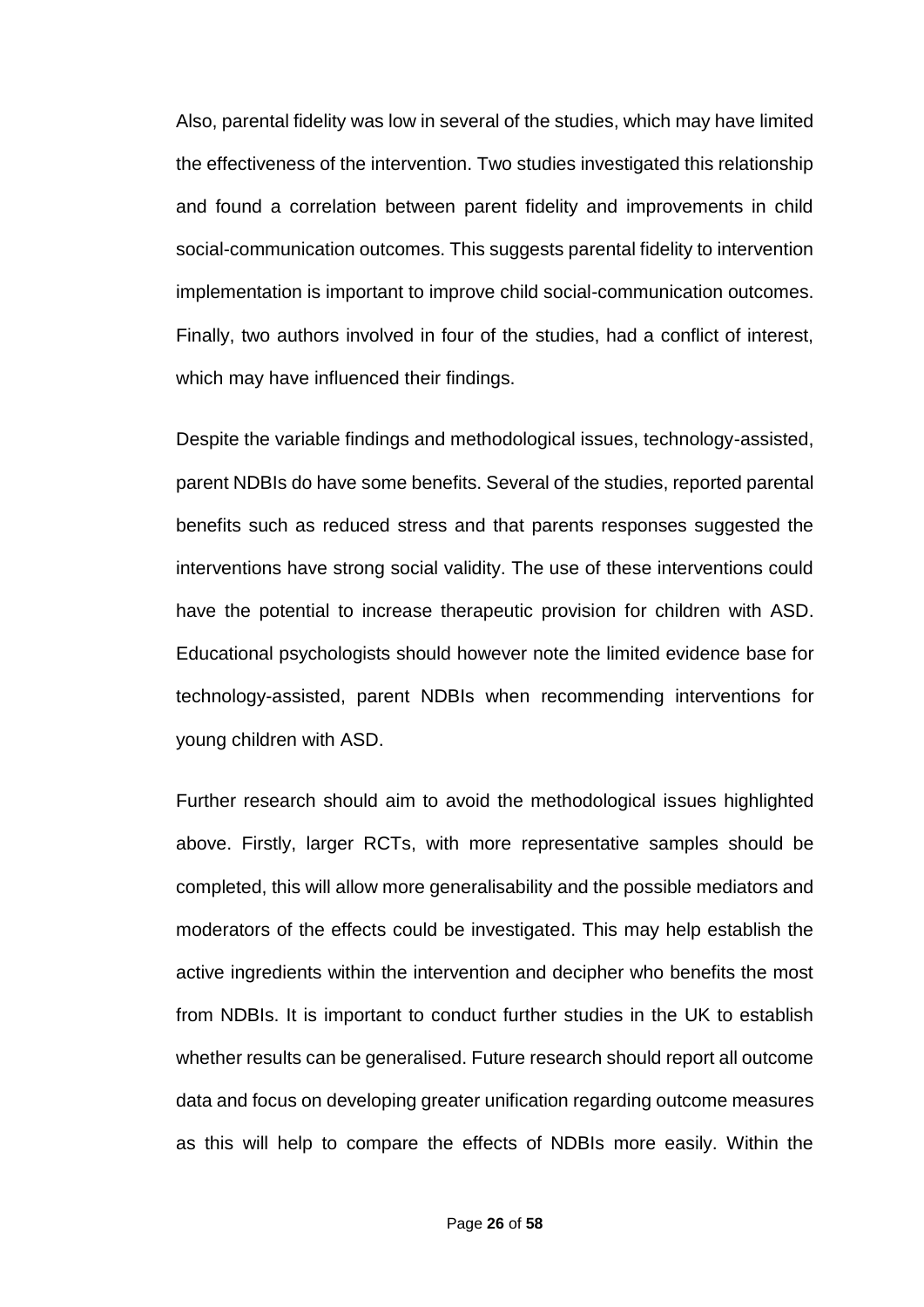majority of these studies, the number of males participating was disproportionate and several studies also reported a considerably lower representation of fathers participating. Research investigating girls with ASD and fathers would suggest whether the findings are generalisable to these groups.

As parent NDBIs are still emerging and technology is constantly developing, further research is needed to develop our understanding of the active ingredients of these interventions and to provide more evidence of their efficacy. This will provide educational psychologists with greater evidence to make informed decisions about the implementation of technology-assisted, parent NDBIs.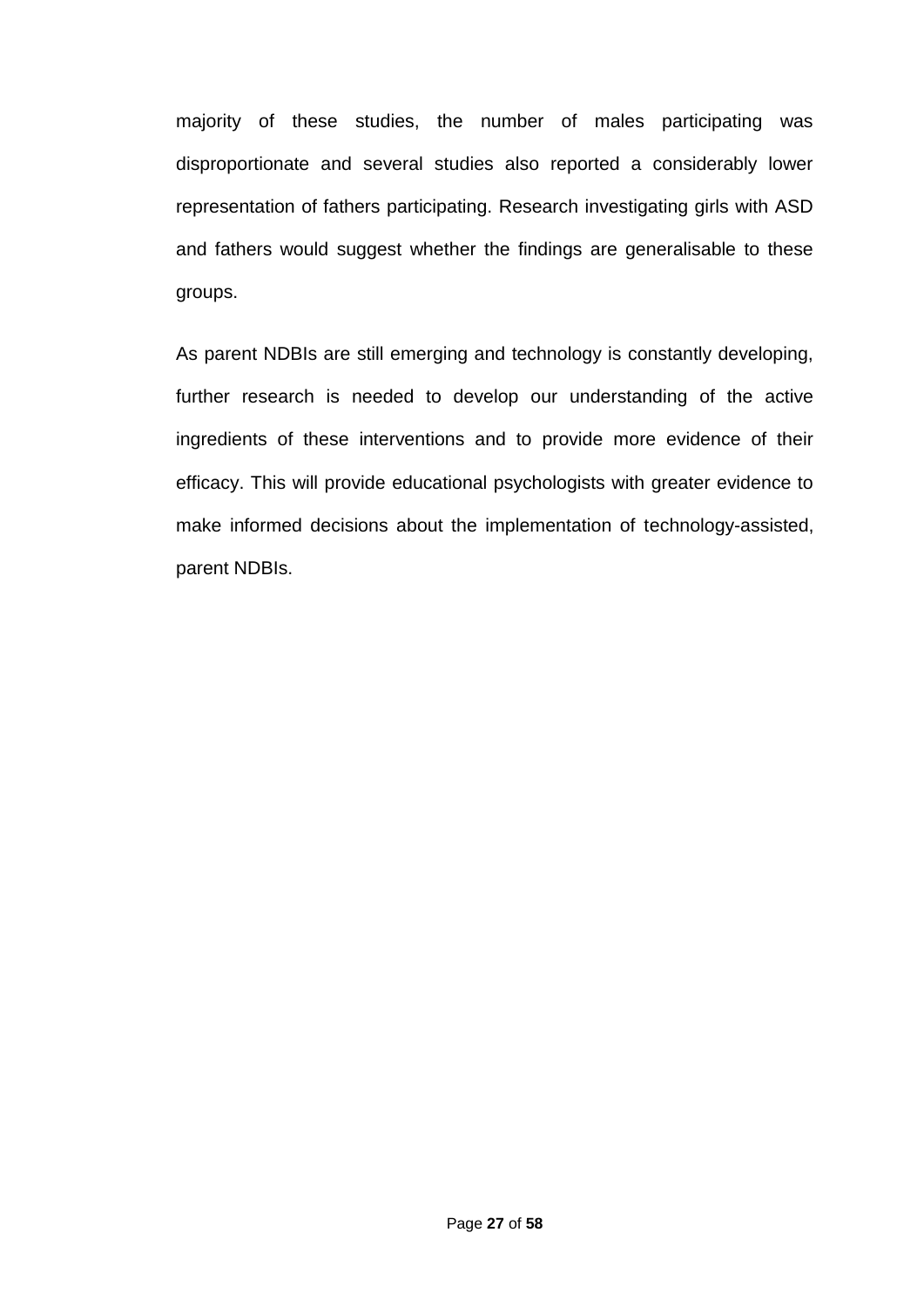### **References**

- American Psychiatric Association. (2013). *Diagnostic and statistical manual*  of mental disorders (5<sup>th</sup> ed.). Washington, DC: Author.
- Arciuli, J., & Brock, J. (2014). *Communication in Autism* (Vol. 11). Amsterdam John Benjamins Publishing Company.
- Artoni, S., Bastiani, L., Buzzi, M. C., Buzzi, M., Curzio, O., Pelagatti, S., & Senette, C. (2018). Technology-enhanced ABA intervention in children with autism: a pilot study. Universal Access in the Information Society, 17(1), 191–210.
- Akshoomoff, N. (2006). Use of the Mullen Scales of Early Learning for the assessment of young children with autism spectrum disorders. *Child Neuropsychology : A Journal on Normal and Abnormal Development in Childhood and Adolescence*, *12*(4-5), 269–277.
- Aziz, M. Z. A., Abdullah, S. A. C., Adnan, S. F. S., & Mazalan, L. (2014). Educational App for Children with Autism Spectrum Disorders (ASDs). *Procedia Computer Science, 42*, 70–77.
- Barker, C., Pistrang, N., & Elliott, R. (2016). *Research methods in clinical psychology : an introduction for students and practitioners*. Chichester: Wiley Blackwell.
- Beamish, W., Meadows, D., Prime, M., & Fisher, B. (2017). Parent and PreService Teacher Partnering in a Technology-Based Home Intervention: Preliminary Findings. In *Proceedings of the 2017 International Conference on Advanced Technologies Enhancing Education* (pp. 14–17).
- Becker, B.J. (1988). Synthesizing standardized mean-change measures. British Journal of Mathematical and Statistical Psychology, 41, 257- 278.
- Cesario, V., Rodrigues, J., Li, H., Wu, I., & Nisi, V. (2016). Crescendo: Routine Learning App for Children with Autism Spectrum Disorders. In *Proceeding of the 15th International Conference on Interaction Design and Children* (pp. 571–576).
- Cipolla, D. S. (2013). *An investigation of the effects of a computer-based intervention on the social skills of children with autism.* Pacifica Graduate Institute.
- Cohen, J. (1992). A power primer. Psychological Bulletin, 112(1). 155-159.
- Dawson, G., & Bernier, R. (2013). A quarter century of progress on the early detection and treatment of autism spectrum disorder. *Development and Psychopathology*, *25*(2), 1455–1472.

Dawson, G., Rogers, S., Munson, J., Smith, M., Winter, J., Greenson, J., ...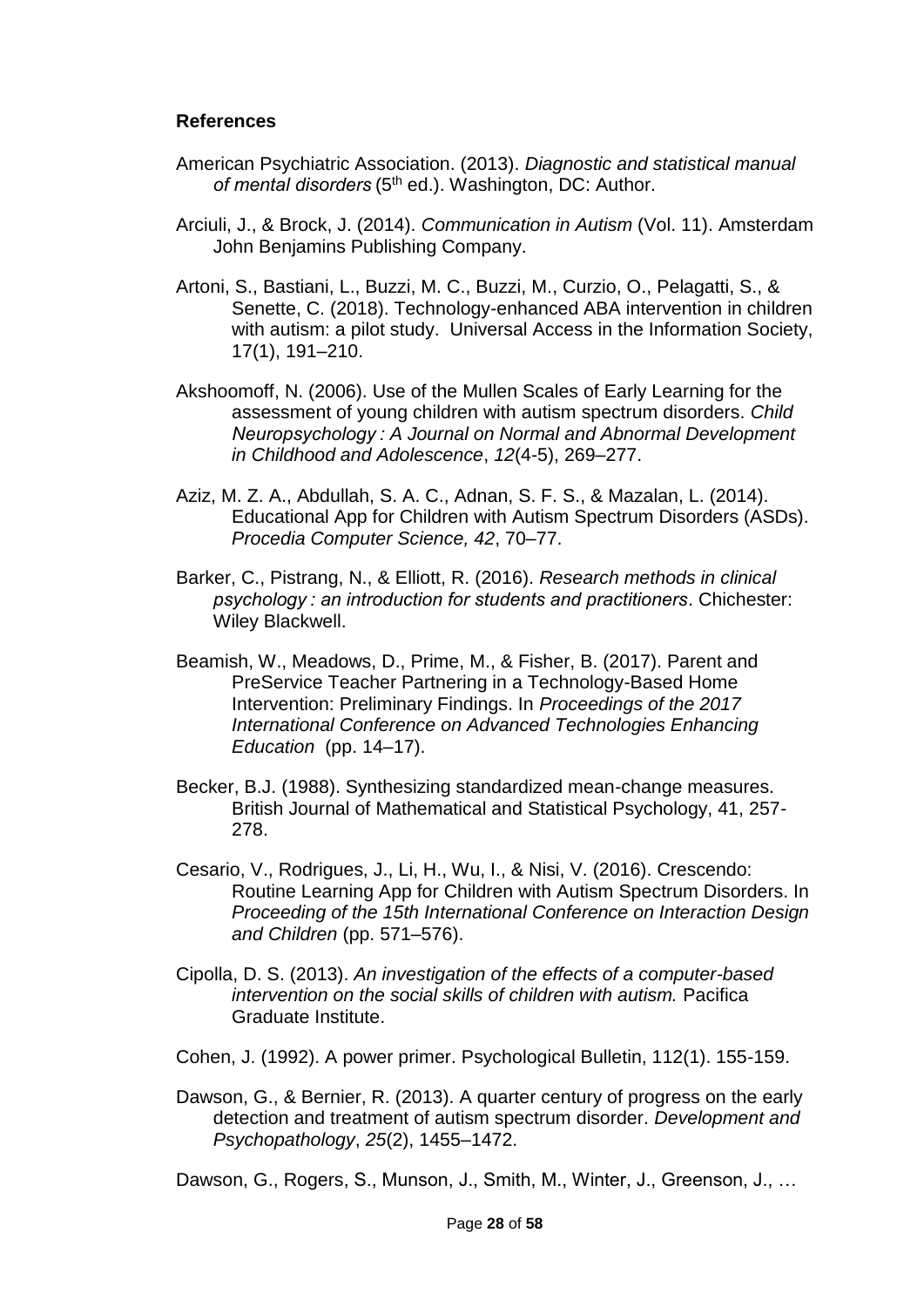Varley, J. (2010). Randomized, Controlled Trial of an Intervention for Toddlers With Autism: The Early Start Denver Model HHS Public Access. *Pediatrics*, *125*(1), 17–23.

- Fairfield, C. J., Harrison, E. M., & Wigmore, S. J. (2017). Duplicate publication bias weakens the validity of meta-analysis of immunosuppression after transplantation. *World Journal of Gastroenterology*, *23*(39), 7198–7200.
- Field, A. (2013). *Discovering statistics using SPSS*. London: Sage Publications.
- Fletcher-Watson, S., Petrou, A., Scott-Barrett, J., Dicks, P., Graham, C., O'Hare, A., … McConachie, H. (2016). A trial of an iPadTM intervention targeting social communication skills in children with autism. *Autism*, *20*(7), 771–782.
- Frost, K. M. (2018). *Identifying and Measuring Common Elements of Naturalistic Developmental Behavioral Interventions* (Doctoral Dissertation, Michigan State Univeristy).
- Gough, D. (2007). Weight of Evidence: a framework for the appraisal of the quality and relevance of evidence. *Research Papers in Education*, *22*(2), 213–228.
- Granich, J., Dass, A., Busacca, M., Moore, D., Anderson, A., Venkatesh, S., … Whitehouse, A. J. O. (2016). Randomised controlled trial of an iPad based early intervention for autism: TOBY playpad study protocol. *BMC Pediatrics*, *16*(1), 167.
- Gulsrud, A. C., Hellemann, G. S., Freeman, S. F. N., & Kasari, C. (2014). Two to ten years: developmental trajectories of joint attention in children with ASD who received targeted social communication interventions. *Autism Research : Official Journal of the International Society for Autism Research*, *7*(2), 207–215.
- Halpenny, A. M., & Pettersen, J. (2013). *Introducing Piaget : a guide for practitioners and students in early years education.* Abingdon: Taylor and Francis.
- Horner, R. H., Carr, E. G., Halle, J., McGee, G., Odom, S., & Wolery, M. (2005). The Use of Single-Subject Research to Identify Evidence-Based Practice in Special Education. *Exceptional Children*, *71*(2), 165–179.
- Ibanez, L. V, Kobak, K., Swanson, A., Wallace, L., Warren, Z., & Stone Lisa V. (2018). Enhancing interactions during daily routines: A randomized controlled trial of a web-based tutorial for parents of young children with ASD. *Autism Research, 11*(1), 667-678.
- Ingersoll, B., Meyer, K., Bonter, N., & Jelinek, S. (2012). A Comparison of Developmental Social–Pragmatic and Naturalistic Behavioral Interventions on Language Use and Social Engagement in Children With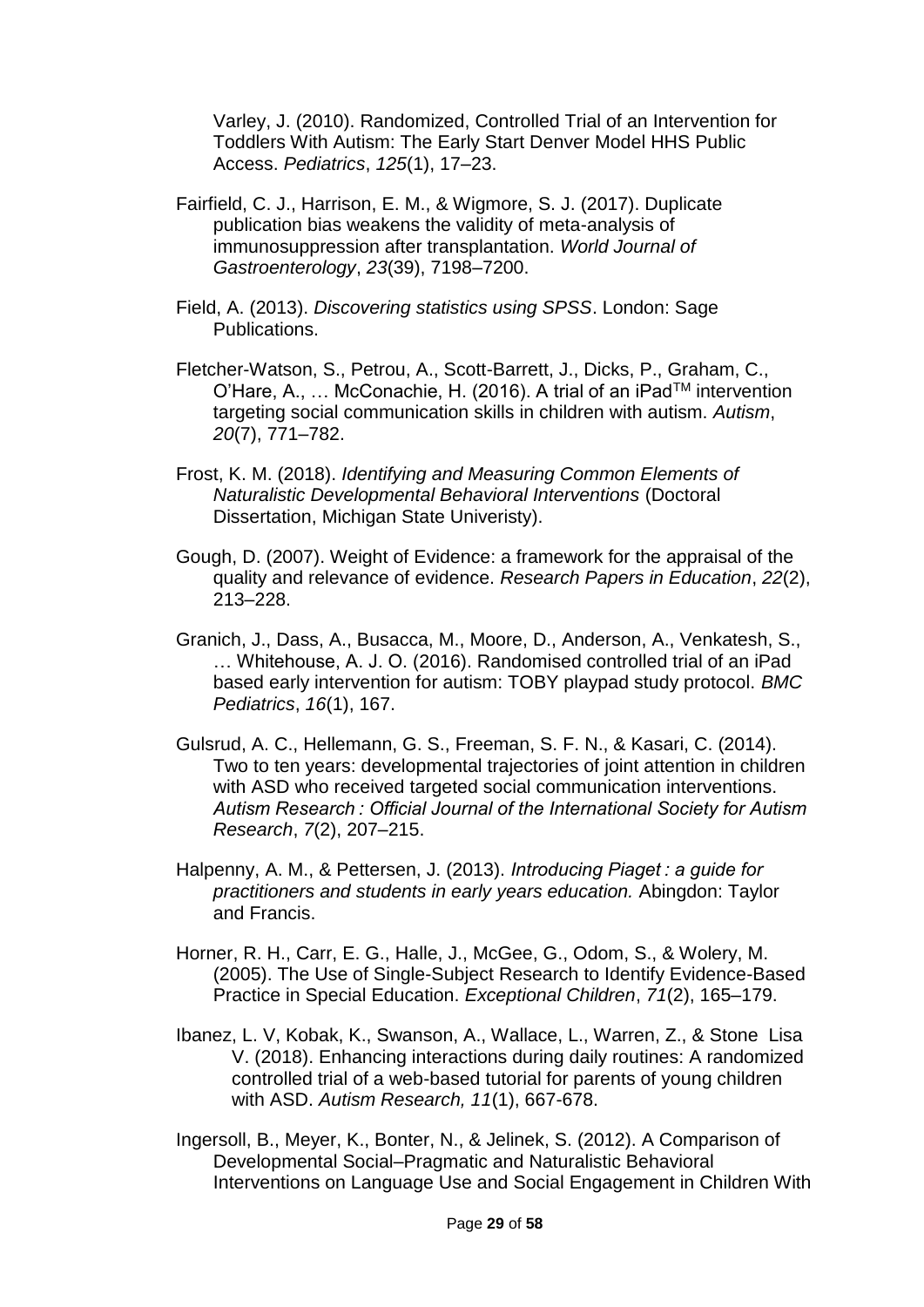Autism. *Journal of Speech, Language, and Hearing Research*, *55*(5), 1301–1313.

- Ingersoll, B., Wainer, A. L., Berger, N. I., Pickard, K. E., & Bonter, N. (2016). Comparison of a Self-Directed and Therapist-Assisted Telehealth Parent-Mediated Intervention for Children with ASD: A Pilot RCT. *Journal of Autism and Developmental Disorders*, *46*(7), 2275–2284.
- Ingersoll, B., Shannon, K., Berger, N., Pickard, K., & Holtz, B. (2017). Self-Directed Telehealth Parent-Mediated Intervention for Children With Autism Spectrum Disorder: Examination of the Potential Reach and Utilization in Community Settings. *Journal of Medical Internet Research, 19*(7), e248.
- Kasari, C., Paparella, T., Freeman, S., & Jahromi, L. B. (2008). Language outcome in autism: Randomized comparison of joint attention and play interventions. *Journal of Consulting and Clinical Psychology*, *76*(1), 125– 137.
- Kogan, M. D., Strickland, B. B., Blumberg, S. J., Singh, G. K., Perrin, J. M., & van Dyck, P. C. (2008). A National Profile of the Health Care Experiences and Family Impact of Autism Spectrum Disorder Among Children in the United States, 2005-2006. *Pediatrics*, *122*(6), e1149– e1158.
- Kratochwill, T. R. (2003). Evidence-Based Practice: Promoting Evidence-Based Interventions in School Psychology. *School Psychology Quarterly, 18*(4), 389- 408.
- Kratochwill, T. R. (2003). *Task Force On Evidence-Based Interventions in School Psychology.* Avialable at http://www.indiana.edu/~ebi/documents/\_workingfiles/EBImanual1.pdf
- Krupicz, M. (2014). *Critical review: The efficacy of Reciprocal Imitation Training as a treatment for imitation deficits in young children with Autism Spectrum Disorder.* University of Western Ontario: School of Communication Sciences and Disorders.
- Law, G. C., Neihart, M., & Dutt, A. (2018). The use of behavior modeling training in a mobile app parent training program to improve functional communication of young children with autism spectrum disorder. *Autism : The International Journal of Research and Practice*, *22*(4), 424–439.
- Lawton, K., & Kasari, C. (2012). Teacher-implemented joint attention intervention: Pilot randomized controlled study for preschoolers with autism. *Journal of Consulting and Clinical Psychology*, *80*(4), 687–693.
- Manap, A. A., Dehkordi, S. R., Rias, R. M., & Sardan, N. A. (2013). Computer Game Approach Focusing on Social Communication Skills for Children with Autism Spectrum Disorder: An Initial Study. In Gaol, FL and Soewito, B and Bououdina, M and Chen, MS (Ed.), *Proceedings*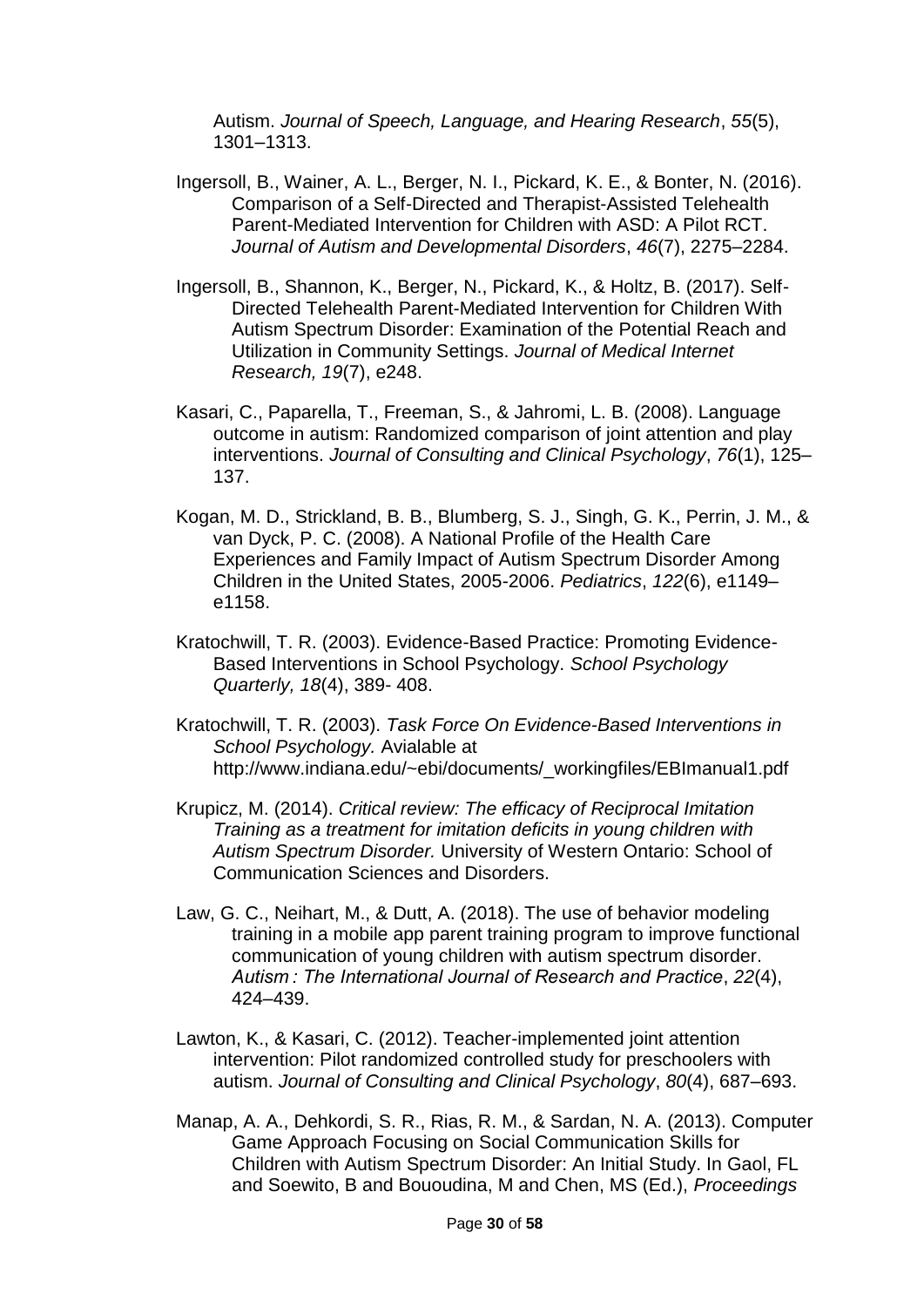*of the 2013 International Conference on Computer Graphics, Visualization and Game Technology* (Vol. 53, pp. 26–31).

- McDuffie, A., Machalicek, W., Oakes, A., Haebig, E., Weismer, S. E., & Abbeduto, L. (2013). Distance Video-Teleconferencing in Early Intervention: Pilot Study of a Naturalistic Parent-Implemented Language Intervention. *Topics in Early Childhood Special Education, 33*(3), 172–185.
- Meadan, H., & Daczewitz, M. E. (2015). Internet-based intervention training for parents of young children with disabilities: a promising servicedelivery model. *Early Child Devlopment and Care, 185*(1), 155–169.
- Meadan, H., Meyer, L. E., Snodgrass, M. R., & Halle, J. W. (2013). Coaching Parents of Young Children with Autism in Rural Areas Using Internet-Based Technologies: A Pilot Program. *Rural Special Education Quarterly*, *32*(3), 3–10.
- Mohan, V., Kunnath, S. K., Philip, V. S., Mohan, L. S., & Thampi, N. (2017).
- Capitalizing on technology for developing communication skills in autism spectrum disorder: a single case study. *Disability and Rehabilitation. Assistive Technology*, 1–7.
- National Research Council. (2001). *Educating children with autism*. National Academy Press.
- Oono, I. P., Honey, E. J., & McConachie, H. (2013). Parent-mediated early intervention for young children with autism spectrum disorders (ASD). *Cochrane Database of Systematic Reviews*, (4), CD009774.
- Parker, R. I., Vannest, K. J., & Davis, J. L. (2011). Effect size in single-case research: A review of nine nonoverlap techniques. *Behavior Modification*, *35*(4), 303–322.
- Parsons, D., Cordier, R., Vaz, S., & Lee, H. C. (2018). Parent-Mediated Intervention Training Delivered Remotely for Children With Autism Spectrum Disorder Living Outside of Urban Areas: Systematic Review. *Journal of Medical Internet Research*, *19*(8), e198.
- Petticrew, M., & Roberts, H. (2003). Evidence, hierarchies, and typologies: horses for courses. *Journal of Epidemiology and Community Health*, *57*(7), 527–529.
- Poon, K. K., Watson, L. R., Baranek, G. T., & Poe, M. D. (2012). To what extent do joint attention, imitation, and object play behaviors in infancy predict later communication and intellectual functioning in ASD? *Journal of Autism and Developmental Disorders*, *42*(6), 1064–1074.
- Ramdoss, S., Machalicek, W., Rispoli, M., Mulloy, A., Lang, R., & O'Reilly, M. (2012). Computer-based interventions to improve social and emotional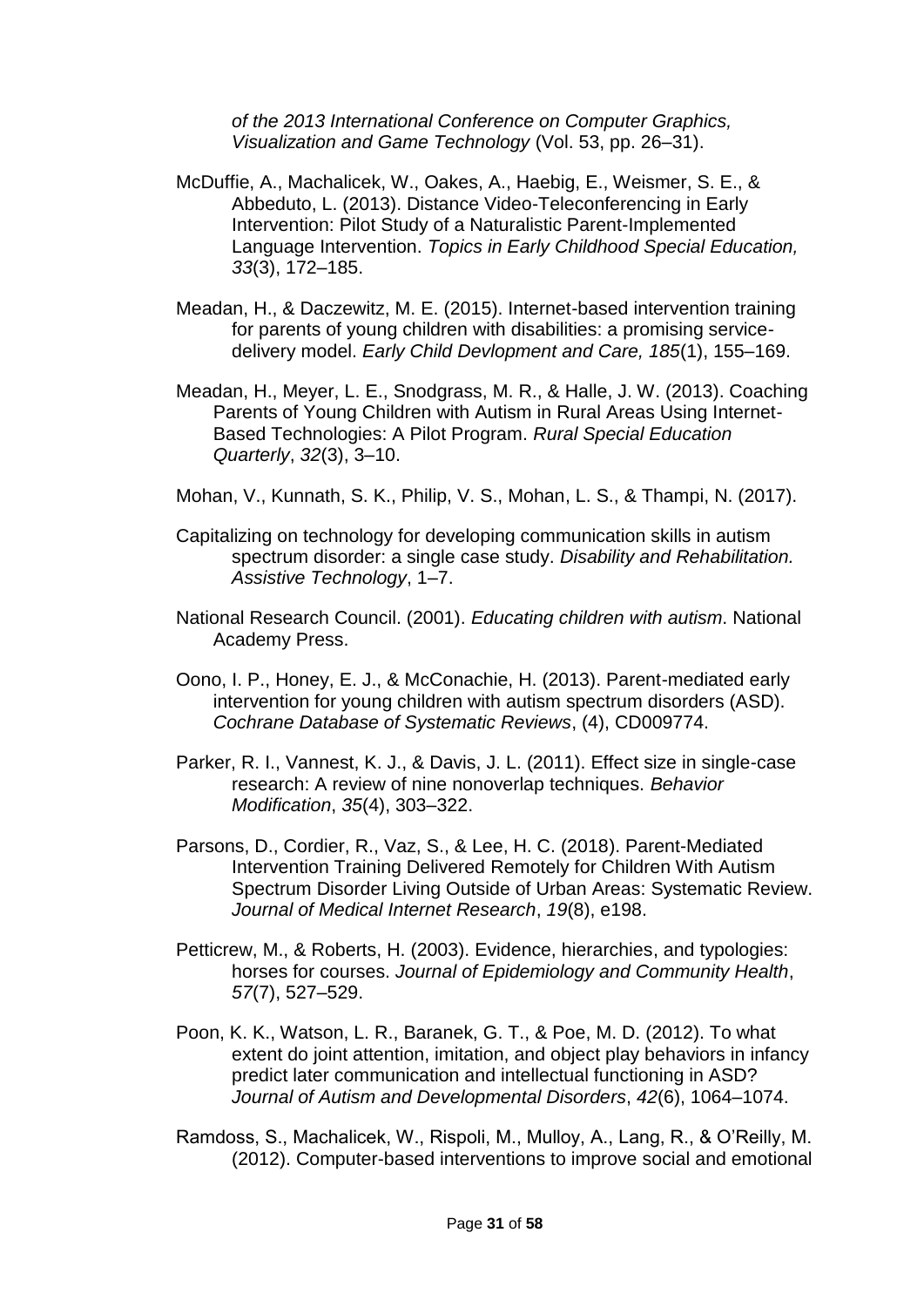skills in individuals with autism spectrum disorders: A systematic review. *Developmental Neurorehabilitation, 15*(2), 119–135.

- Schreibman, L., Dawson, G., Stahmer, A. C., Landa, R., Rogers, S. J., McGee, G. G., … Halladay, A. (2015). Naturalistic Developmental Behavioral Interventions: Empirically Validated Treatments for Autism Spectrum Disorder. *Journal of Autism and Developmental Disorders*, *45*, 2411–2428.
- Simacek, J., Dimian, A. F., & McComas, J. J. (2017). Communication Intervention for Young Children with Severe Neurodevelopmental Disabilities Via Telehealth. J*ournal of Autism and Developmental Disorders, 47*(3), 744–767.
- Skinner, B. F. (1938). *The Behavior of organisms: An experimental analysis*. New York: Appleton-Century.
- Snodgrass, M. R., Chung, M. Y., Biller, M. F., Appel, K. E., Meadan, H., & Halle, J. W. (2017). Telepractice in Speech-Language Therapy: The Use of Online Technologies for Parent Training and Coaching. *Communication Disorders Quarterly, 38*(4), 242–254.
- Spencer, T. D., & Higbee, T. S. (2012). Using Transfer of Stimulus Control Technology to Promote Generalization and Spontaneity of Language. *Focus on Autism and Other Developmental Disabilities, 27*(4), 225– 236.
- Stahmer, A. C., Brookman-Frazee, L., Rieth, S. R., Stoner, J. T., Feder, J. D., Searcy, K., & Wang, T. (2017). Parent perceptions of an adapted evidence-based practice for toddlers with autism in a community setting. *Autism*, *21*(2), 217–230.
- Suess, A. N., Wacker, D. P., Schwartz, J. E., Lustig, N., & Detrick, J. (2016). Preliminary evidence on the use of telehealth in an outpatient behavior clinic. *Journal of Applied Behavior Analysis, 49*(3), 686–692.
- Vismara, L. A., McCormick, C. E. B., Wagner, A. L., Monlux, K., Nadhan, A., & Young, G. S. (2018). Telehealth Parent Training in the Early Start Denver Model: Results from a Randomized Controlled Study. *Focus on Autism and Other Developmental Disabilities*, *33*(2), 67–79.
- Vismara, L. A., McCormick, C., Young, G. S., Nadhan, A., & Monlux, K. (2013). Preliminary Findings of a Telehealth Approach to Parent Training in Autism. *Journal of Autism and Developmental Disorders*, *43*(12), 2953–2969.
- Vygotsky, L. S. (1987). *The Collected Works of L.S. Vygotsky (Vol. 1)*. New York: Plenum Press.
- Waddington, H., van der Meer, L., & Sigafoos, J. (2016). Effectiveness of the Early Start Denver Model: a Systematic Review. *Review Journal of Autism and Developmental Disorders*, *3*(2), 93–106.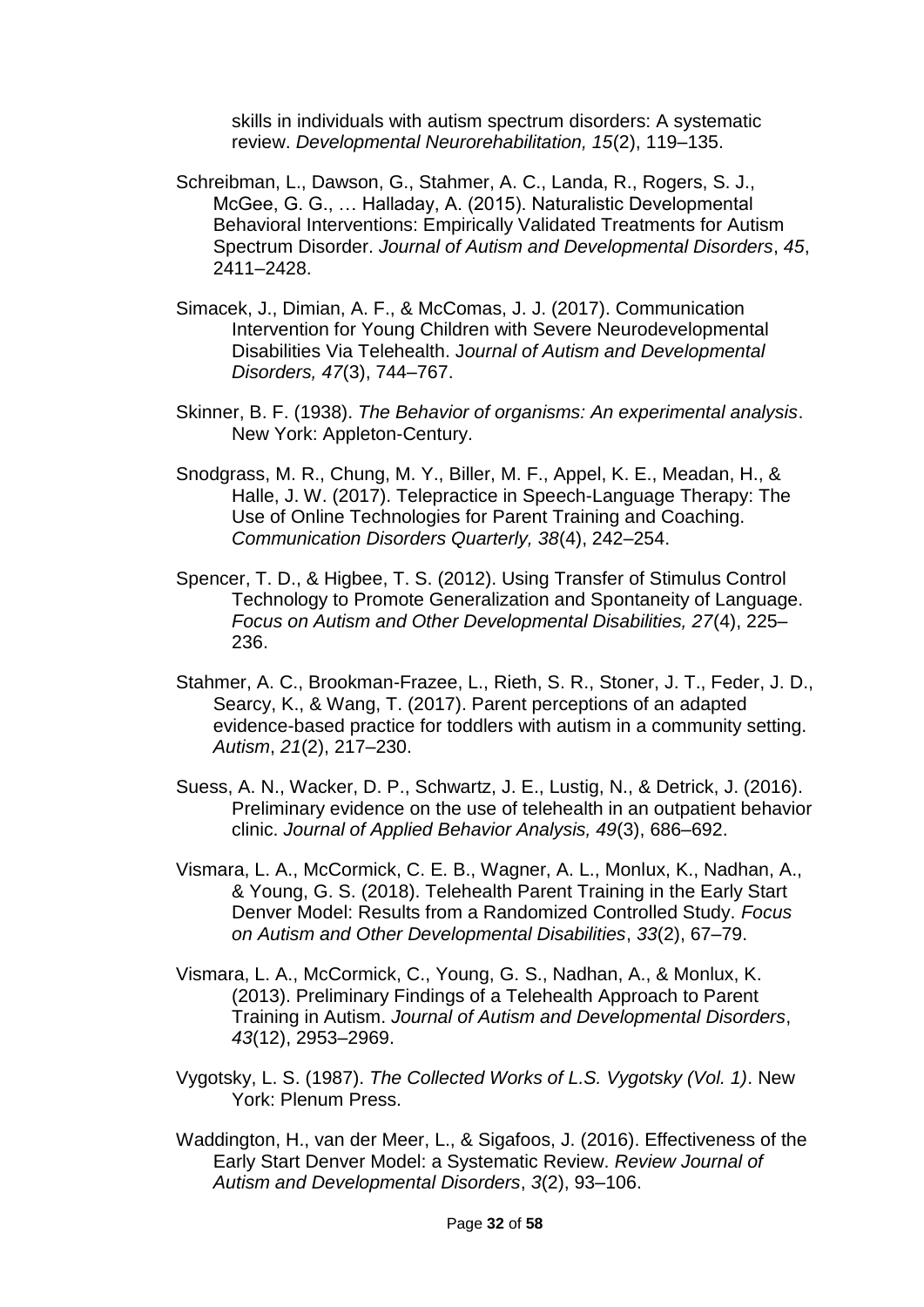- Wainer, A. L., & Ingersoll, B. (2015). Increasing access to an ASD imitation intervention via a telehealth parent training program. *Journal of Autism and Developmental Disorders, 45*(12), 3877–3890.
- Wainer, A. L., Pickard, K., & Ingersoll, B. (2017). Using Web-Based Instruction, Brief Workshops, and Remote Consultation to Teach Community-Based Providers a Parent-Mediated Intervention. *Journal of Child and Family Studies*, *26*, 1592–1602.
- Whalen, C., Moss, D., Ilan, A. B., Vaupel, M., Fielding, P., MacDonald, K., … Symon, J. (2010). Efficacy of TeachTown: Basics computer-assisted intervention for the Intensive Comprehensive Autism Program in Los Angeles Unified School District. *Autism, 14*(3), 179–197.
- Whitehouse, A. J. O., Granich, J., Alvares, G., Busacca, M., Cooper, M. N., Dass, A., … Anderson, A. (2017). A randomised controlled trial of an iPad-based application to complement early behavioural intervention in Autism Spectrum Disorder. *Journal of Child Psychology and Psychiatry, and Allied Disciplines*, *58*(9), 1042-1052.
- Wojciechowski, A., & Al-Musawi, R. (2017). Assisstive technology application for enhancing social and language skills of young children with autism. *Multimedia Tools and Applications, 76*(4), 5419–5439.

# **Appendices**

## **Appendix A – Excluded Studies**

### Table 9

### *Studies excluded during full-text screening*

| Study                                                                                                                                                                                                                                                                 | Reason(s) for Exclusion                                                                                                                                        |
|-----------------------------------------------------------------------------------------------------------------------------------------------------------------------------------------------------------------------------------------------------------------------|----------------------------------------------------------------------------------------------------------------------------------------------------------------|
| Artoni, S., Bastiani, L., Buzzi, M. C., Buzzi, M., Curzio, O.,<br>Pelagatti, S., & Senette, C. (2018). Technology-enhanced<br>ABA intervention in children with autism: a pilot study.<br>Universal Access in the Information Society, 17(1), 191-<br>210.            | 2. The intervention is not<br>delivered primarily by parents<br>3. The intervention is not<br>delivered solely via<br>technology                               |
| Aziz, M. Z. A., Abdullah, S. A. C., Adnan, S. F. S., &<br>Mazalan, L. (2014). Educational App for Children with<br>Autism Spectrum Disorders (ASDs). In Yussof, H (Ed.),<br>Medical and Rehabiliation Robotics and Instrumentation<br>(MRRI2013) (Vol. 42, pp. 70–77) | 4. The intervention is not<br>delivered primarily by parents<br>6. The intervention is not<br><b>NDBI</b><br>7. There are no social-<br>communication outcomes |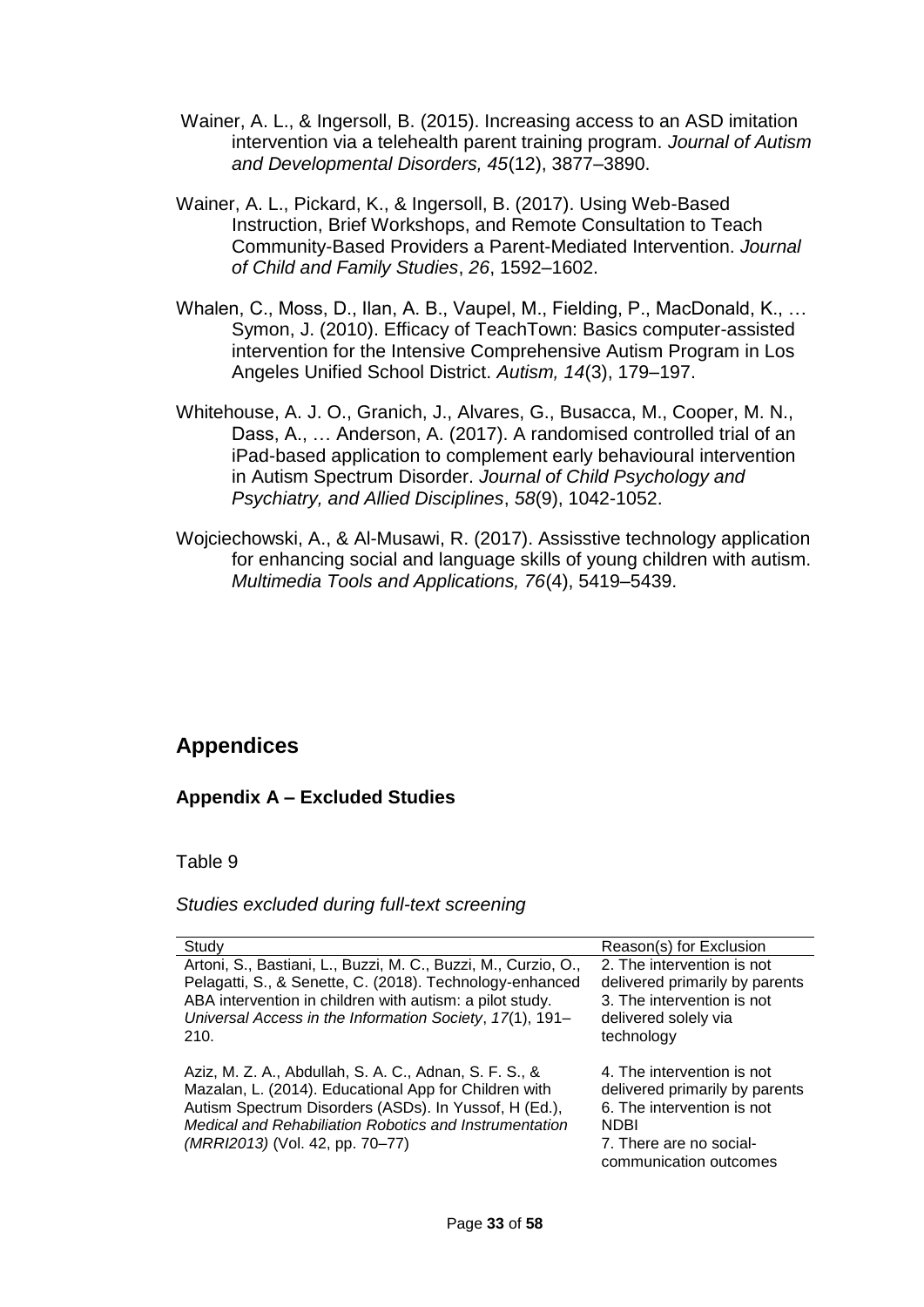13. This is not a journal article

6. The intervention is not **NDBI** 7. There are no socialcommunication outcomes 13. This is not a journal article

Cesario, V., Rodrigues, J., Li, H., Wu, I., & Nisi, V. (2016). Crescendo: Routine Learning App for Children with Autism Spectrum Disorders. In *Proceeding of the 15th Internetional Confernece on Interaction Design and Children (IDC2016)* (pp. 571–576). 4. The intervention is not delivered by parents 6. The intervention is not NDBI

Cipolla, D. S. (2013). An investigation of the effects of a computer-based intervention on the social skills of children with autism. *Dissertation Abstracts International Section A: Humanities and Social Sciences*, *73*(11–A(E)

Beamish, W., Meadows, D., Prime, M., & Fisher, B. (2017). Parent and PreService Teacher Partnering in a Technology-Based Home Intervention: Preliminary Findings. In *Proceedings of the 2017 International Conference on Advanced Technologies Enhancing Education (ICAT2E 2017)* (Vol. 68, pp. 14–17).

Fletcher-Watson, S., Petrou, A., Scott-Barrett, J., Dicks, P., Graham, C., O'Hare, A., … McConachie, H. (2016). A trial of an iPad™ intervention targeting social communication skills in children with autism. *Autism*, *20*(7), 771–782.

7. There are no socialcommunication outcomes 13. This is not a journal article

4. The intervention is not delivered primarily by parents 6. The intervention is not NDBI 13. This is not a journal article

6. The intervention is not NDBI

| Study                                                                                                                                                                                                                                                                                                                   | Reason(s) for Exclusion                                                                                                                |
|-------------------------------------------------------------------------------------------------------------------------------------------------------------------------------------------------------------------------------------------------------------------------------------------------------------------------|----------------------------------------------------------------------------------------------------------------------------------------|
| Granich, J., Dass, A., Busacca, M., Moore, D., Anderson,<br>A., Venkatesh, S.,  Whitehouse, A. J. O. (2016).<br>Randomised controlled trial of an iPad based early<br>intervention for autism: TOBY playpad study protocol.<br><b>BMC Pediatrics, 16(1), 167.</b>                                                       | 10. This has no results as it<br>is a trial protocol                                                                                   |
| Ibanez, L. V, Kobak, K., Swanson, A., Wallace, L.,<br>Warren, Z., & Stone Lisa V. (2018). Enhancing<br>interactions during daily routines: A randomized controlled<br>trial of a web-based tutorial for parents of young children<br>with ASD. Autism Research, 11(1), 667-678.                                         | 5. The intervention does not<br>primarily focus on improving<br>social-communication<br>outcomes<br>6. The intervention is not<br>NDBI |
| Ingersoll, B., Shannon, K., Berger, N., Pickard, K., &<br>Holtz, B. (2017). Self-Directed Telehealth Parent-<br>Mediated Intervention for Children With Autism Spectrum<br>Disorder: Examination of the Potential Reach and<br>Utilization in Community Settings. Journal of Medical<br>Internet Research, 19(7), e248. | 7. There are no social-<br>communication outcomes                                                                                      |
| Law, G. C., Neihart, M., & Dutt, A. (2018). The use of<br>behavior modeling training in a mobile app parent training<br>program to improve functional communication of young                                                                                                                                            | 9. The study is not conducted<br>in an OECD country                                                                                    |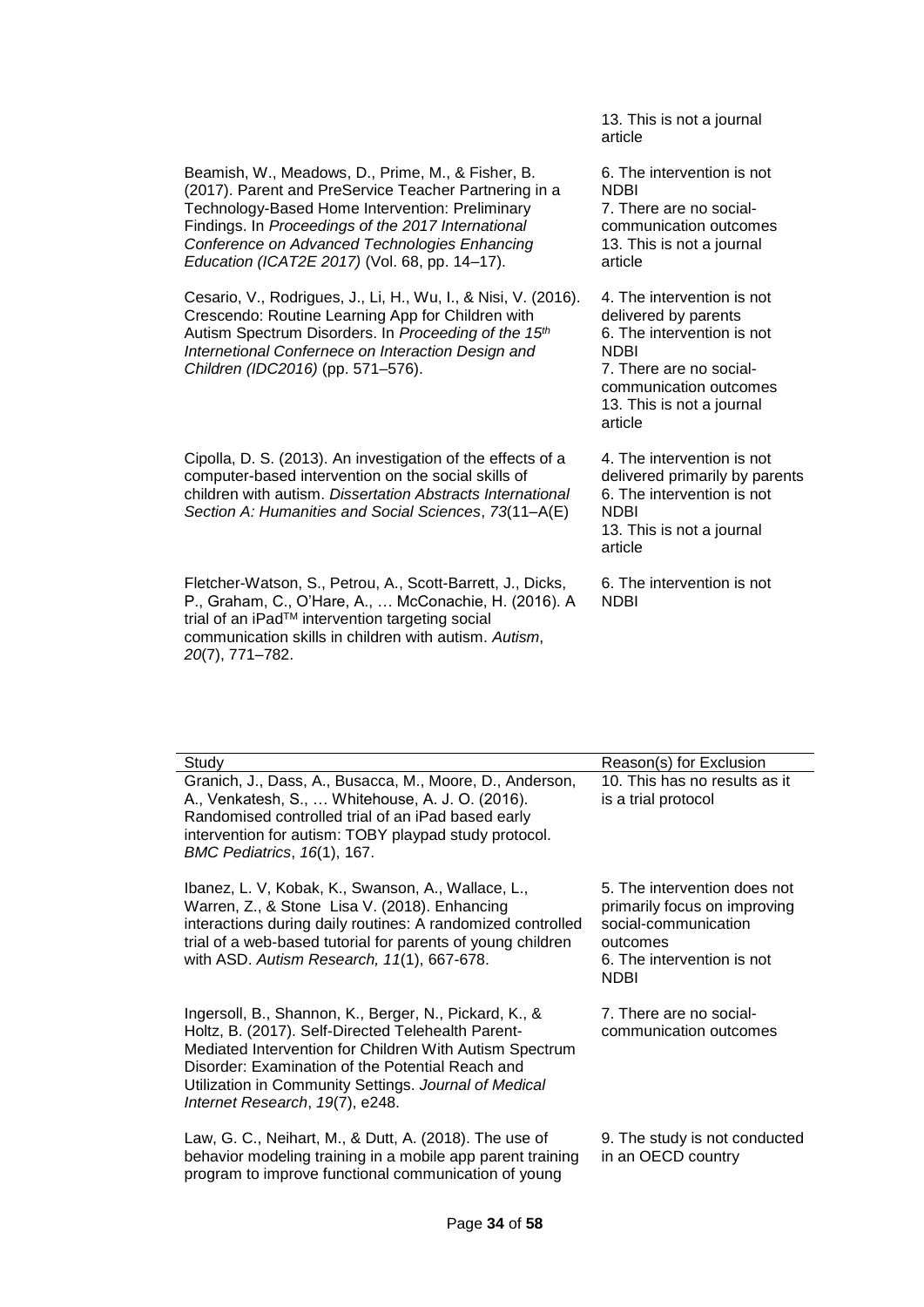| children with autism spectrum disorder. Autism: The<br>International Journal of Research and Practice, 22(4),<br>424-439.                                                                                                                                                                                                                                                                                         |                                                                                                                                        |
|-------------------------------------------------------------------------------------------------------------------------------------------------------------------------------------------------------------------------------------------------------------------------------------------------------------------------------------------------------------------------------------------------------------------|----------------------------------------------------------------------------------------------------------------------------------------|
| Manap, A. A., Dehkordi, S. R., Rias, R. M., & Sardan, N.<br>A. (2013). Computer Game Approach Focusing on Social<br>Communication Skills for Children with Autism Spectrum<br>Disorder: An Initial Study. In Gaol, FL and Soewito, B and<br>Bououdina, M and Chen, MS (Ed.), Proceedings of the<br>2013 International Conference on Computer Graphics,<br>Visualization and Game Technology (Vol. 53, pp. 26-31). | 6. The intervention is not<br><b>NDBI</b><br>7. There are no social-<br>communication outcomes<br>13. This is not a journal<br>article |
| McDuffie, A., Machalicek, W., Oakes, A., Haebig, E.,<br>Weismer, S. E., & Abbeduto, L. (2013). Distance Video-<br>Teleconferencing in Early Intervention: Pilot Study of a<br>Naturalistic Parent-Implemented Language Intervention.<br>Topics in Early Childhood Special Education, 33(3), 172-<br>185.                                                                                                          | 6. The intervention is not<br>NDBI<br>7. There are no social-<br>communication outcomes                                                |
| Meadan, H., & Daczewitz, M. E. (2015). Internet-based<br>intervention training for parents of young children with<br>disabilities: a promising service-delivery model. Early<br>Child Devlopment and Care, 185(1), 155-169.                                                                                                                                                                                       | 11. This study does not<br>include primary data                                                                                        |
| Meadan, H., Meyer, L. E., Snodgrass, M. R., & Halle, J.<br>W. (2013). Coaching Parents of Young Children with<br>Autism in Rural Areas Using Internet-Based<br>Technologies: A Pilot Program. Rural Special Education<br>Quarterly, 32(3), 3-10.                                                                                                                                                                  | 10. No results were reported<br>for child outcomes                                                                                     |
| Mohan, V., Kunnath, S. K., Philip, V. S., Mohan, L. S., &<br>Thampi, N. (2017). Capitalizing on technology for<br>developing communication skills in autism spectrum<br>disorder: a single case study. Disability and Rehabilitation.<br>Assistive Technology, 1-7.                                                                                                                                               | 6. The intervention is not<br><b>NDBI</b>                                                                                              |
| Study                                                                                                                                                                                                                                                                                                                                                                                                             | Reason(s) for Exclusion                                                                                                                |
| Ramdoss, S., Machalicek, W., Rispoli, M., Mulloy, A.,<br>Lang, R., & O'Reilly, M. (2012). Computer-based<br>interventions to improve social and emotional skills in<br>individuals with autism spectrum disorders: A systematic<br>review. Developmental Neurorehabilitation, 15(2), 119-<br>135.                                                                                                                 | 4. The intervention is not<br>delivered by parents<br>6. The intervention is not<br><b>NDBI</b>                                        |
| Simacek, J., Dimian, A. F., & McComas, J. J. (2017).<br>Communication Intervention for Young Children with<br>Severe Neurodevelopmental Disabilities Via Telehealth.<br>Journal of Autism and Developmental Disorders, 47(3),<br>744-767.                                                                                                                                                                         | 6. The intervention is not<br><b>NDBI</b>                                                                                              |
| Snodgrass, M. R., Chung, M. Y., Biller, M. F., Appel, K.<br>E., Meadan, H., & Halle, J. W. (2017). Telepractice in<br>Speech-Language Therapy: The Use of Online<br>Technologies for Parent Training and Coaching.<br>Communication Disorders Quarterly, 38(4), 242-254.                                                                                                                                          | 6. The intervention is not<br>NDBI<br>7. There are no social-<br>communication outcomes                                                |
| Spencer, T. D., & Higbee, T. S. (2012). Using Transfer of<br>Stimulus Control Technology to Promote Generalization<br>and Spontaneity of Language. Focus on Autism and Other<br>Developmental Disabilities, 27(4), 225-236.                                                                                                                                                                                       | 4. The intervention is not<br>delivered by parents<br>6. The intervention is not<br><b>NDBI</b>                                        |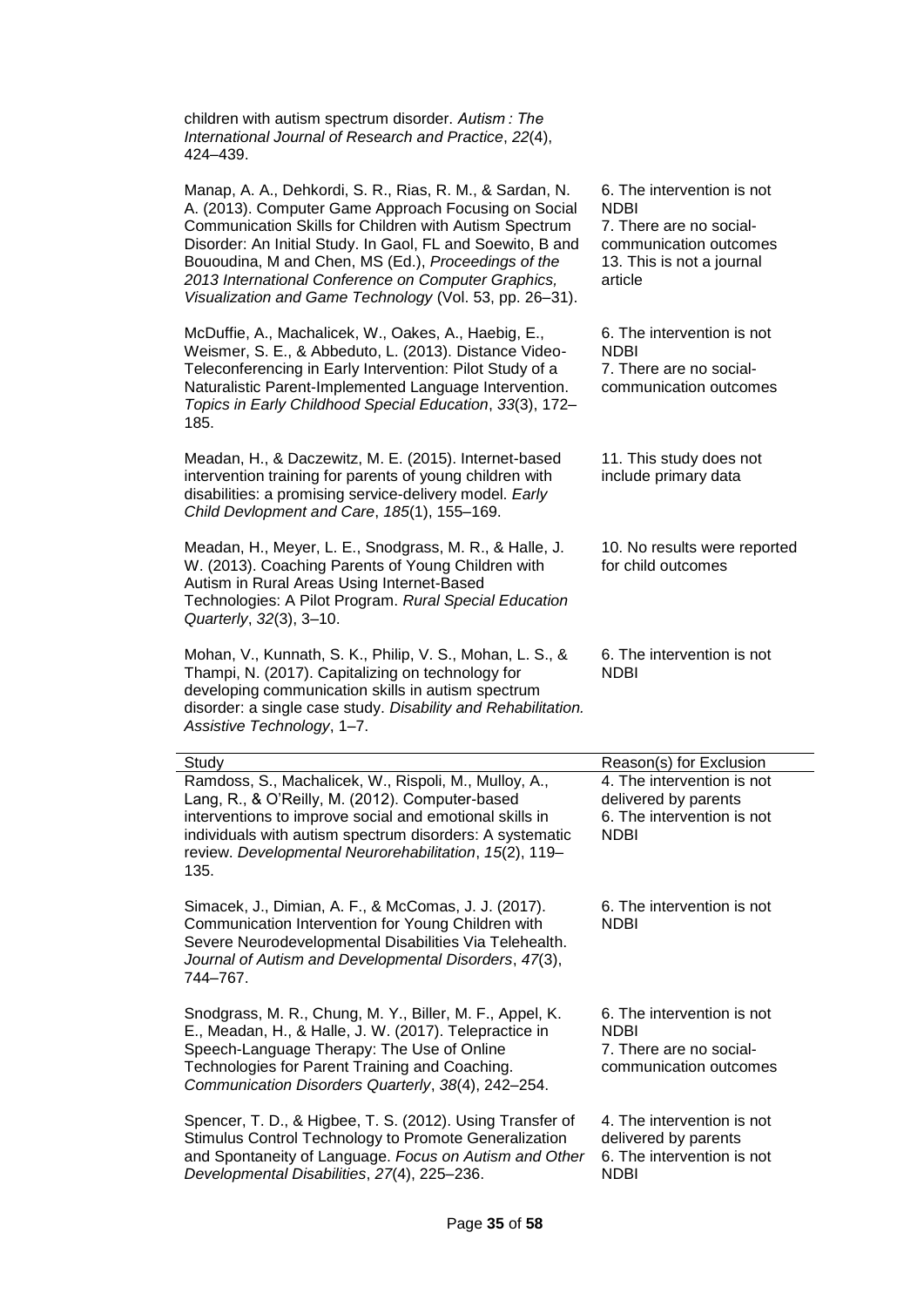| Suess, A. N., Wacker, D. P., Schwartz, J. E., Lustig, N., &<br>Detrick, J. (2016). Preliminary evidence on the use of<br>telehealth in an outpatient behavior clinic. Journal of<br>Applied Behavior Analysis, 49(3), 686-692.                                                         | 6. The intervention is not<br><b>NDBI</b><br>7. There are no social-<br>communication outcomes |
|----------------------------------------------------------------------------------------------------------------------------------------------------------------------------------------------------------------------------------------------------------------------------------------|------------------------------------------------------------------------------------------------|
| Wainer, A. L., Pickard, K., & Ingersoll, B. (2017). Using<br>Web-Based Instruction, Brief Workshops, and Remote<br>Consultation to Teach Community-Based Providers a<br>Parent-Mediated Intervention. Journal of Child and Family<br>Studies, 26, 1592-1602.                           | 7. There are no social-<br>communication outcomes                                              |
| Whalen, C., Moss, D., Ilan, A. B., Vaupel, M., Fielding, P.,<br>MacDonald, K.,  Symon, J. (2010). Efficacy of<br>TeachTown: Basics computer-assisted intervention for the<br>Intensive Comprehensive Autism Program in Los Angeles<br>Unified School District. Autism, 14(3), 179-197. | 4. The intervention is not<br>delivered by parents                                             |
| Wojciechowski, A., & Al-Musawi, R. (2017). Assisstive<br>technology application for enhancing social and language<br>skills of young children with autism. Multimedia Tools and<br>Applications, 76(4), 5419-5439.                                                                     | 6. The intervention is not<br>NDBI                                                             |

## **Appendix B - Weight of Evidence Ratings**

## **Weight of Evidence A – Methodological Quality**

Two WoE protocols were used to evaluate WoE A, these evaluated the methodological quality of each study. Kratochwill (2003) was used to assess group design and Horner et al., (2005) for single-subject designs.

### **Group Studies**

Ingersoll, Wainer, Berger, Pickard & Bonter (2016), Parsons, Cordier, Vaz & Lee (2018), Vismara, McCormick, Wagner, Monlux & Nadhan (2018) and Whitehouse et al., (2018) were evaluated using the Kratochwill (2003) coding protocol. This coding protocol was adapted for this review, the revisions and rationale are explained in Table 10. An average of the six criteria was calculated to provide an overall WoE A rating.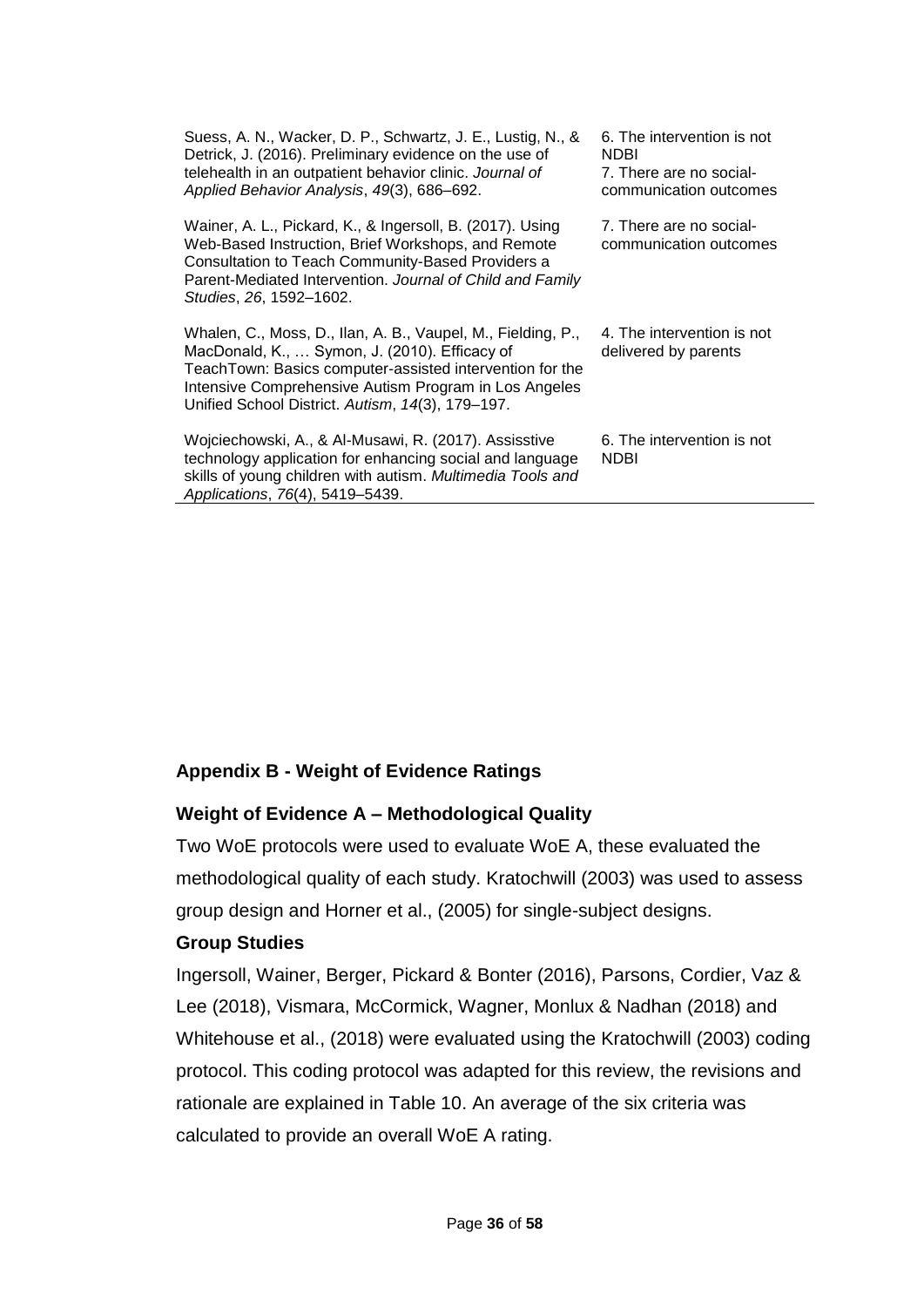| <b>Aspects Removed/Revised</b> | Rationale                             |
|--------------------------------|---------------------------------------|
| Outcomes                       | The review will analyse the child     |
|                                | outcomes and effect sizes of each     |
|                                | study therefore this section has      |
|                                | been removed                          |
| <b>Identifiable Components</b> | The components of each                |
|                                | intervention and their link to        |
|                                | communication skills for children     |
|                                | with ASD will be considered within    |
|                                | the review therefore this section has |
|                                | been removed                          |
| Replication                    | To meet inclusion criteria for this   |
|                                | review, all studies were completed    |
|                                | in the home therefore this section    |
|                                | has been removed                      |
| Fidelity                       | As this review focuses on parent      |
|                                | mediated interventions, therapist     |
|                                | fidelity will be considered in WoE A  |
|                                | and parental fidelity will be         |
|                                | considered in WoE C                   |

*Adaptions to Kratochwill (2003) Group Study Coding Protocol*

## Table 11

*Weight of Evidence A: Rating Criteria for Group Studies*

A. Measurement

The study uses multi-method of data collection (at least two assessment methods)

The study uses multiple sources of data collection (at least two sources)

The measures used are valid (well-known, standardised or norm-referenced) Rating

3 = All child outcome measure have reliability of 0.7 or above and all of the of the criteria are fulfilled

2 = At least 75% child outcome measure have reliability of 0.7 or above and two of the criteria are fulfilled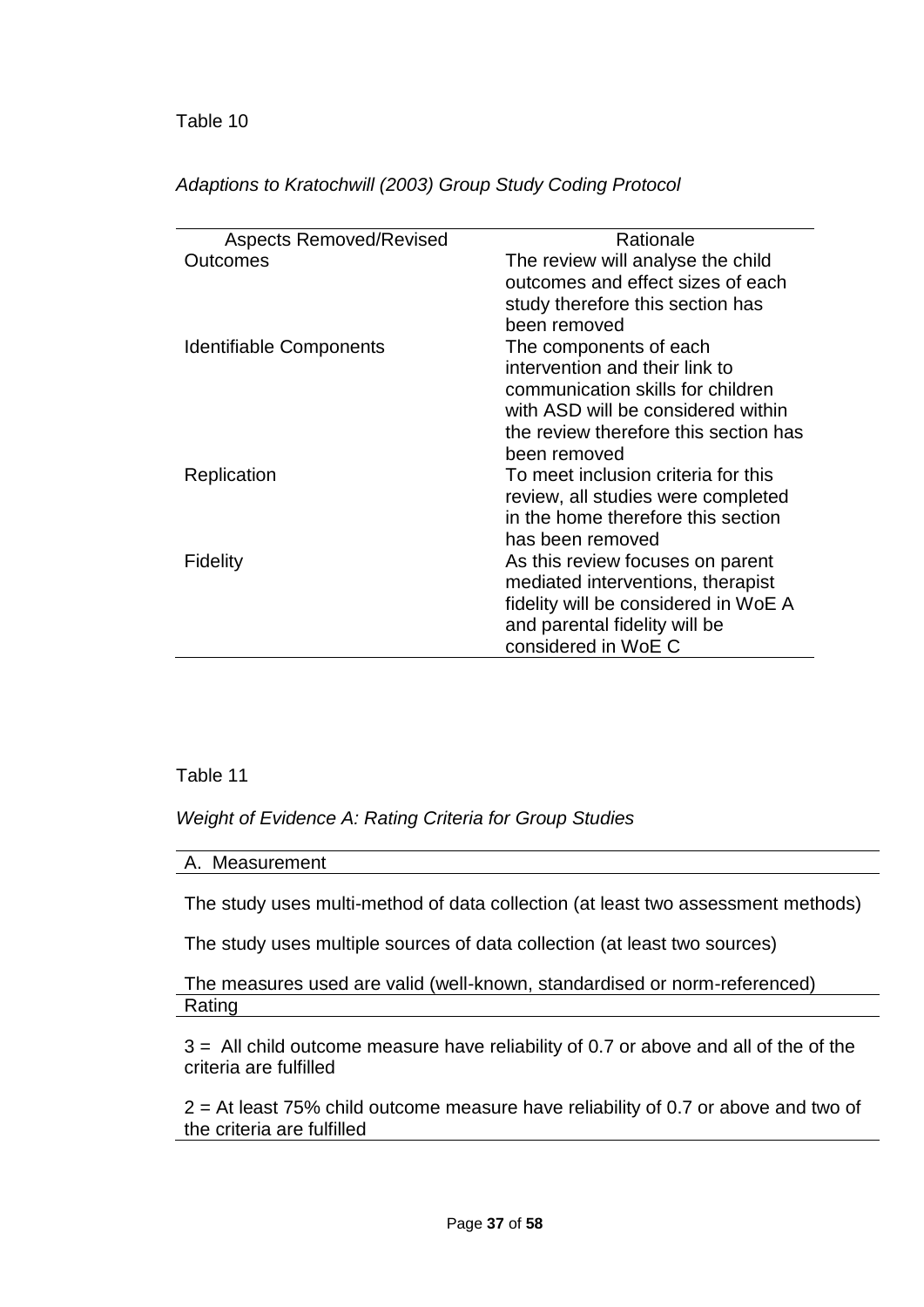1 = At least 50% child outcome measure have reliability of 0.7 or above and one of the criteria are fulfilled

 $0 =$  Child outcome measure did not produce reliable scores AND/OR none of these above criteria are fulfilled

B. Comparison Group

Group equivalence has been established

The comparison group were counterbalanced by change agent

#### There is equivalent mortality with low attrition Rating

3 = The comparison group is 'active' (e.g. typical intervention, attention placebo, intervention element placebo, alternative interventions, pharmacotherapy) and all of the criteria are fulfilled

2 = The comparison group must be 'no intervention group' (e.g. no intervention, waitlist/delayed intervention, minimal contact) and two of the criteria are fulfilled

1 = There is a comparison group and one of the criteria is fulfilled

 $0 =$  Minimal efforts were made to ensure group equivalence C. Statistical Analysis

The study uses an appropriate unit of analysis

The familywise/experimenter wise error rate has been controlled for (when applicable)

A sufficiently large N has been used Rating

3 = At least 75% of the child outcomes are statistically significant and all of criteria are fulfilled

 $2$  = At least 50% of the child outcomes are statistically significant and two of the criteria are fulfilled

1 = At least 25% of the child outcomes are statistically significant and one of the criteria is fulfilled

 $0 =$  Less than 25% of child outcomes were statistically significant or none of the criteria were met

D. Educational/Clinical Significance

Categorical diagnosis data

Outcomes assessed via continuous variables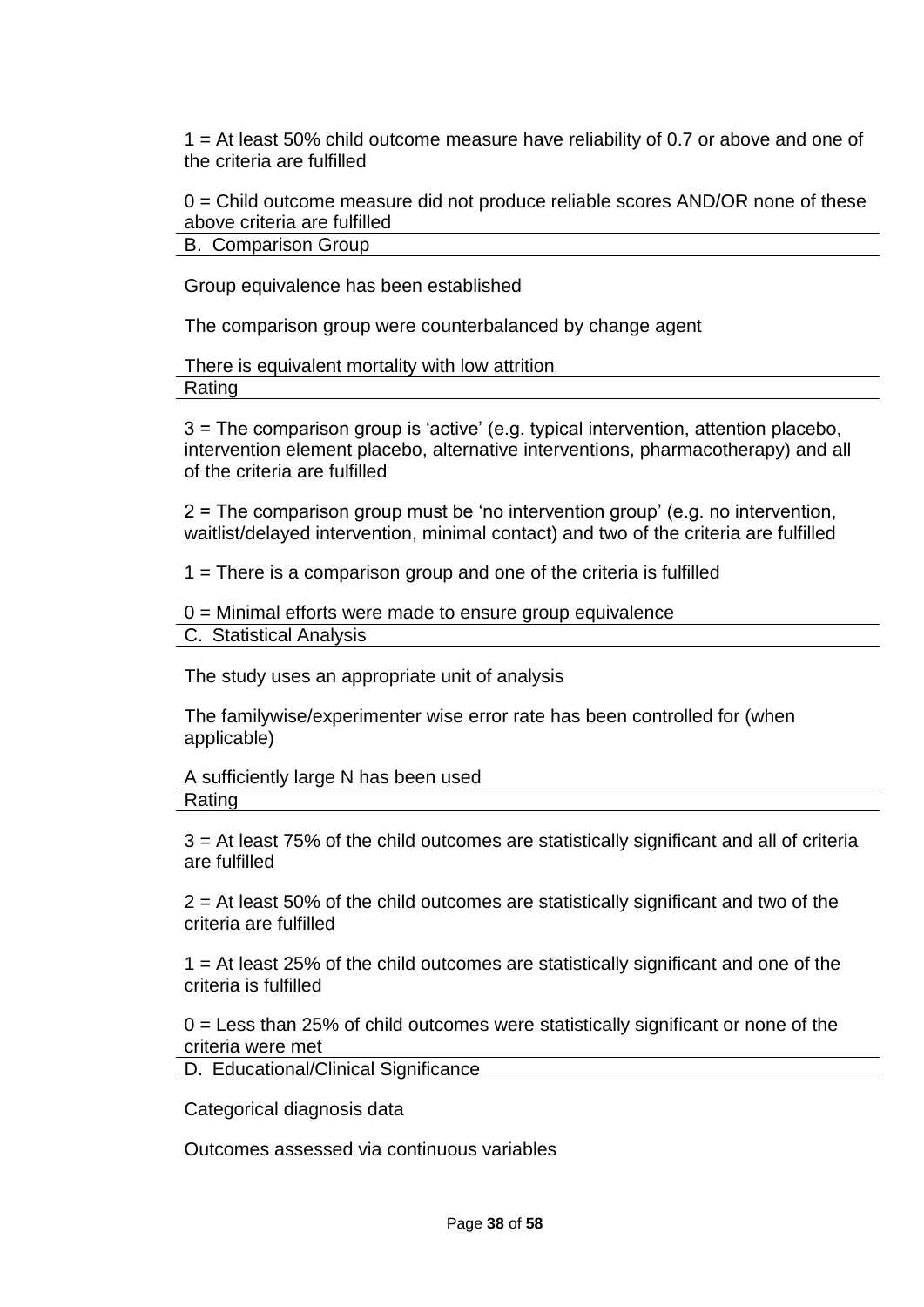Subjective evaluation

Social comparison

Rating

 $3 = At$  least three of the criteria

 $2 = Two of the criteria$ 

 $1 =$ One of the criteria

| $0 =$ None of the criteria |  |  |
|----------------------------|--|--|
|----------------------------|--|--|

E. Fidelity

Ongoing supervision/consultation

Coding sessions Rating

3 = 'Manualised' either have a detailed written account of the exact procedure or formal training of the exact procedure must be provided and two of the criteria

2 = 'Manualised' either have a broad written overview of the principles and a description of the intervention phases or formal/informal training involving an overview of the principles and interventions phases and one of the criteria

1 = Use of a manual or one of the above criteria

 $0 = No$  evidence of treatment fidelity F. Follow Up Assessment

Majority of participants included from the original samples

Similar measures used to original outcome measures Rating

3 = Multiple follow up assessments and all of the criteria

 $2 = At$  least one follow up assessment and all of the criteria

1 = At least one follow up assessment and one of the criteria

 $0 = No$  follow up assessment

Table 12

*Weight of Evidence A: Ratings for Group Studies*

|         | <b>Dimensions</b> |  |   |  |  |  | Overall |
|---------|-------------------|--|---|--|--|--|---------|
| Authors |                   |  | ٮ |  |  |  | WoE     |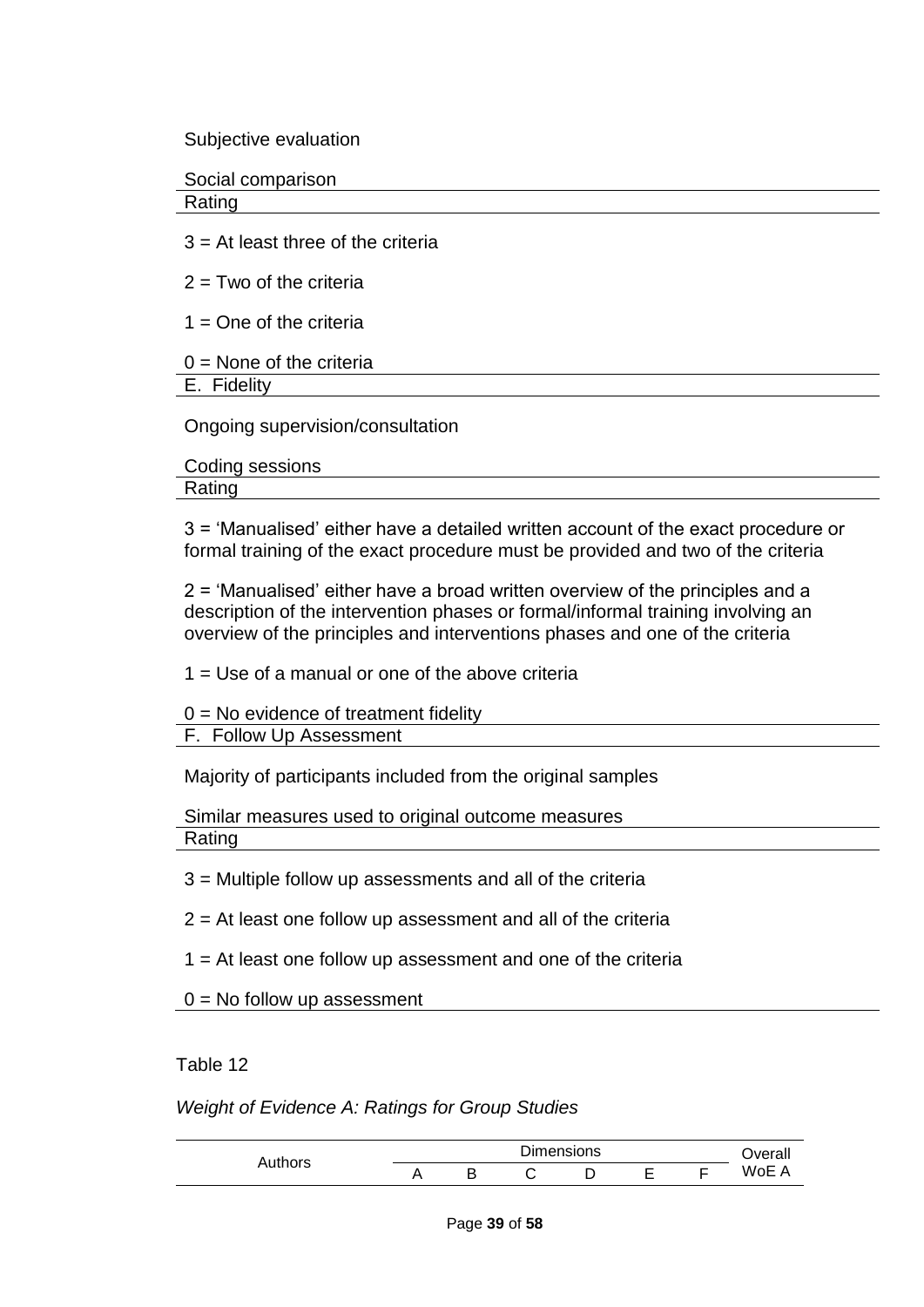| Ingersoll, Wainer, Berger,<br>Pickard & Bonter (2016)    | 2 | $\mathcal{P}$  |             | $\overline{\mathbf{2}}$ |                         | 1.83 |
|----------------------------------------------------------|---|----------------|-------------|-------------------------|-------------------------|------|
| Parsons, Cordier, Vaz & Lee<br>(2018)                    | 3 | $\overline{1}$ | $1 \quad 3$ |                         | $\overline{\mathbf{2}}$ | 1.83 |
| Vismara, McCormick,<br>Wagner, Monlux & Nadhan<br>(2018) | 0 | 3 <sup>1</sup> |             | $1 \quad 2$             |                         | 1.67 |
| Whitehouse et al., (2018)                                | 3 |                |             |                         |                         | 1 66 |

### **Small N Studies**

Vismara et al., (2013) and Wainer & Ingersoll (2015) were evaluated using

the Horner et al., (2005) coding protocol. An average of the seven criteria

was calculated to provide an overall WoE A rating.

Table 13

*Weight of Evidence A: Rating Criteria for Small N Studies*

A. Description of Participants

Participants are described with sufficient detail to allow others to select individuals with similar characteristics (e.g. age, gender, disability, diagnosis)

The process for selecting participants is described with replicable precision

Critical features of the physical setting are described with sufficient precision to allow replication

Rating

- $3$  = All of the criteria are fulfilled
- $2 = Two$  of the criteria are fulfilled
- $1 =$  One of the criteria is fulfilled
- 0 = None of the criteria are fulfilled
- B. Dependent Variable

Dependent variables are described with operational precision

Each dependent variable is measured with a procedure that generates a quantifiable index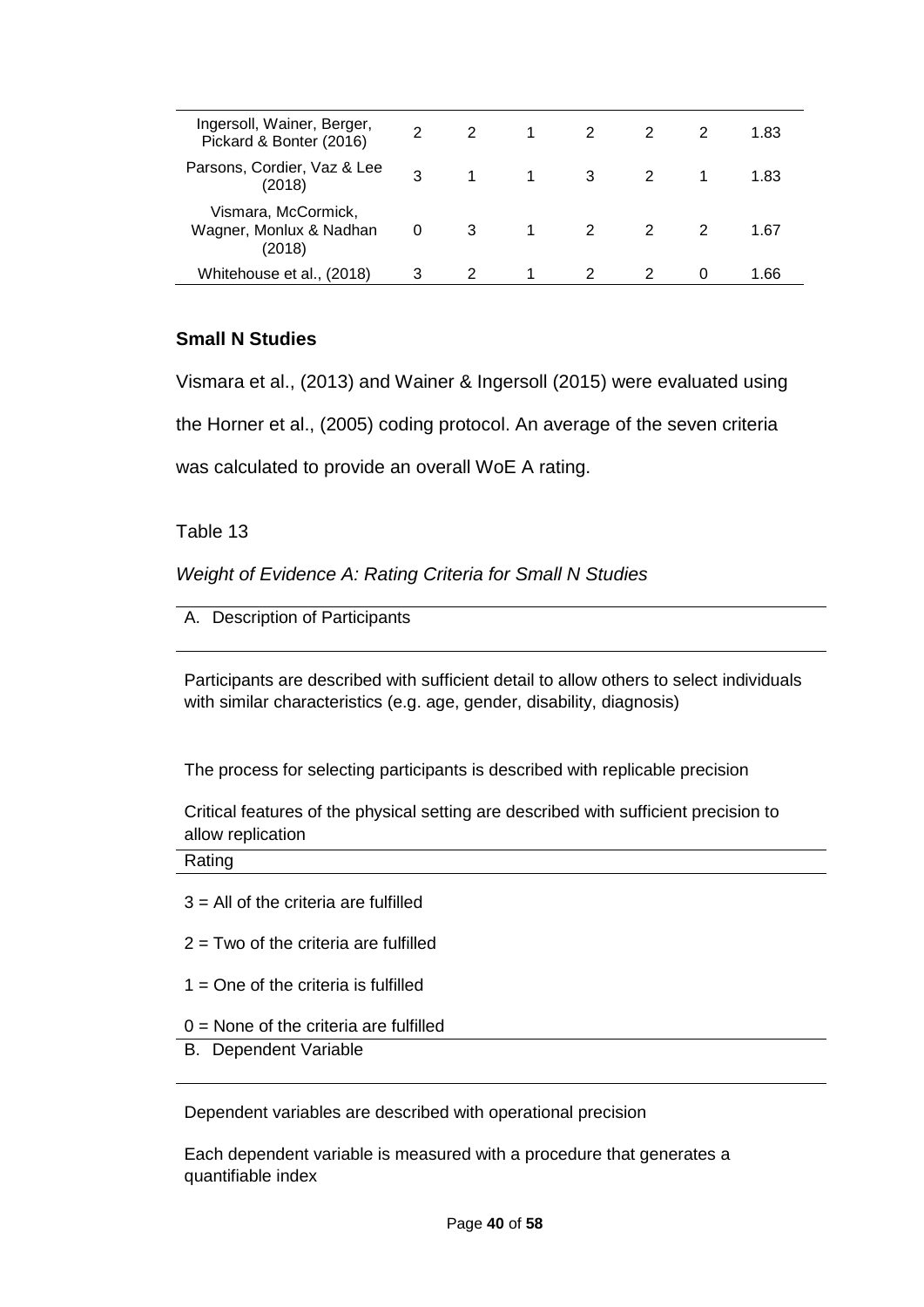Measurement of the dependent variable is valid and described with replicable precision

Dependent variables are measured repeatedly over time

Data are collected on the reliability or interobserver agreement associated with each dependent variable, and IOA levels meet minimal standards

Rating

- $3 =$  All of the criteria are fulfilled
- $2$  = Three to four of the criteria are fulfilled
- $1 =$  One or two of the criteria are fulfilled
- $0 =$  None of the criteria are fulfilled
- C. Independent Variable

Independent variable is described with replicable precision

Independent variable is systematically manipulated and under the control of the experimenter

There is overt measurement of the fidelity of the implementation for the independent variable

Rating

- $3 =$  All of the criteria are fulfilled
- $2 = Two$  of the criteria are fulfilled
- $1 =$  One of the criteria is fulfilled
- $0 =$  None of the criteria are fulfilled
- D. Baseline

The study includes a baseline phase that provides repeated measurement of the dependent variable(s)

The study establishes a pattern of responding that can be used to predict the pattern of future performance, if introduction or manipulation of the independent variable did not occur

Baseline conditions are described with replicable precision

Rating

 $3$  = All of the criteria are fulfilled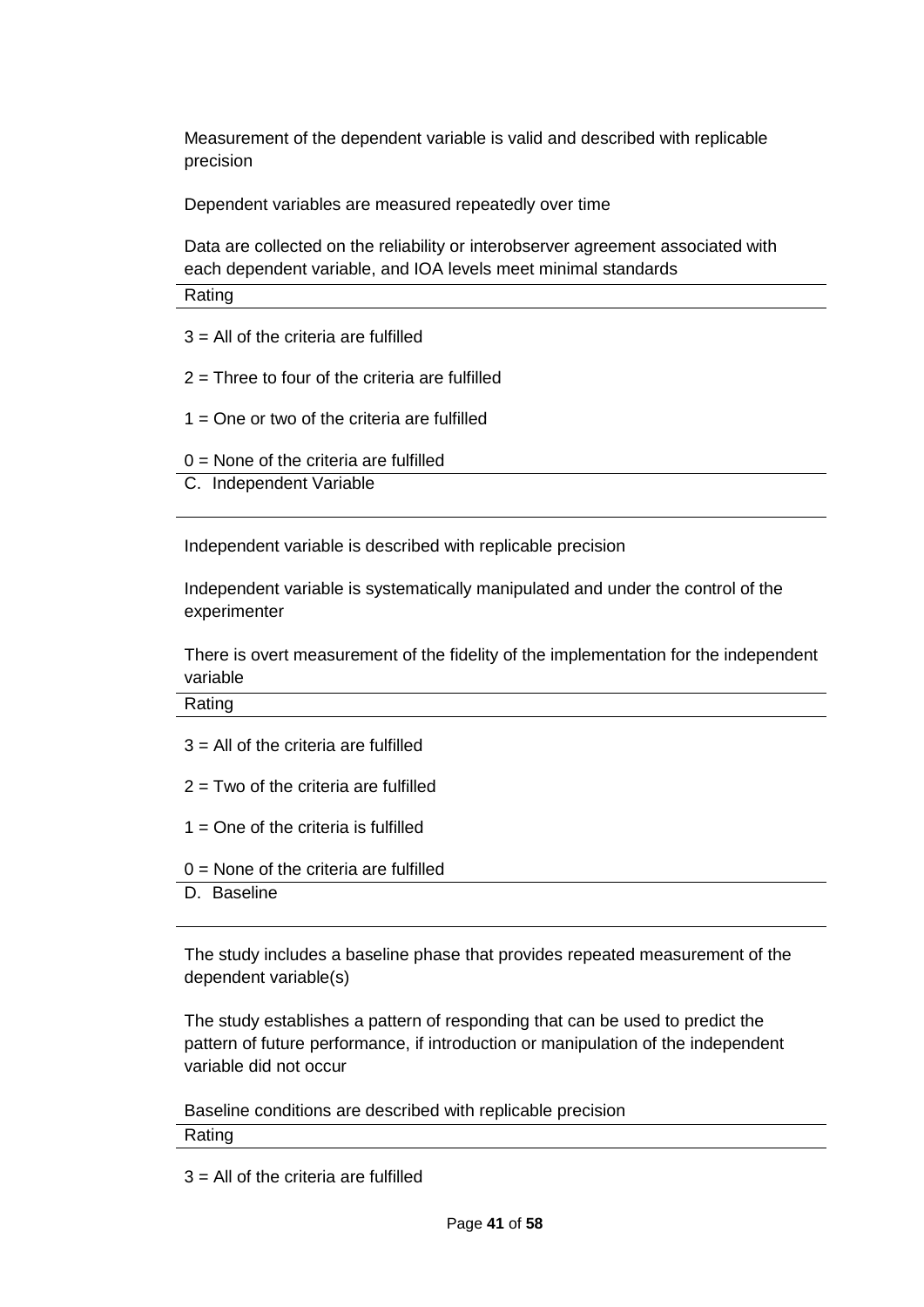- $2 = Two$  of the criteria are fulfilled
- $1 =$  One of the criteria is fulfilled
- $0 =$  None of the criteria are fulfilled
- E. Experimental Control/Internal Validity

The design provides at least three demonstrations of experimental effect at three different points in time

The design controls for common threats to internal validity (e.g. permits elimination of rival hypotheses)

The results document a pattern that demonstrates experimental control Rating

- $3$  = All of the criteria are fulfilled
- $2 = Two$  of the criteria are fulfilled
- $1 =$  One of the criteria is fulfilled
- $0 =$  None of the criteria are fulfilled
- F. External Validity

Experimental effects are replicated across participants and settings to establish external validity

Rating

3 = Experimental effects are replicated across 3 or more participants and in a unique setting

2 = Experimental effects are replicated across 3 or more participants

- 1 = Experimental effects are replicated across at least 2 participants
- $0 =$  Experimental effects are replicated with less than 2 participants
- G. Social Validity

The dependent variable is socially important

The magnitude of change in the dependent variable resulting from the intervention is socially important

Implementation of the independent variable is practical and cost effective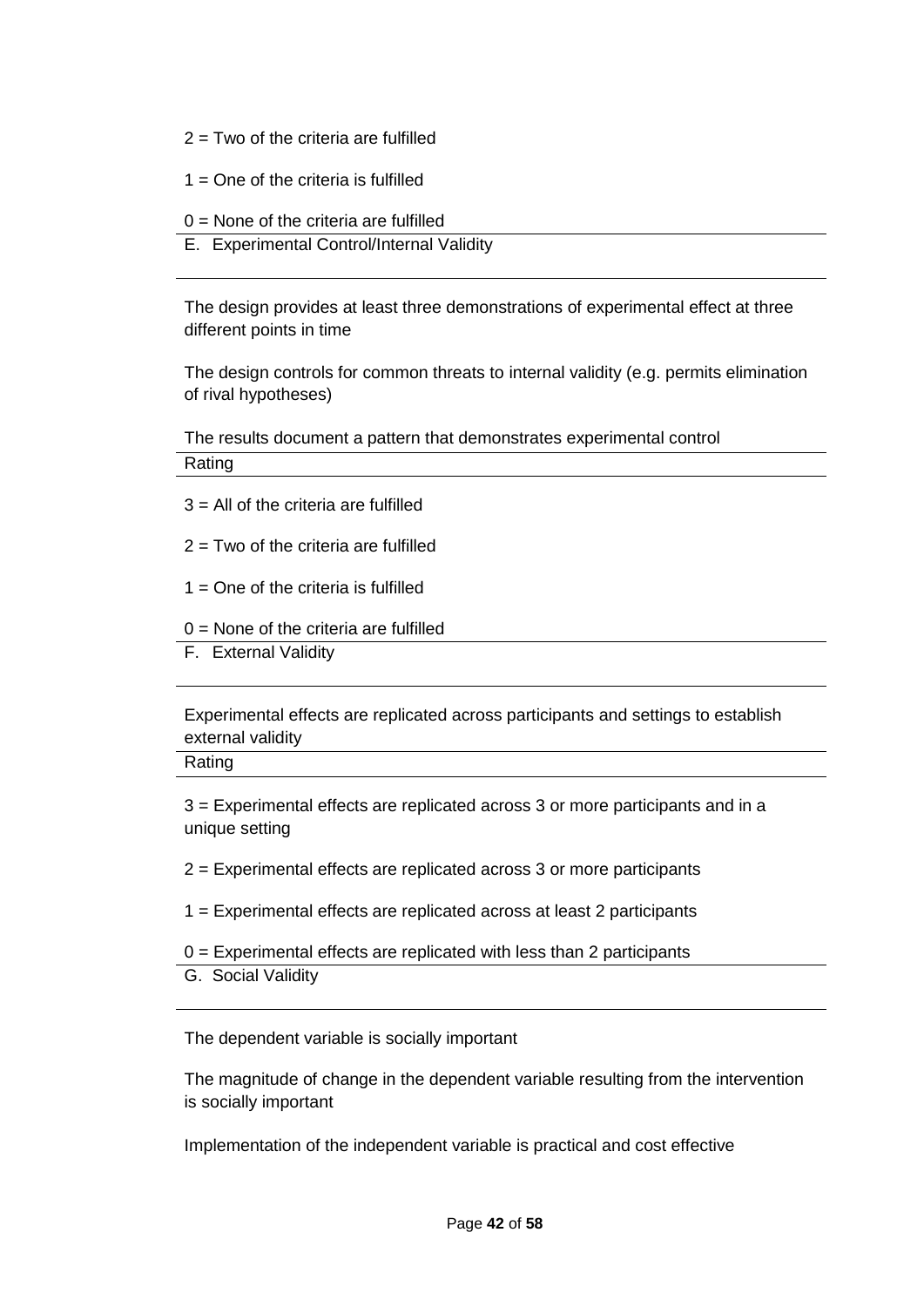Social validity is enhanced by the implementation of the independent variable over extended time periods, by typical intervention agents, in typical physical and social contexts

#### Rating

- $3$  = All of the criteria are fulfilled
- $2 = Two$  or three of the criteria are fulfilled
- $1 =$  One of the criteria are fulfilled
- $0 =$  None of the criteria are fulfilled

### Table 14

### *Weight of Evidence A: Ratings for Small N Studies*

|                                                         | <b>Dimensions</b> |   |               |                |                  |                |   | Overall |
|---------------------------------------------------------|-------------------|---|---------------|----------------|------------------|----------------|---|---------|
| Authors                                                 | А                 | в |               |                | E                |                | G | WoE A   |
| Vismara, McCormick,<br>Young, Nadhan &<br>Monlux (2013) | $\mathcal{P}$     | 3 | $\mathbf{3}$  | $\mathcal{P}$  | $\blacksquare$ 1 | $\overline{2}$ |   | 2 14    |
| Wainer & Ingersoll<br>(2015)                            | 2                 | 3 | $\mathcal{P}$ | $\overline{2}$ | $\overline{2}$   |                | 3 | 2 14    |

### **Weight of Evidence B – Methodological Relevance**

WoE B evaluated how relevant the design utilised in each study was for

evaluating the review question.

### Table 15

### *Weight of Evidence B: Rating Criterion*

| Ratings<br>A. Study Design                                   | Rationale                                                                 |
|--------------------------------------------------------------|---------------------------------------------------------------------------|
|                                                              |                                                                           |
| $3$ = Randomised control trials and                          | Informed by Petticrew and                                                 |
| randomised experimental design                               | Roberts (2003) who                                                        |
| $2$ = Quasi-experimental design and cohort<br>studies        | investigated studies most<br>suited to questions about<br>'effectiveness' |
| $1 = \text{Non-experimental}$ and all other study<br>designs |                                                                           |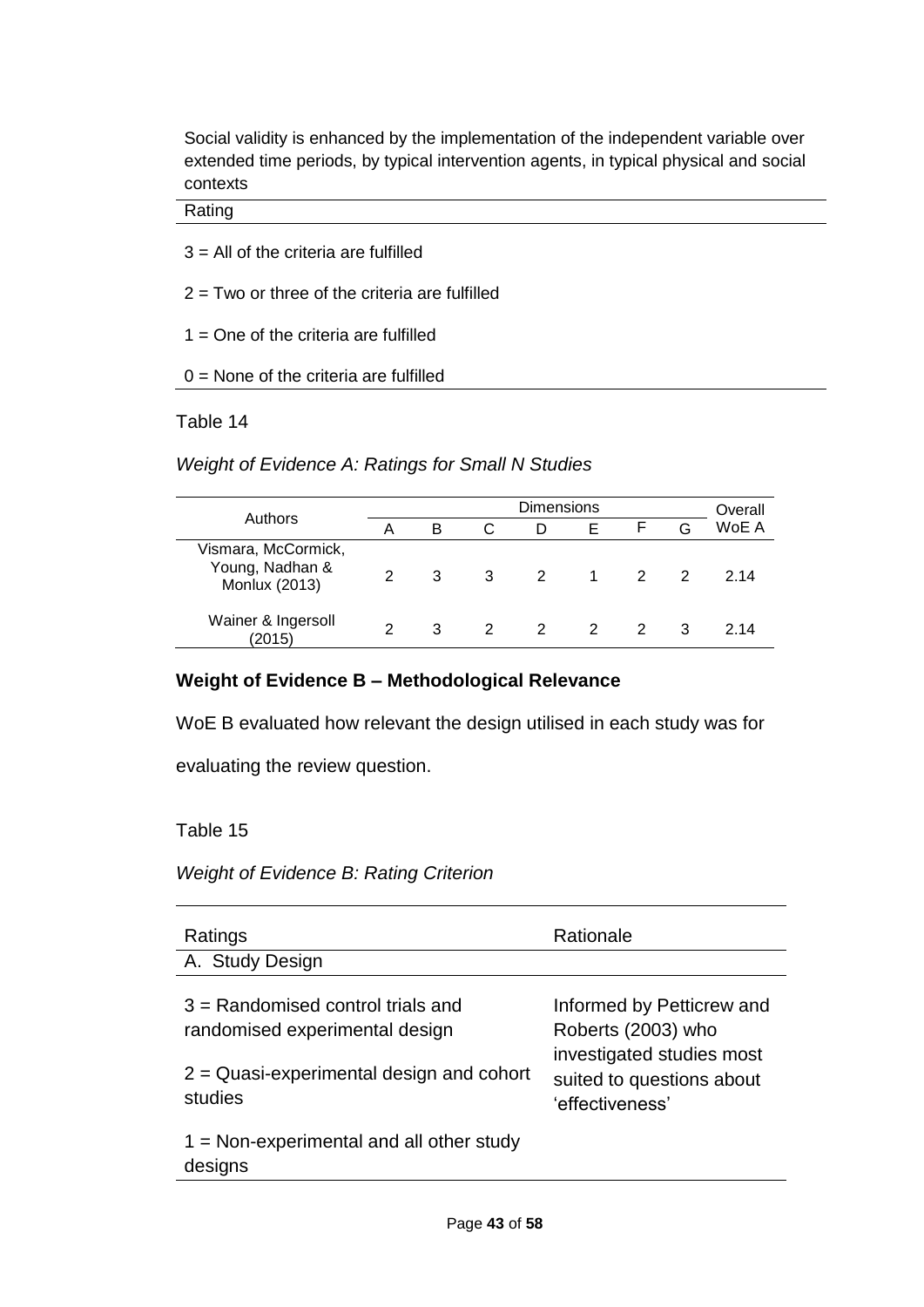# *Weight of Evidence B: Ratings*

| <b>Authors</b>                                              | Overall WoE B |
|-------------------------------------------------------------|---------------|
| Ingersoll, Wainer, Berger, Pickard & Bonter<br>(2016)       | 3             |
| Parsons, Cordier, Vaz & Lee (2018)                          | 3             |
| Vismara, McCormick, Wagner, Monlux &<br>Nadhan (2018)       | 3             |
| Vismara, McCormick, Young, Nadhan &<br><b>Monlux (2013)</b> | 1             |
| Wainer & Ingersoll (2015)                                   | 1             |
| Whitehouse et al., (2018)                                   | 3             |

# **Weight of Evidence C – Topic Relevance**

WoE C assessed the topic relevance to the review question using seven criteria. The rationale for including each criteria is outlined in Table 17. An average of the seven criteria was calculated to provide an overall WoE C rating.

Table 17

# *Weight of Evidence C: Rating Criteria*

| Ratings                                      | Rationale                 |
|----------------------------------------------|---------------------------|
| A. Purpose of the Intervention               |                           |
| $3$ = The intervention mainly focuses on     | The review focused on     |
| improving social-communication skills, both  | whether technology-       |
| verbal and nonverbal                         | assisted, parent mediated |
| $2$ = The intervention focuses on improving  | NDBI improve the social-  |
| social-communication skills either verbal or | communication skills of   |
| non-verbal                                   | young children with ASD,  |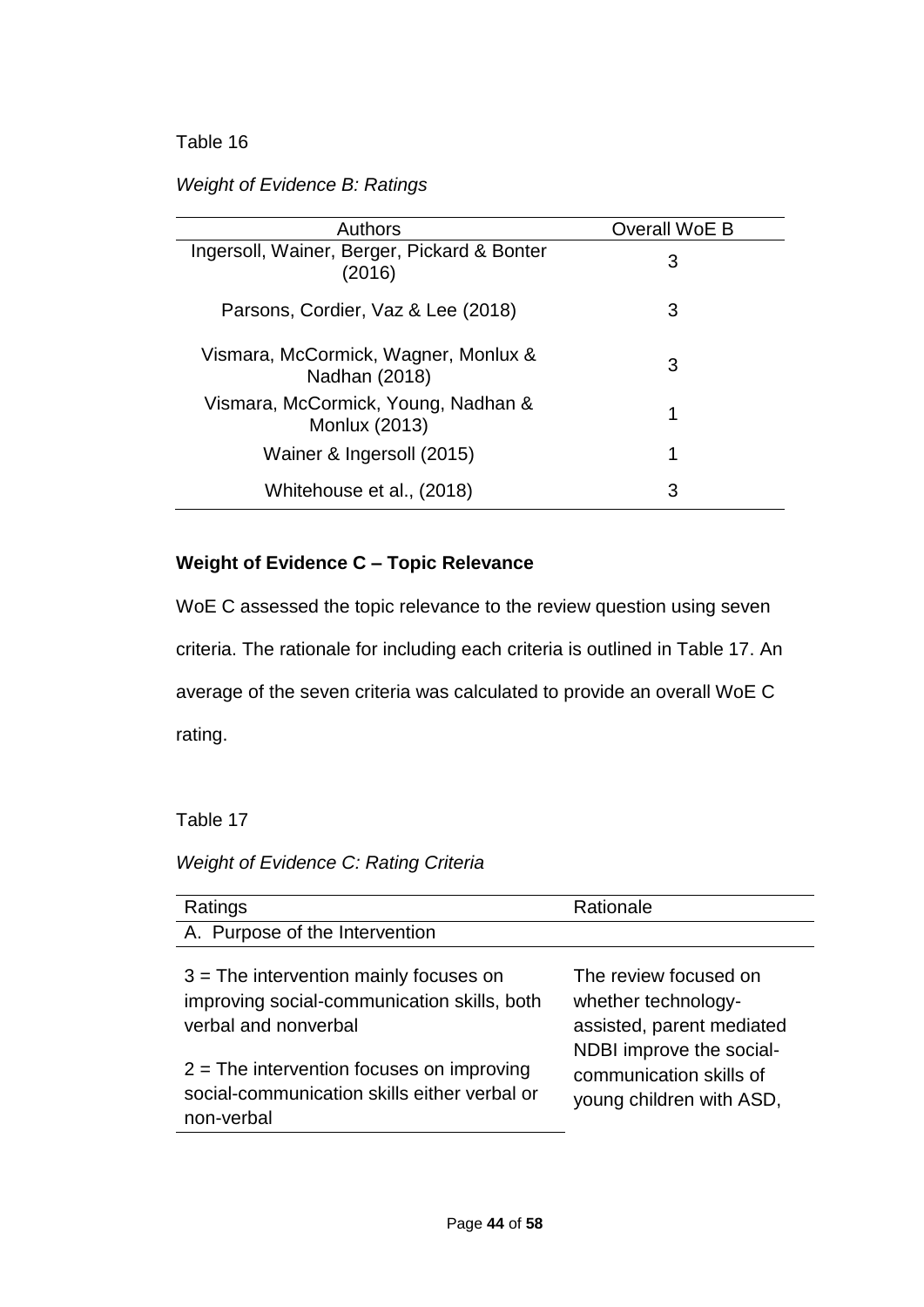| $1 =$ The intervention focuses on a range of<br>skills including social-communication skills<br>$0 =$ There is no focus on social-<br>communication skills                                                                                                                                                                                                                                                     | therefore, an intervention<br>focused on social-<br>communication skills is<br>important for this                                                                                                                                                                         |
|----------------------------------------------------------------------------------------------------------------------------------------------------------------------------------------------------------------------------------------------------------------------------------------------------------------------------------------------------------------------------------------------------------------|---------------------------------------------------------------------------------------------------------------------------------------------------------------------------------------------------------------------------------------------------------------------------|
| B. Delivery of the Intervention                                                                                                                                                                                                                                                                                                                                                                                |                                                                                                                                                                                                                                                                           |
| $3$ = Parents deliver this intervention fully with<br>minimal input from therapists/researchers<br>$2$ = Parents are provided with coaching from<br>therapist/researchers to enable them to<br>deliver the intervention                                                                                                                                                                                        | This review focused on<br>technology-assisted, parent<br>mediated NDBI and the<br>input of therapist increases<br>the cost and availability of<br>the intervention                                                                                                        |
| $1 =$ Parents and therapists/researchers co-<br>deliver the intervention                                                                                                                                                                                                                                                                                                                                       |                                                                                                                                                                                                                                                                           |
| $0 =$ Therapists deliver the whole intervention                                                                                                                                                                                                                                                                                                                                                                |                                                                                                                                                                                                                                                                           |
| C. ASD and Social-Communication Needs                                                                                                                                                                                                                                                                                                                                                                          |                                                                                                                                                                                                                                                                           |
| $3$ = Participants were selected for the study<br>based on their social-communication needs<br>and some information about their needs are<br>reported<br>$2$ = Participants were selected based on their<br>social-communication needs<br>$1 =$ ADOS scores were reported<br>$0 = No$ information is provided about the<br>participants social-communication needs or<br><b>ADOS</b> scores<br>D. Gender Ratio | This review analyses<br>interventions for children<br>with ASD, as ASD<br>population is very<br>heterogeneous it is<br>important to understand<br>what interventions are<br>effective for whom by<br>establishing the symptoms<br>prior to completing the<br>intervention |
| $3$ = Both boys and girls took part in the study<br>at a 4:1 ratio suggested in the DSM-5 (2013)<br>$2$ = Both boys and girls took part in the study<br>$1 =$ The study was single sex, either only<br>boys or only girls                                                                                                                                                                                      | ASD is not a gender<br>specific diagnosis, the<br>research would be more<br>representative if it includes<br>both boys and girls at a<br>similar ratio to the wider<br>population                                                                                         |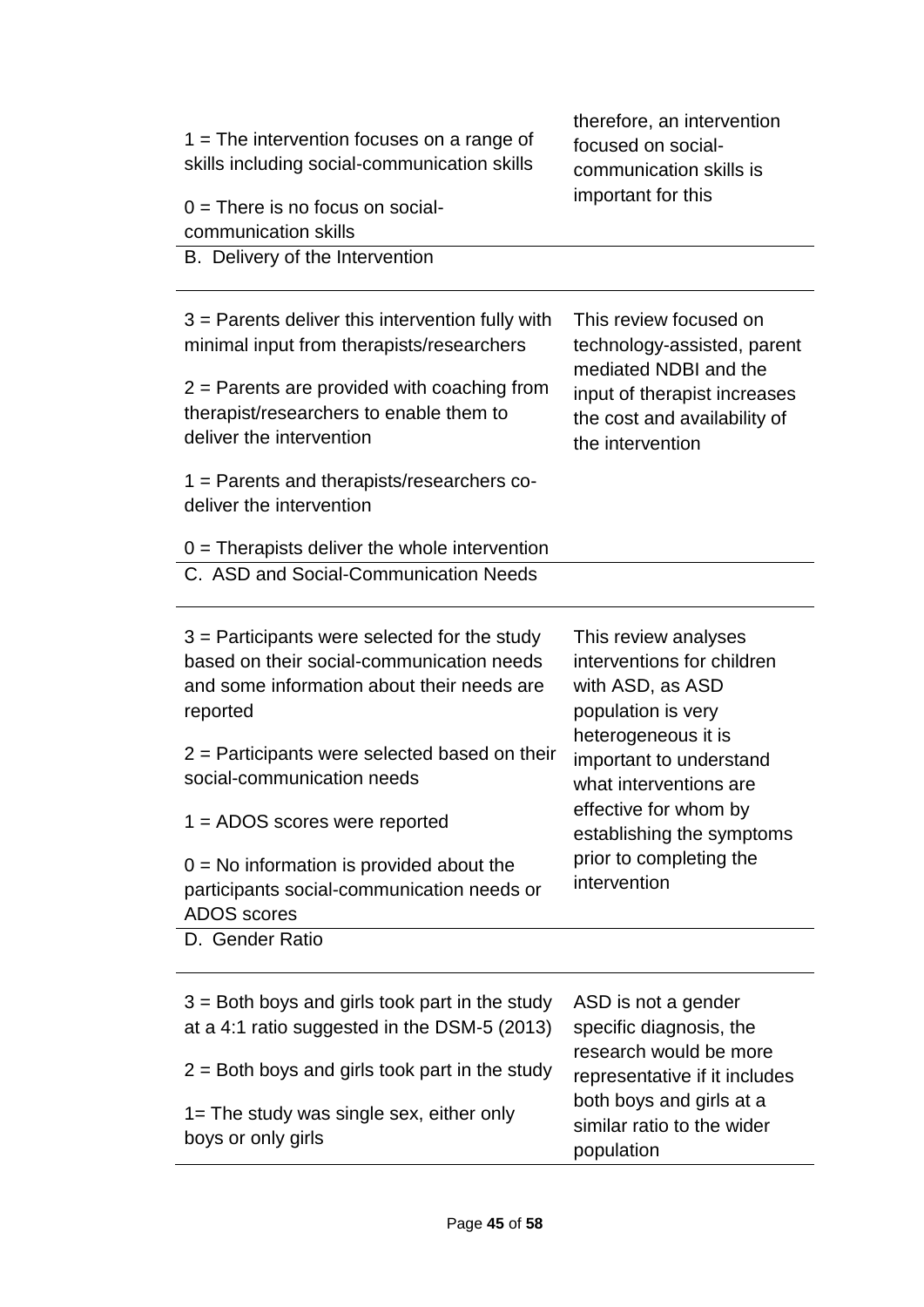$0 =$  The study does not disclose the number of boys and girls involved or actively excludes one sex

### E. Outcome Measures

3 = The primary measures focus on socialcommunication skills (verbal or nonverbal) and pre, post and follow up scores are reported for all communication measures

2 = The study includes some measure of social-communication skills (verbal or nonverbal) and pre and post scores are reported for all communication measures

1 = The study includes some measure of social-communication skills (verbal or nonverbal) and pre and post scores are reported for some communication measures

 $0 =$  The study does not report pre and post scores for any social-communication measures

The review focused on whether technologyassisted, parent mediated NDBI improve the socialcommunication skills of young children with ASD, therefore, measures of communication skills are vital for this and it is important to report pre, post and follow up measures in order to establish the effectiveness of the interventions

F. Parental Fidelity

| $3$ = Parental fidelity to implementation of the<br>intervention is measured and inter-rater<br>reliability is completed<br>$2$ = Parental fidelity to implementation of the<br>intervention is measured<br>$1 =$ Dosage fidelity is measure via<br>technology usage statistics | As this review focuses on<br>parent mediated<br>interventions it is important<br>to consider parental fidelity,<br>this will indicate whether the<br>effects of the intervention<br>can be attributed to the<br>intervention itself |
|---------------------------------------------------------------------------------------------------------------------------------------------------------------------------------------------------------------------------------------------------------------------------------|-------------------------------------------------------------------------------------------------------------------------------------------------------------------------------------------------------------------------------------|
|                                                                                                                                                                                                                                                                                 |                                                                                                                                                                                                                                     |

0 = Parental fidelity has not been measured

### Table 18

*Weight of Evidence C: Ratings* 

| Authors                                               | <b>Dimensions</b> |  |  |  |  | Overall<br>WoE C |      |
|-------------------------------------------------------|-------------------|--|--|--|--|------------------|------|
|                                                       |                   |  |  |  |  |                  |      |
| Ingersoll, Wainer, Berger,<br>Pickard & Bonter (2016) |                   |  |  |  |  |                  | 2.67 |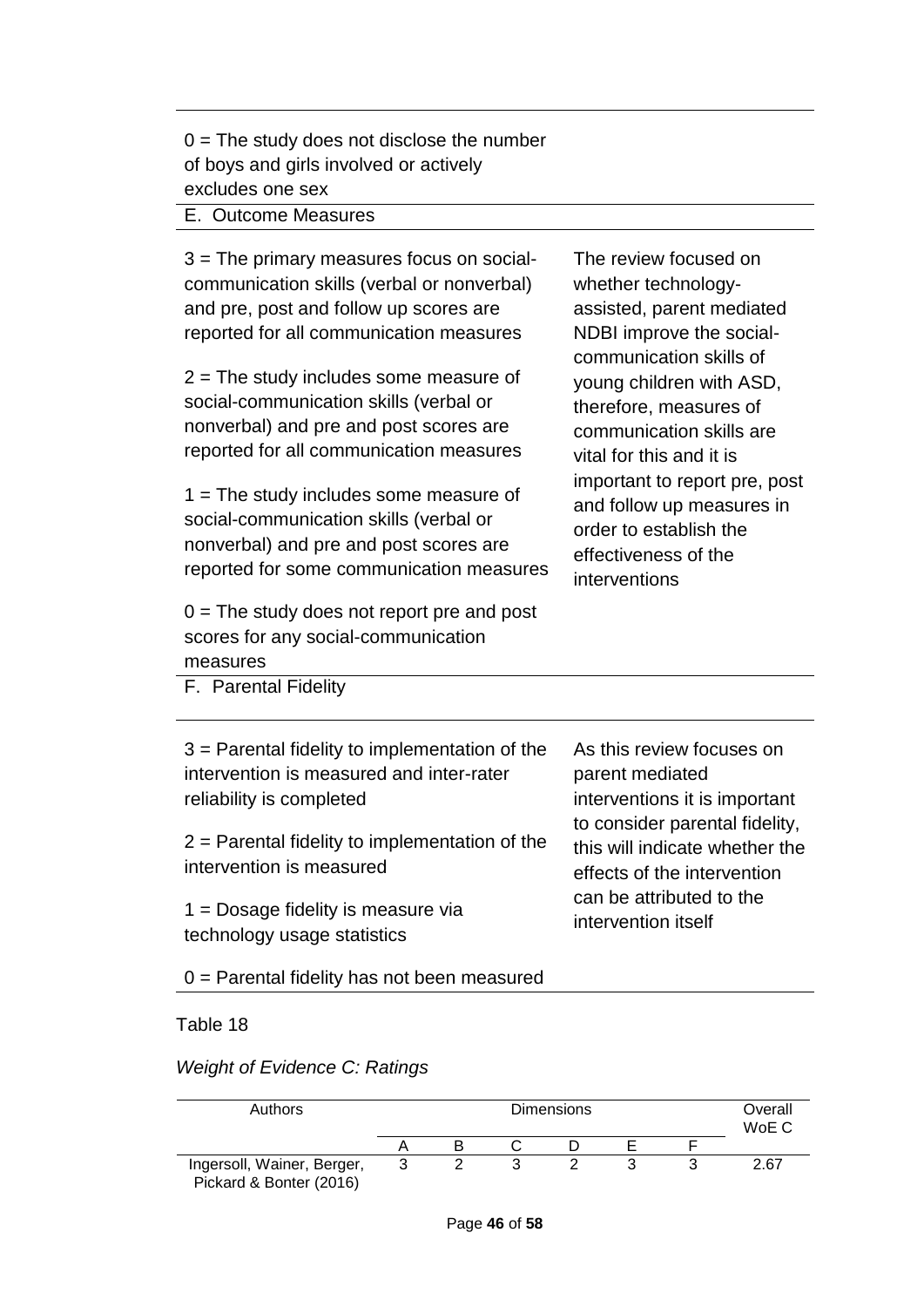| Parsons, Cordier, Vaz &<br>Lee (2018)                    | 3 | 3 | 0 | 2 | 3 |   | 2.00 |
|----------------------------------------------------------|---|---|---|---|---|---|------|
| Vismara, McCormick,<br>Wagner, Monlux &<br>Nadhan (2018) |   | 2 | 0 | 3 | 0 | 3 | 1.50 |
| Vismara, McCormick,<br>Young, Nadhan & Monlux<br>(2013)  |   | 2 | 0 | 0 | 2 | 3 | 1.33 |
| Wainer & Ingersoll (2015)                                | 2 | 2 | 3 | 0 | 1 | 3 | 1.83 |
| Whitehouse et al., (2018)                                | 3 | 3 | 1 | 2 | 2 | 1 | 2.00 |

### **Weight of Evidence D – Overall rating**

Table 19

*Weight of Evidence D: Overall Ratings* 

|                            | WoE $A -$      | WoE $B -$      | WoE $C -$ | $WoE D -$ |
|----------------------------|----------------|----------------|-----------|-----------|
| Authors                    | Methodological | Methodological | Topic     | Overall   |
|                            | Quality        | Relevance      | Relevance | Score     |
| Ingersoll, Wainer, Berger, | 1.83           |                |           |           |
| Pickard & Bonter (2016)    |                | 3.00           | 2.67      | 2.50      |
| Parsons, Cordier, Vaz &    |                |                |           |           |
| Lee (2018)                 | 1.83           | 3.00           | 2.00      | 2.28      |
| Vismara, McCormick,        |                |                |           |           |
| Wagner, Monlux &           | 1.67           | 3.00           | 1.50      | 2.06      |
| Nadhan (2018)              |                |                |           |           |
| Vismara, McCormick,        |                |                |           |           |
| Young, Nadhan & Monlux     | 2.14           | 1.00           | 1.33      | 1.49      |
| (2013)                     |                |                |           |           |
| Wainer & Ingersoll (2015)  | 2.14           | 1.00           | 1.83      | 1.66      |
| Whitehouse et al., (2018)  | 1.66           | 3.00           | 2.00      | 2.22      |
|                            |                |                |           |           |

Weightings: high  $> 2.4$ , medium =  $1.9 - 2.4$ , low =  $< 1.9$ 

## **Appendix C – Coding Protocols**

#### **Coding Protocol for Group Designs – Ingersoll et al., 2016**

[Adapted from 'Task Force on Evidence-Based Interventions in School Psychology, American Psychology Association', Kratochwill, T.R. (2003)]

#### **Full Study Reference in proper format:**

Ingersoll, B., Wainer, A. L., Berger, N. I., Pickard, K. E., & Bonter, N. (2016). Comparison of a Self-Directed and Therapist-Assisted Telehealth Parent-Mediated Intervention for Children with ASD: A Pilot RCT. *Journal of Autism and Developmental Disorders*, *46*(7), 2275–2284.

#### **Intervention name and description:**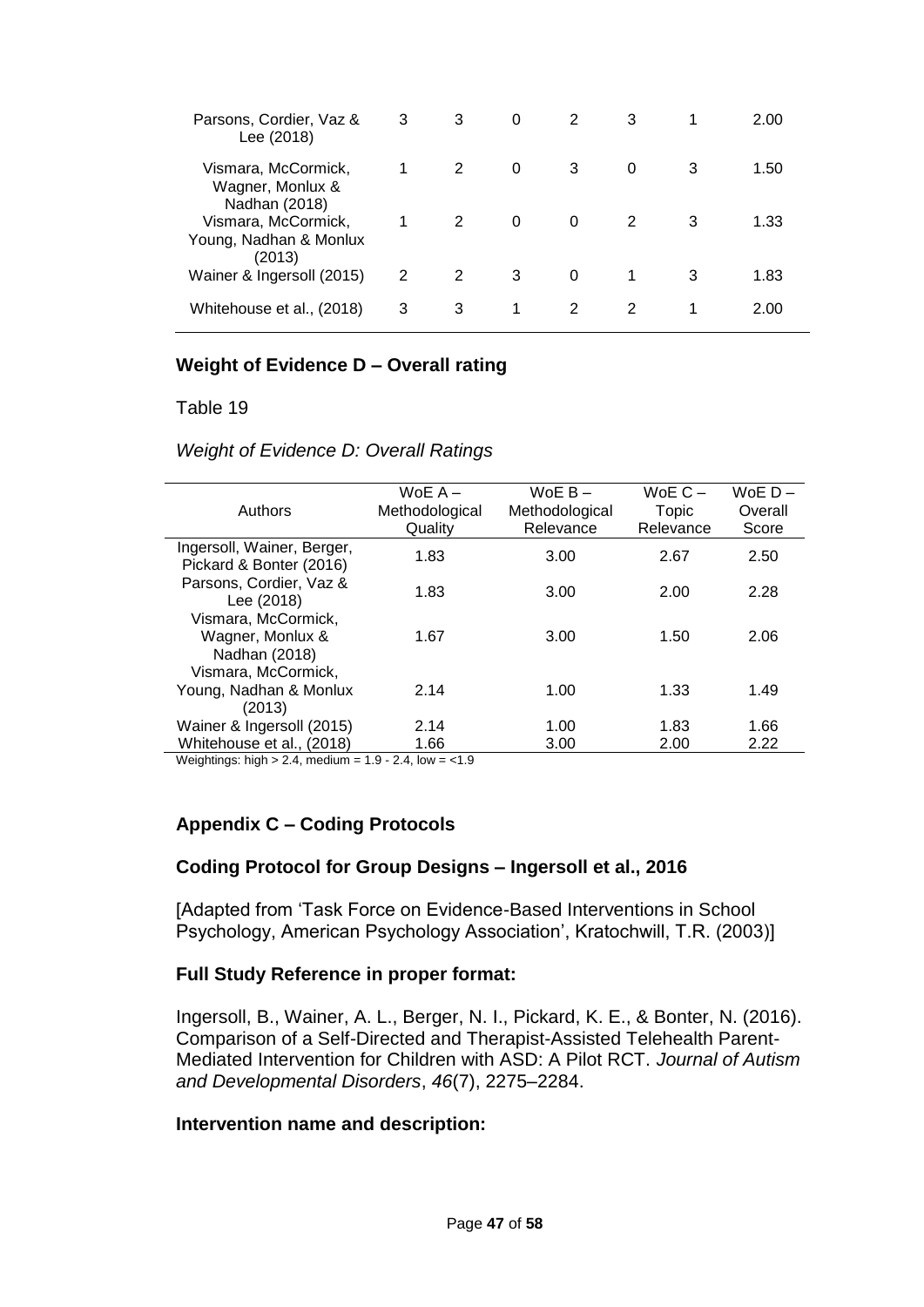ImPACT is an intervention aimed at providing parents the skills to develop the social communication of their young children with ASD. It uses an interactive, behavioural approach within naturalistic settings. This intervention was provided on online through 12 self-taught modules and some participants also received telehealth support from a trained therapist via video-conferencing.

# **Type of Publication:**

☐Book/Monograph

☒Journal Article

☐Book Chapter

☐Other (specify):

## **i. General Characteristics**

## **A. General Design Characteristics**

A1. Random assignment designs (if random design, select one of the following)

☐Completely randomised design

☒Randomised block design (between-subject variation)

☐Randomised block design (within-subject variation)

☐Randomised hierarchical design

A2. Nonrandomised designs (if nonrandom design, select one of the following)

☐Nonrandomised design

☐Nonrandomised block design (between-subject variation)

☐Nonrandomised block design (within-subject variation)

☐Nonrandomised hierarchical design

☐Optional coding of Quasi-experimental designs

A3. Overall confidence of judgements on how participants were assigned (select one of the following)

☐Very low (little bias)

☐Low (guess)

☐Moderate (weak inference)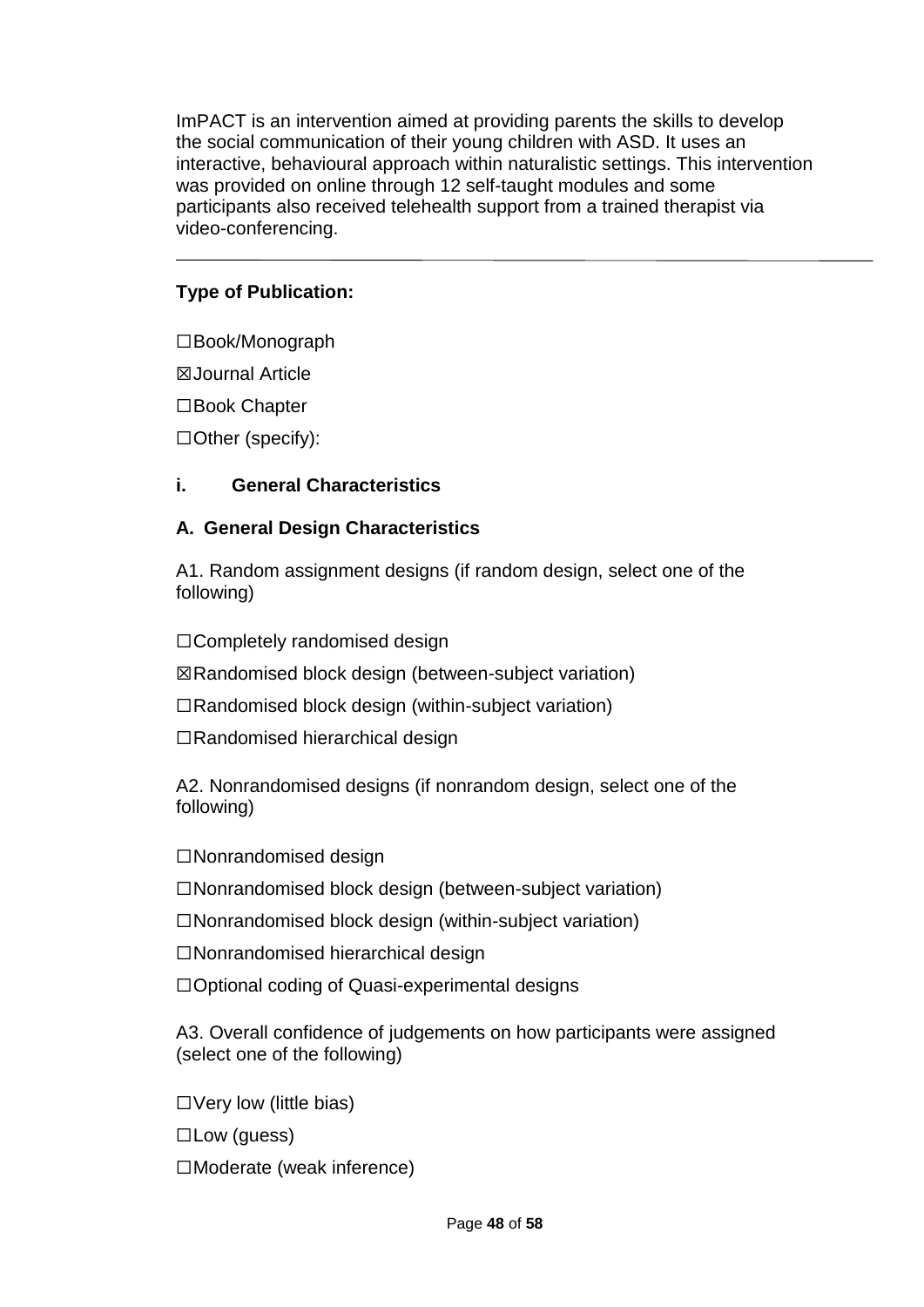☒High (strong inference)  $\Box$  Very high (explicitly stated) ☐N/A ☐Unknown/unable to code

## **B. Participants**

- B1. Total sample size (start of the study): 28
- B2. Intervention group sample size: 15
- B3. Control group sample size: 13

# **C. Type of Program**

☐Universal prevention program

□Selective prevention program

☐Targeted prevention program

☒Intervention/treatment

☐Unknown

# **D. Stage of Program**

☐Model/demonstration program

- ☒Early stage program
- ☐Established/institutionalised programs

☐Unknown

# **E. Concurrent of Historical Intervention Exposure**

☐Current exposure ☐Prior exposure ☒Unknown

## **ii. Key Features for Coding Studies and Rating Level of Evidence/Support**

- **(3 = strong evidence 2 = promising evidence 1 = weak evidence 0 = no evidence)**
- **A. Measurement**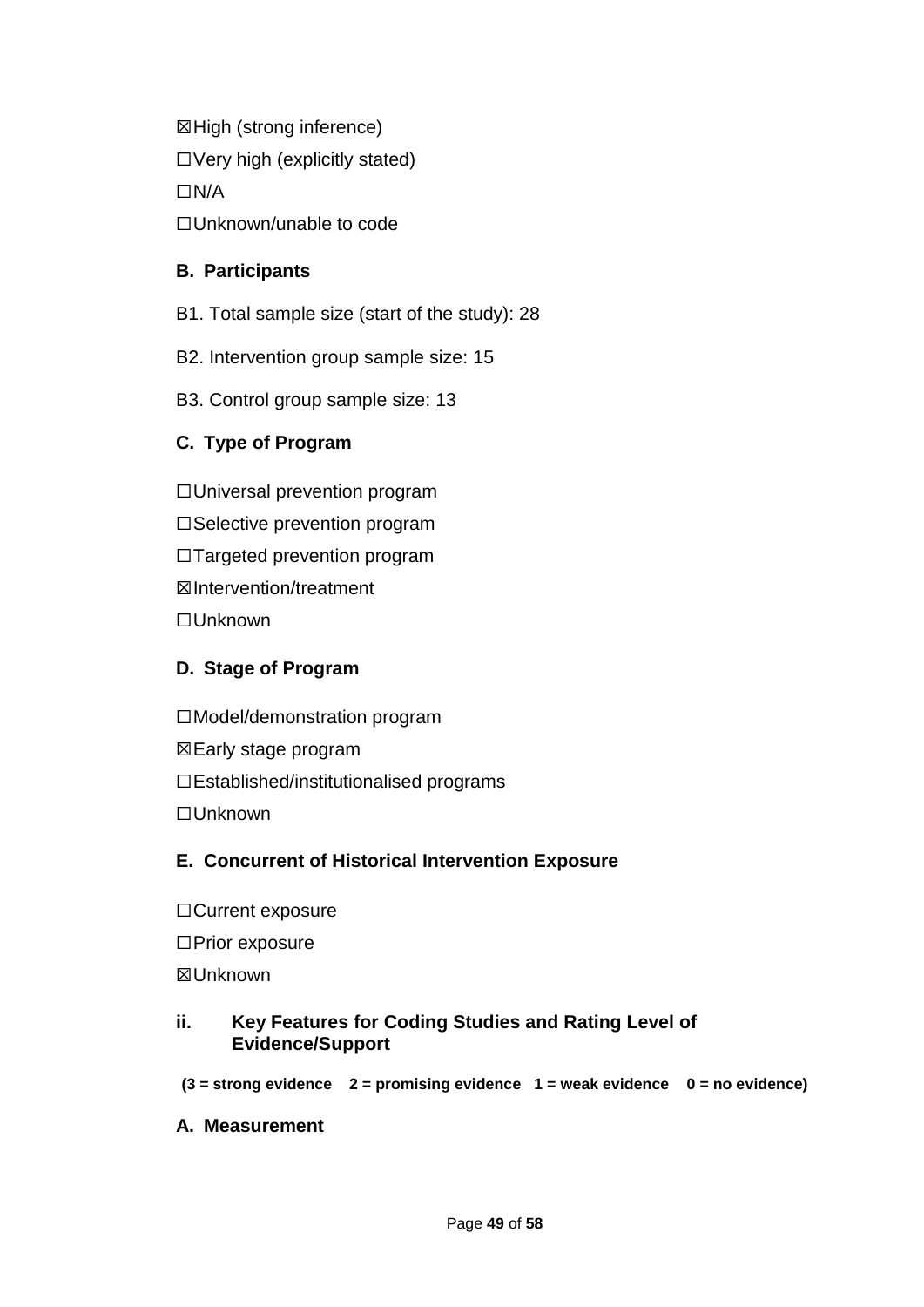A1. The study uses outcome measures that produce reliable scores for the majority of the primary outcomes

☐Yes

☐No

☒Unknown/unable to code

A2. The study uses multi-method of data collection (at least two assessment methods)

☒Yes

☐No

☐N/A

☐Unknown/unable to code

A3. The study uses multiple sources of data collection (at least two sources)

☒Yes

☐No

☐N/A

☐Unknown/unable to code

A4. The measures used are valid (well-known, standardised or normreferenced)

 $\Box$  Yes validated with the specific target group

 $\boxtimes$ In part, validated for the general population

☐No

☐Unknown/unable to code

### **Rating for Measurement:** ☐**3** ☒**2** ☐**1** ☐**0**

### **B. Comparison Group**

B1. Type of comparison group (select one of the following)

☐Typical contact

☐Typical contact (other) specify:

☐Attention placebo

□Intervention elements placebo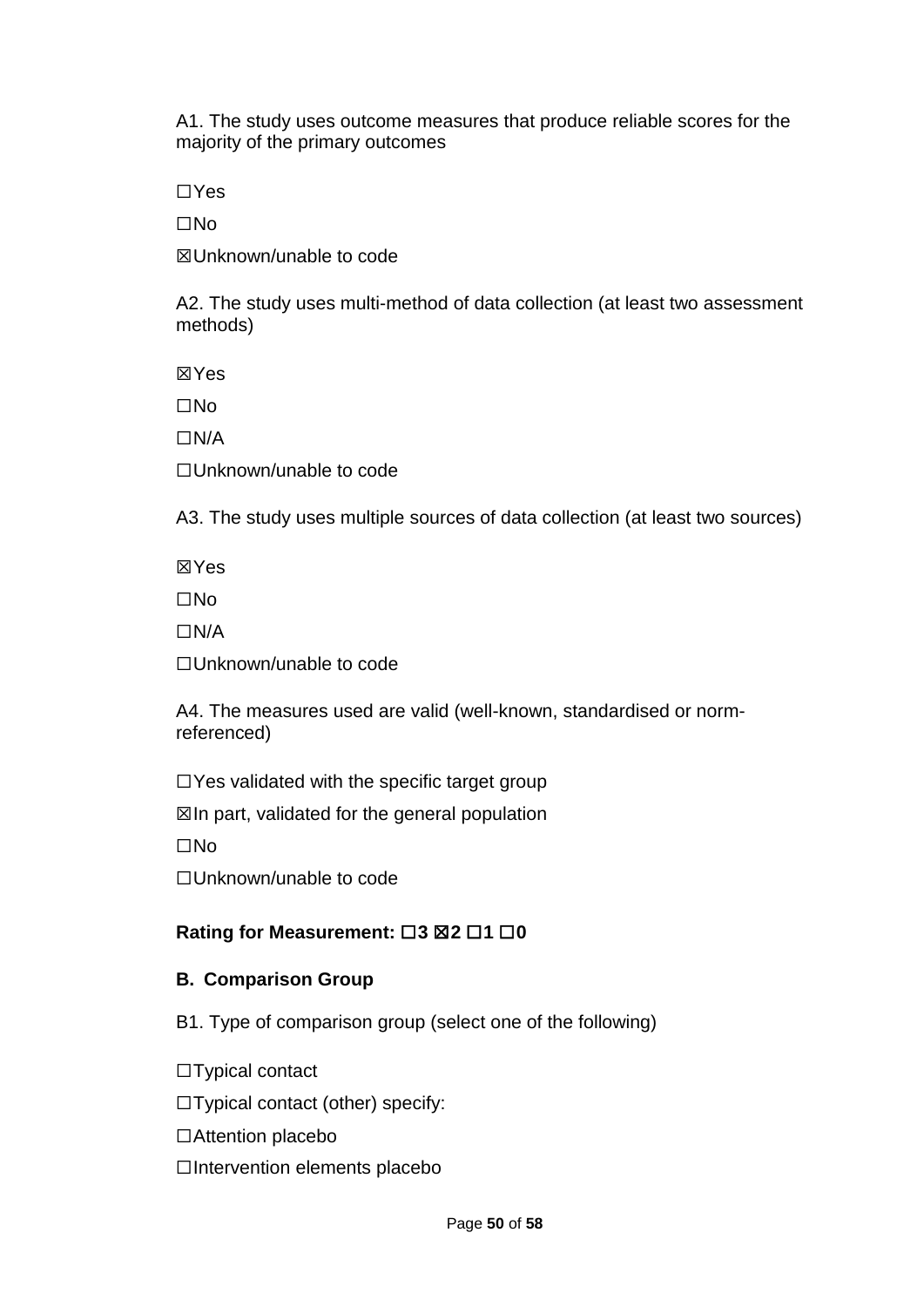☒Alternative intervention

☐Pharmacotherapy

☐No intervention

☐Waitlist/delayed intervention

☐Minimal contact

☐Unable to identify comparison group

B2. Overall confidence in judgements of type of comparison group (select one of the following)

☐Very low (little bias)

☐Low (guess)

☐Moderate (weak inference)

☐High (strong inference)

☒Very high (explicitly stated)

☐N/A

☐Unknown/unable to code

B3. Counterbalancing by Change Agents

 $\Box$ By change agent

☐Statistical

☐Other

☒Unknown/unable to code

B4. Group Equivalence Established

☒Random assignment

☐Post hoc matched set

☐Statistical matching

☐Post hoc test for group equivalence

B5. Equivalent Mortality

 $\Box$ Low attrition (less than 20% for post)

☐Low attrition (less than 30% for follow up)

☒Intent to intervene analysis carried out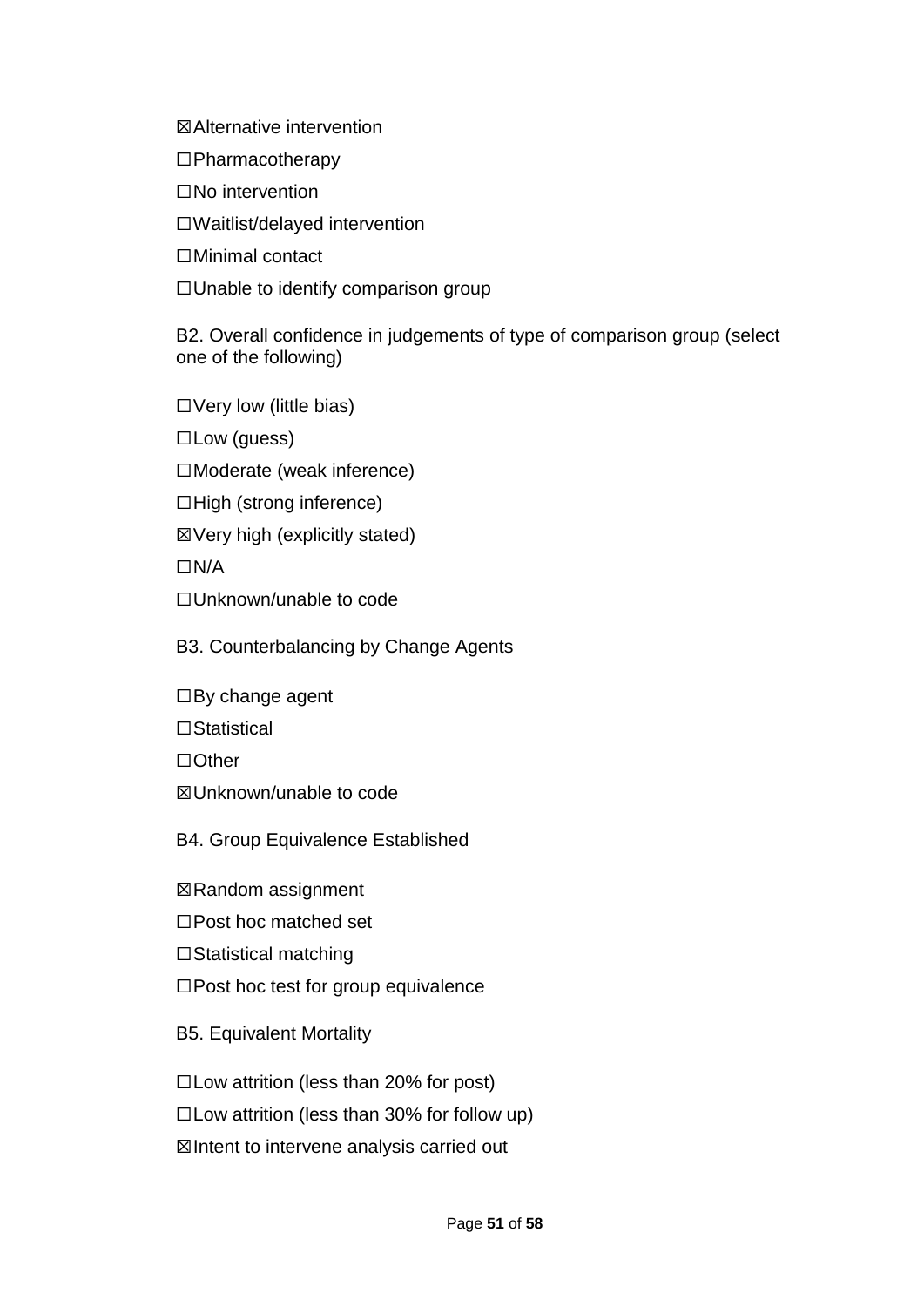# **Rating for Comparison Group:** ☐**3** ☒**2** ☐**1** ☐**0**

# **C. Appropriate Statistical Analysis**

## **Analysis 1: ANOVA**

☒Appropriate unit of analysis ☐Familywise/experimenter wise error rate controlled when applicable ☐Sufficiently large N

## **Rating for Statistical Analysis:** ☐**3** ☐**2** ☒**1** ☐**0**

### **D. Educational/Clinical Significance**

Study must provide evidence in support if the clinical significance for:

☒Categorical diagnosis data ☒Outcomes assessed via continuous variables ☐Subjective evaluation ☐Social comparison

## **Rating for Educational/Clinical Significance:** ☐ **3** ☒ **2** ☐ **1** ☐ **0**

## **E. Fidelity**

- E1. Evidence of Acceptable Adherence
- ☐Ongoing supervision/consultation
- ☒Coding sessions
- ☐Audio/video tapes implementation
- E2. Manualisation (select all that apply)

☐Written material involving a detailed account of exact procedures and sequence in which they are to be used

☐Formal training session that includes a detailed account of the exact procedures and the sequence they are to be used

☒Written material involving an overview of broad principles and a description of the intervention phases

☒Formal or informal training session involving an overview of broad principles and a description of the intervention phase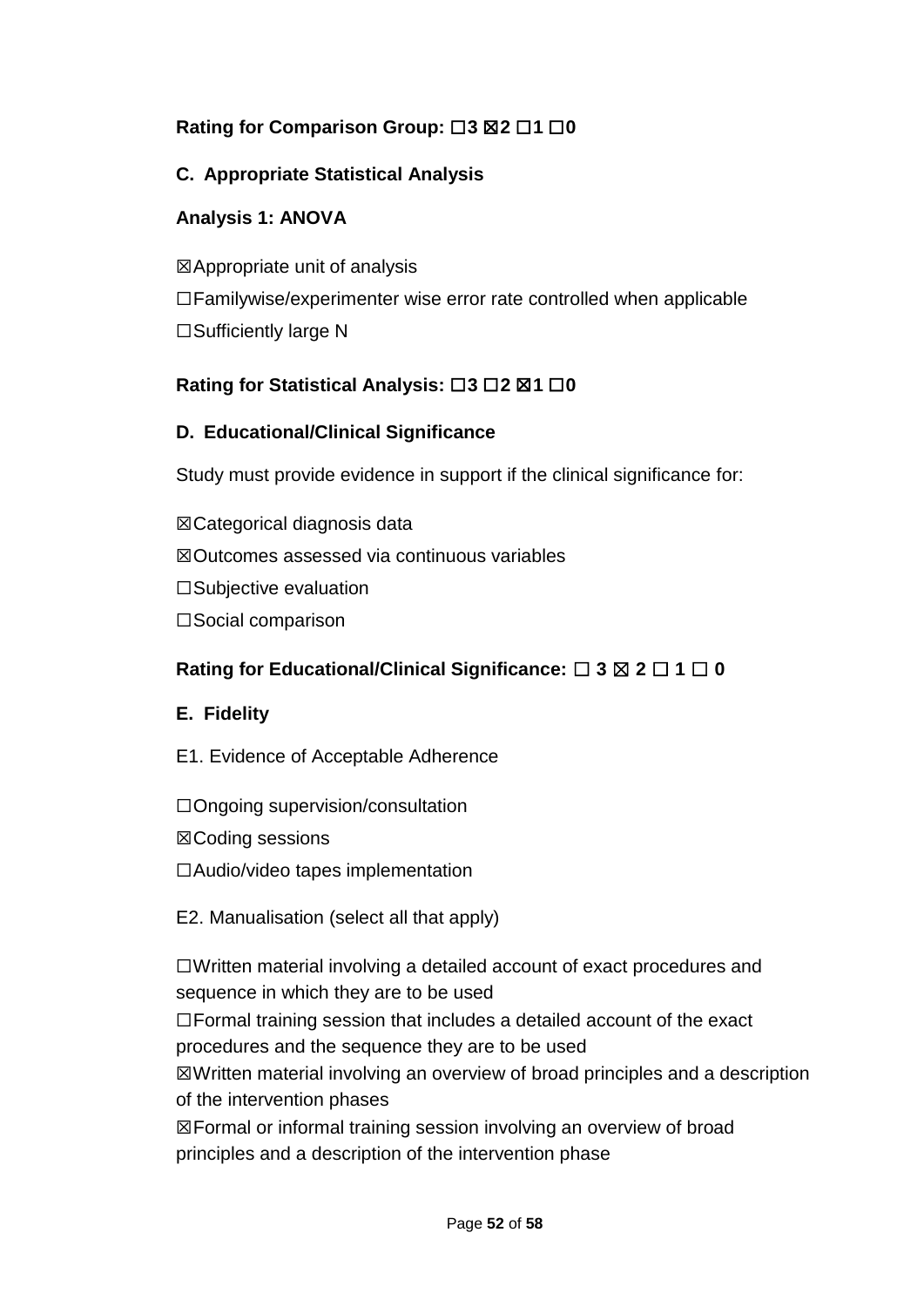E3. Adaption procedure are specified  $\Box$  yes  $\Box$  no  $\boxtimes$  unknown

# **Rating for Fidelity:** ☐ **3** ☒ **2** ☐ **1** ☐ **0**

## **F. Follow up Assessment**

- F1. Timing of follow up assessment, specify: 3 months
- F2. Number of participants included in the follow up assessment, specify: 24

# **Rating for Follow Up Assessment:** ☐ **3** ☒ **2** ☐ **1** ☐ **0**

### **Summary of Evidence**

| <b>Indicator</b>                        | <b>Overall evidence rating</b><br>(0-3) |
|-----------------------------------------|-----------------------------------------|
| A. Measurement                          |                                         |
| <b>B.</b> Comparison Group              | 2                                       |
| C. Appropriate Statistical<br>Analysis  |                                         |
| D. Educational/Clinical<br>Significance | 2                                       |
| E. Fidelity                             | 2                                       |
| F. Follow Up Assessment                 |                                         |

| <b>Total</b> |     |
|--------------|-----|
| WoE A        | .83 |

## **Coding Protocol for Small N Designs – Vismara et al., 2013**

[Adapted from 'The Use of Single Subject Research to Identify Evidence-Based Practice Special Education' Horner, Carr, Halle, McGee & Wolery (2005)]

## **Full Study Reference in proper format:**

Vismara, L. A., McCormick, C., Young, G. S., Nadhan, A., & Monlux, K. (2013). Preliminary Findings of a Telehealth Approach to Parent Training in Autism. *Journal of Autism and Developmental Disorders*, *43*(12), 2953–2969.

### **Intervention name and description:**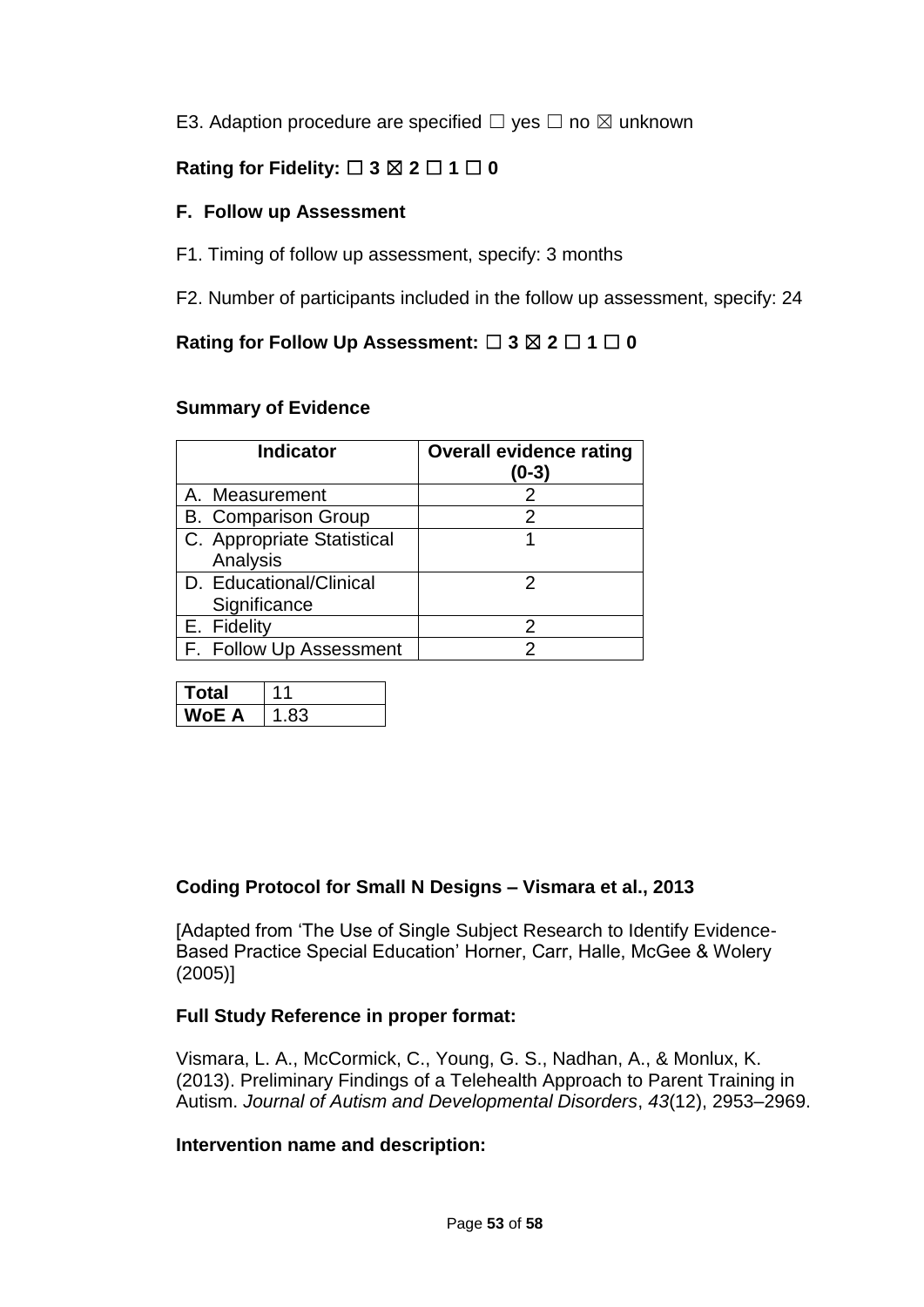A parent model of the Early Start Denver Model (P-ESDM) delivered via telehealth. The program was accessed via two-way, live video conferencing and a self-guided website aimed at providing parents with the skills to deliver ESDM through ten topic. ESDM is based on applied behaviour analysis and targets a range skills across different areas of development in young children with ASD. This telehealth, parent version sought to provide parents with the skills to work on these areas of development with their own children in their homes.

## **Type of Publication:**

☐Book/Monograph

☒Journal Article

☐Book Chapter

☐Other (specify):

## **A. Description of Participants**

A1. Participants are described with sufficient detail to allow others to select individuals with similar characteristics (e.g. age, gender, disability, diagnosis)

☐Yes

**XX**No

A2. The process for selecting participants is described with replicable precision

☒Yes

☐No

A3. Critical features of the physical setting are described with sufficient precision to allow replication

☒Yes

☐No

# **Rating for Description of Participants:** ☐**3** ☒**2** ☐**1** ☐**0**

## **B. Dependent Variable**

B1. The dependent variables are described with operational precision

☒Yes ☐No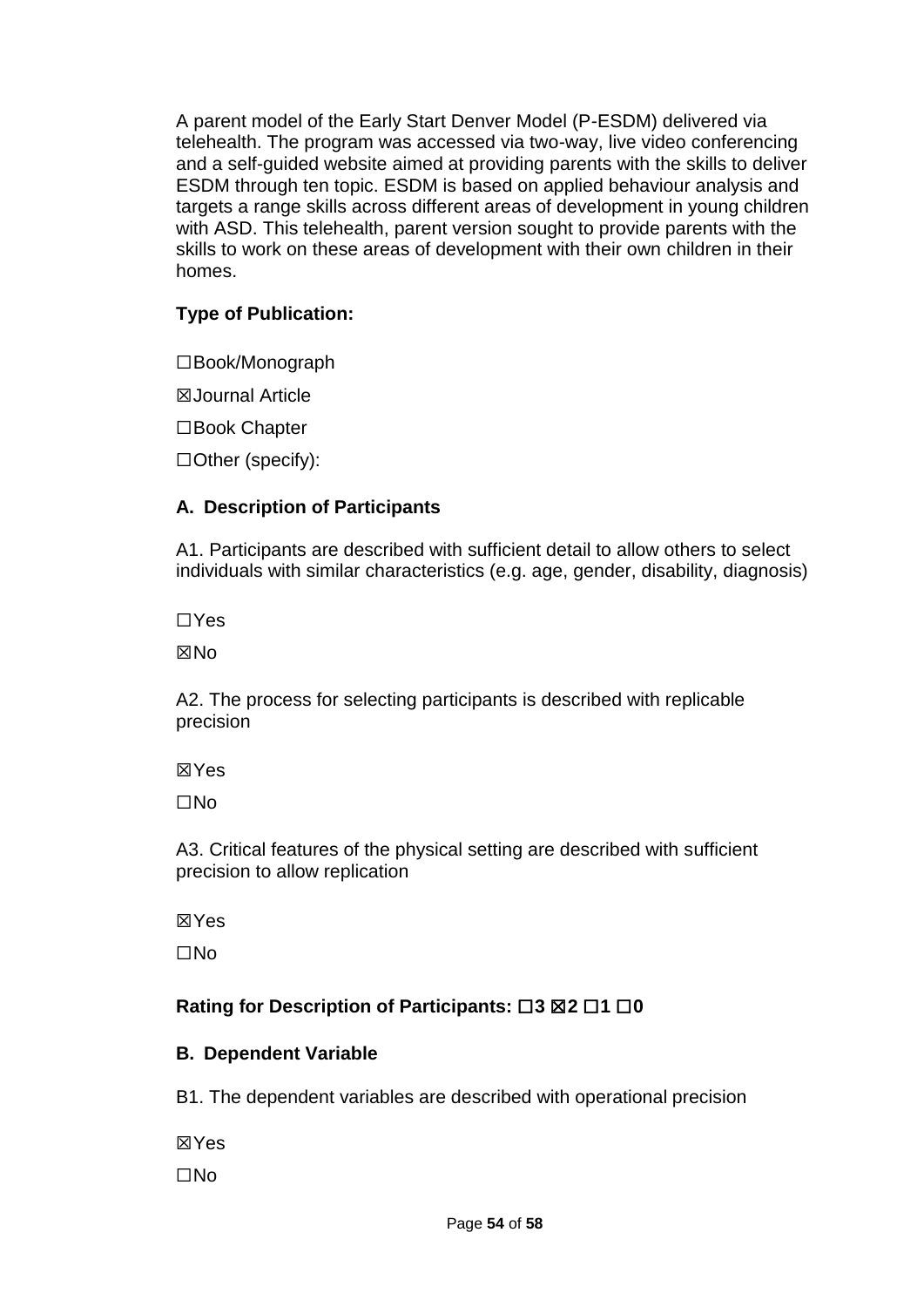B2. Each dependent variable is measured with a procedure that generates a quantifiable index

☒Yes

☐No

B3. Measurement of the dependent variable is valid and described with replicable precision

☒Yes

☐No

B4. The dependent variables are measured repeatedly over time

☒Yes

☐No

B5. Data are collected on reliability or interobserver agreement associated with each dependent variable and IOA levels meet minimal standards

☒Yes

☐No

# **Rating for Dependent Variable:** ☒**3** ☐**2** ☐**1** ☐**0**

## **C. Independent Variable**

C1. The independent variable is described with replicable precision

☒Yes

☐No

C2. The independent variable is systemically manipulated and under the control of the experimenter

☒Yes

☐No

C3. There is overt measurement of the fidelity of the implementation of the independent variable

☒Yes

☐No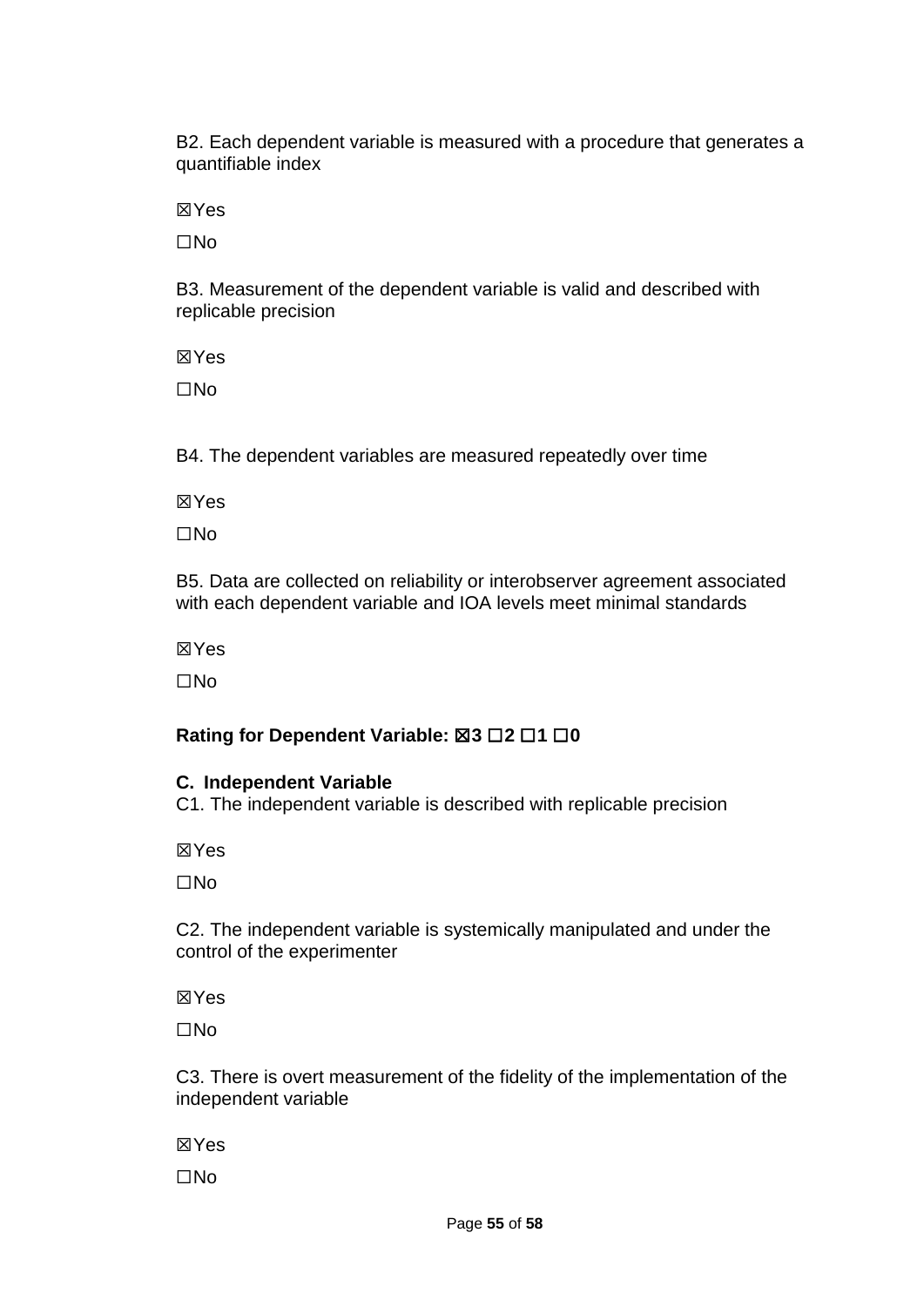## **Rating for Independent Variable:** ☒**3** ☐**2** ☐**1** ☐**0**

### **D. Baseline**

D1. The study includes a baseline phases that provides repeated measurement of the dependent variable(s)

☒Yes

☐No

D2. The study establishes a pattern of responding that can be used to predict the pattern of future performance, if introduction or manipulation of the independent variable didn't occur

☐Yes

**XNo** 

Baseline conditions are described with replicable precision

☒Yes

☐No

# **Rating for Baseline:** ☐**3** ☒**2** ☐**1** ☐**0**

## **E. Experimental Control/Internal Validity**

E1. The design provides at least three demonstrations of experimental effect at three different points in time

☒Yes

☐No

E2. The design controls for common threats to internal validity e.g. permits elimination of rival hypotheses

☐Yes

**XXNo** 

E3. The results document a pattern that demonstrates experimental control

☐Yes

**XNo** 

# **Rating for Experimental Control/Internal Validity:** ☐**3** ☐**2** ☒**1** ☐**0**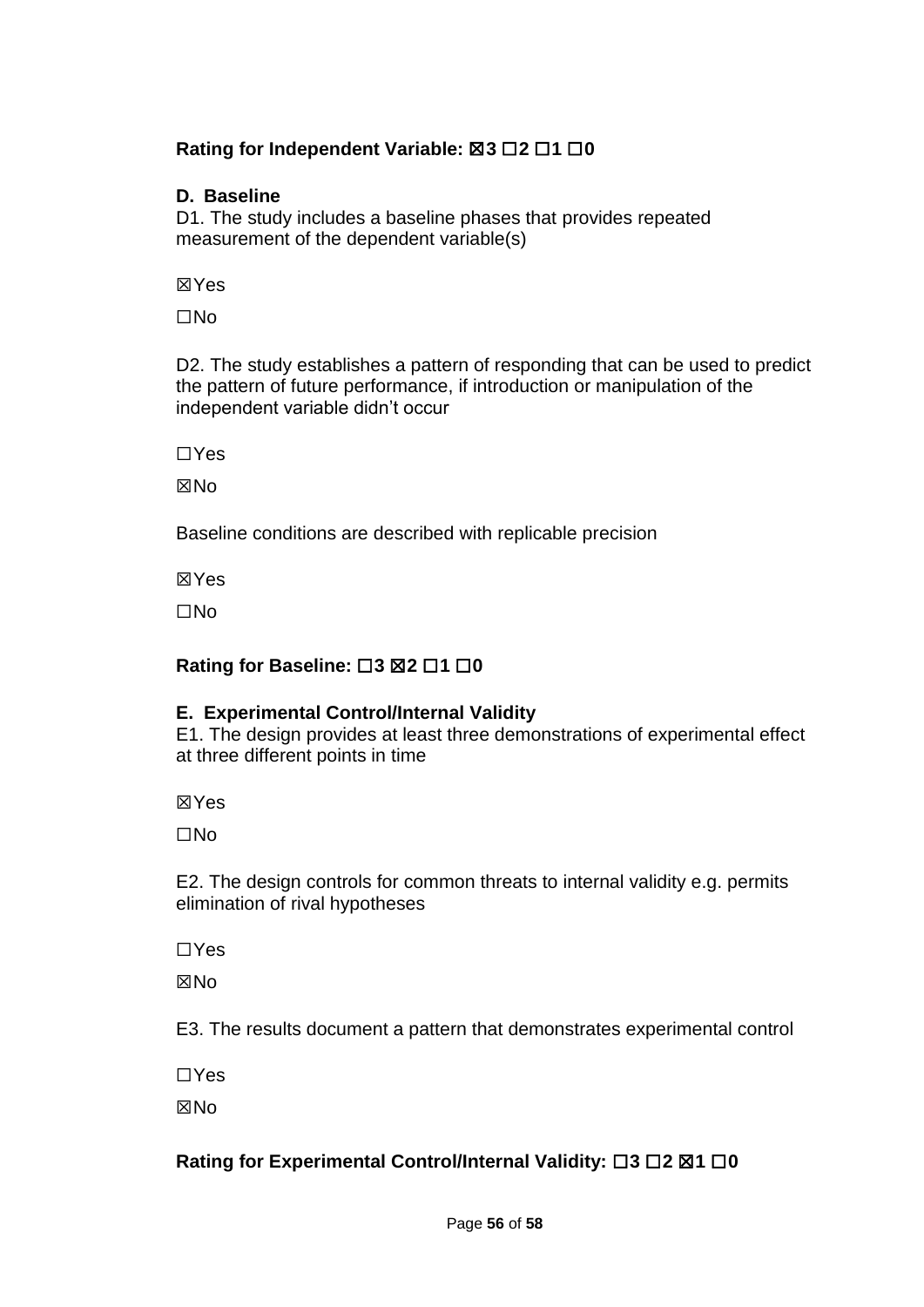# **F. External Validity**

F1. Experimental effects (select one)

☐Experimental effects are replicated across three or more participants and in a unique setting

☒Experimental effect are replicated across three or more participants

☐Experimental effect are replicated across at least two participants

☐Experimental effects are replicated with less than 2 participants

## **Rating for External Validity:** ☐**3** ☒**2** ☐**1** ☐**0**

## **G. Social Validity**

G1. The dependent variable is socially important

☒Yes

☐No

G2. The magnitude of change in the dependent variable resulting from the intervention is socially important

☒Yes

☐No

G3. Implementation of the independent variable is practical and cost effective

☐Yes

☒No

G4. Social validity is enhanced by implementation of the independent variable over extended time periods, by typical intervention agents, in typical physical and social contexts

☐Yes

**XXNo** 

## **Rating for Social Validity:** ☐**3** ☒**2** ☐**1** ☐**0**

| <b>Dimension</b>            | <b>Rating</b> |
|-----------------------------|---------------|
| Description of Participants |               |
| Dependent Variable          |               |